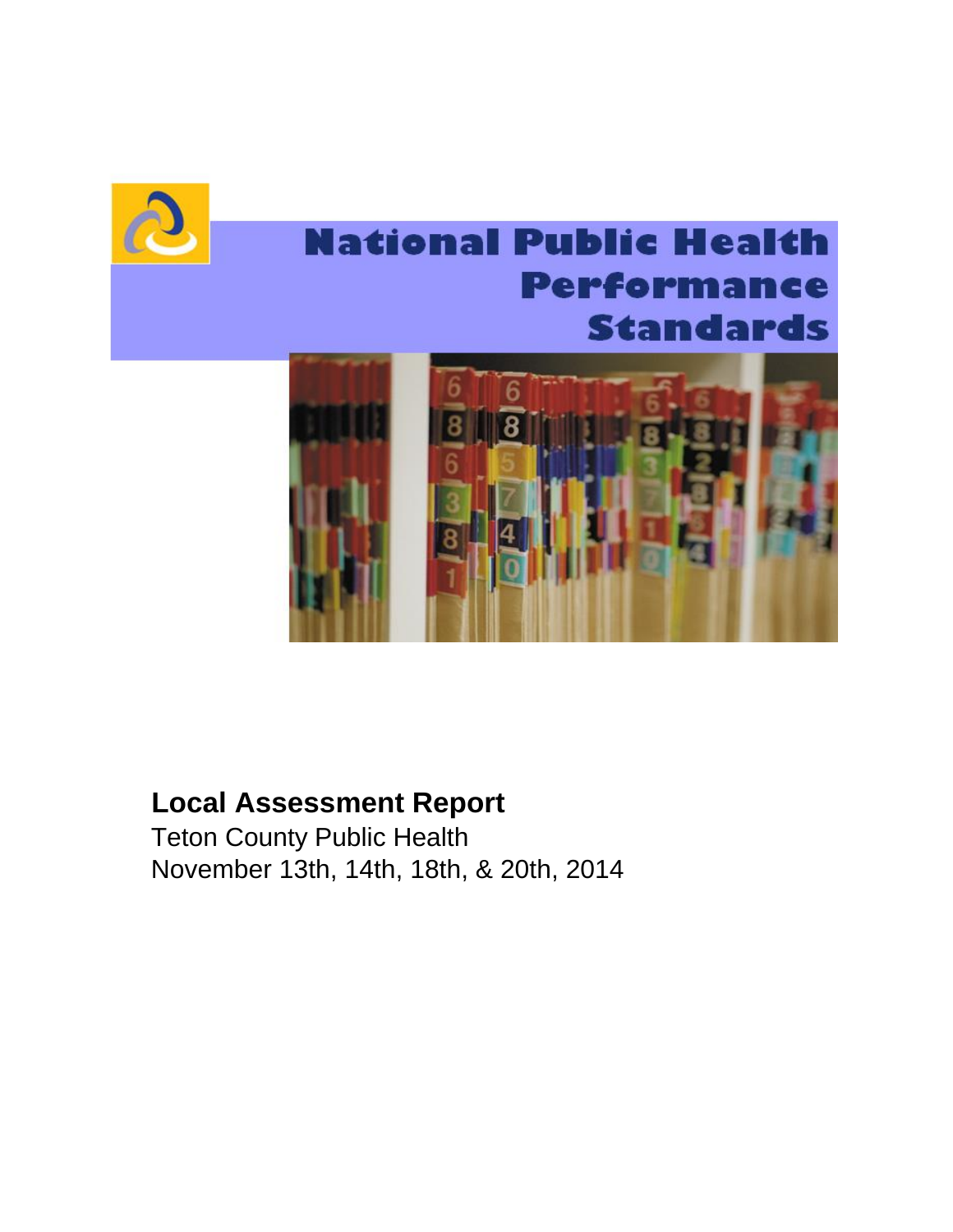## **Program Partner Organizations**

[w](http://www.apha.org/)ww.apha.org American Public Health Association

Association of State and Territorial Health Officials www.astho.org

Centers for Disease Control and Prevention www.cdc.gov

www.naccho.org National Association of County and City Health Officials

[w](http://www.nalboh.org/)ww.nalboh.org National Association of Local Boards of Health

National Network of Public Health Institutes www.nnphi.org

> Public Health Foundation [w](http://www.phf.org/)ww.phf.org

The findings and conclusions stemming from the use of NPHPS tools are those of the end users. They are not provided or endorsed by the Centers for Disease Control and Prevention, nor do they represent CDC's views or policies.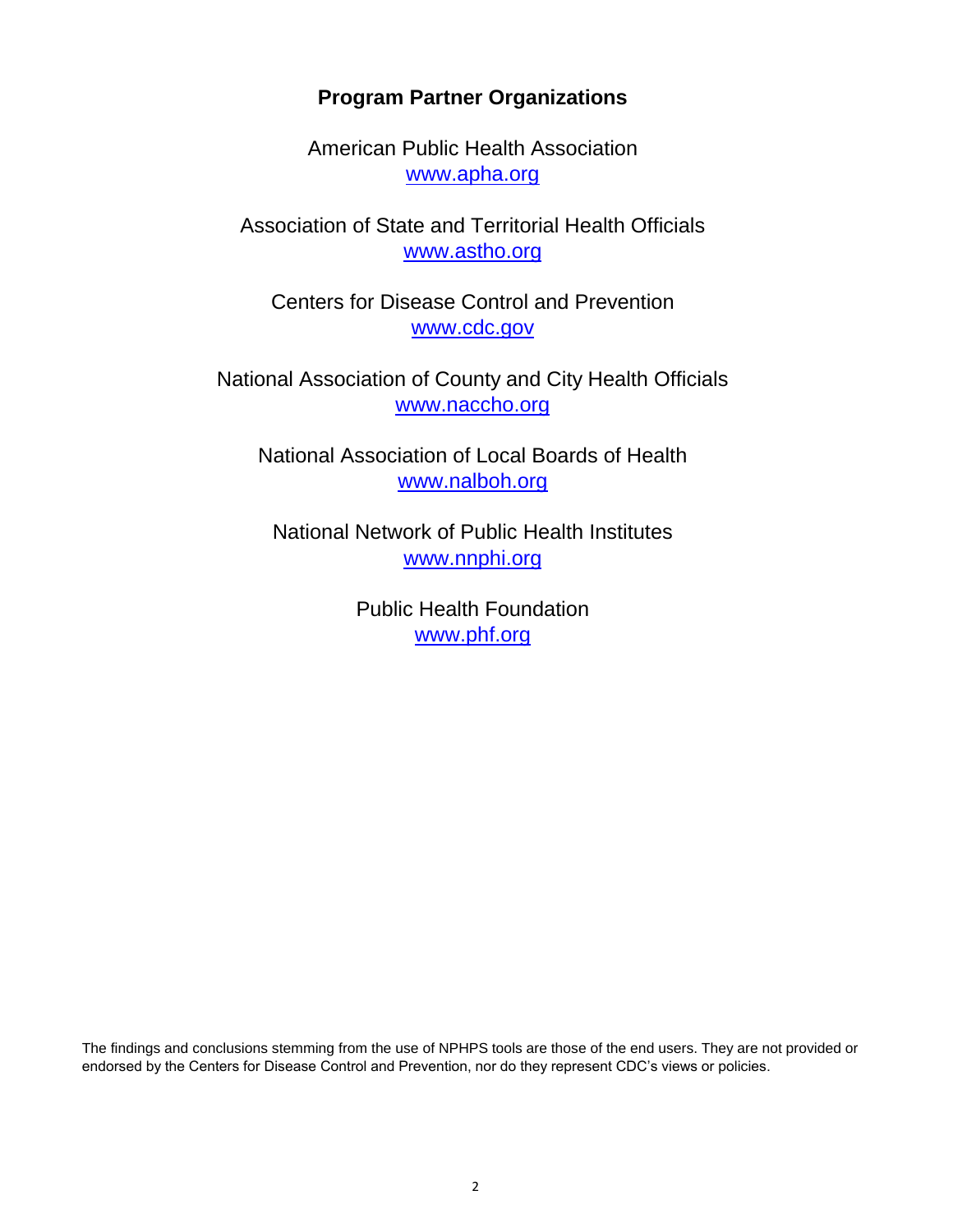

## **Table of Contents**

| Acknowledgements                                                                | 4  |
|---------------------------------------------------------------------------------|----|
| Background                                                                      | 4  |
| Introduction                                                                    | 5  |
| Purpose                                                                         | 6  |
| About the Report                                                                | 6  |
| <b>Results</b>                                                                  | 7  |
| • Overall Scores for Each Essential Public Health Service                       | 8  |
| • Performance Scores by Essential Public Health Service for Each Model Standard | 9  |
| • Performance Relative to Optimal Activity                                      | 11 |
| • Priority of Model Standards                                                   | 12 |
| • Agency Contribution Scores                                                    | 15 |
| Analysis and Discussion Questions                                               | 18 |
| Next Steps - Developing Your Action Plan                                        | 18 |
| Monitoring and Evaluation                                                       | 19 |
| <b>APPENDIX A: Individual Questions and Responses</b>                           | 20 |
| <b>APPENDIX B: Qualitative Assessment Data</b>                                  | 28 |
| <b>APPENDIX C: Additional Resources</b>                                         | 59 |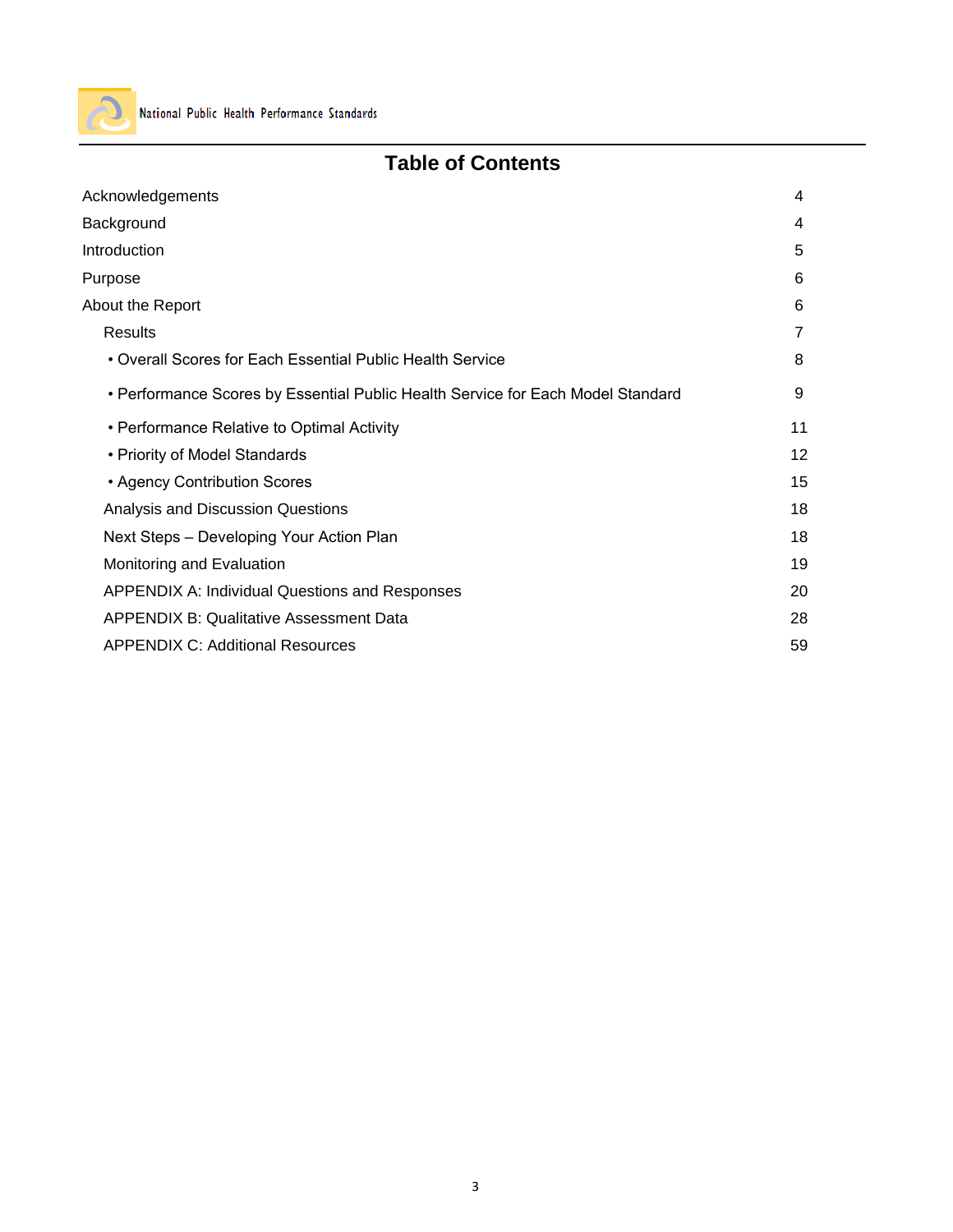

National Public Health Performance Standards

#### **Acknowledgements**

The National Public Health Performance Standards (NPHPS) was developed collaboratively by the program's national partner organizations. The NPHPS partner organizations include: Centers for Disease Control and Prevention (CDC); American Public Health Association (APHA); Association of State and Territorial Health Officials (ASTHO); National Association of County and City Health Officials (NACCHO); National Association of Local Boards of Health (NALBOH); National Network of Public Health Institutes (NNPHI); and then Public Health Foundation (PHF). We thank the staff of these organizations for their time and expertise in the support of the NPHPS.

#### **Background**

The NPHPS is a partnership effort to improve the practice of public health and the performance of public health systems. The NPHPS assessment instruments guide state and local jurisdictions in evaluating their current performance against a set of optimal standards. Through these assessments, responding sites can consider the activities of all public health system partners, thus addressing the activities of all public, private and voluntary entities that contribute to public health within the community.

The NPHPS assessments are intended to help users answer questions such as "What are the components, activities, competencies, and capacities of our public health system?" and "How well are the ten Essential Public Health Services being provided in our system?" The dialogue that occurs in the process of answering the questions in the assessment instrument can help to identify strengths and weaknesses, determine opportunities for immediate improvements, and establish priorities for long term investments for improving the public health system.

Three assessment instruments have been designed to assist state and local partners in assessing and improving their public health systems or boards of health. These instruments are the:

- State Public Health System Performance Assessment Instrument,
- Local Public Health System Performance Assessment Instrument, and
- Public Health Governing Entity Performance Assessment Instrument.

The information obtained from assessments may then be used to improve and better coordinate public health activities at state and local levels. In addition, the results gathered provide an understanding of how state and local public health systems and governing entities are performing. This information helps local, state and national partners make better and more effective policy and resource decisions to improve the nation's public health as a whole.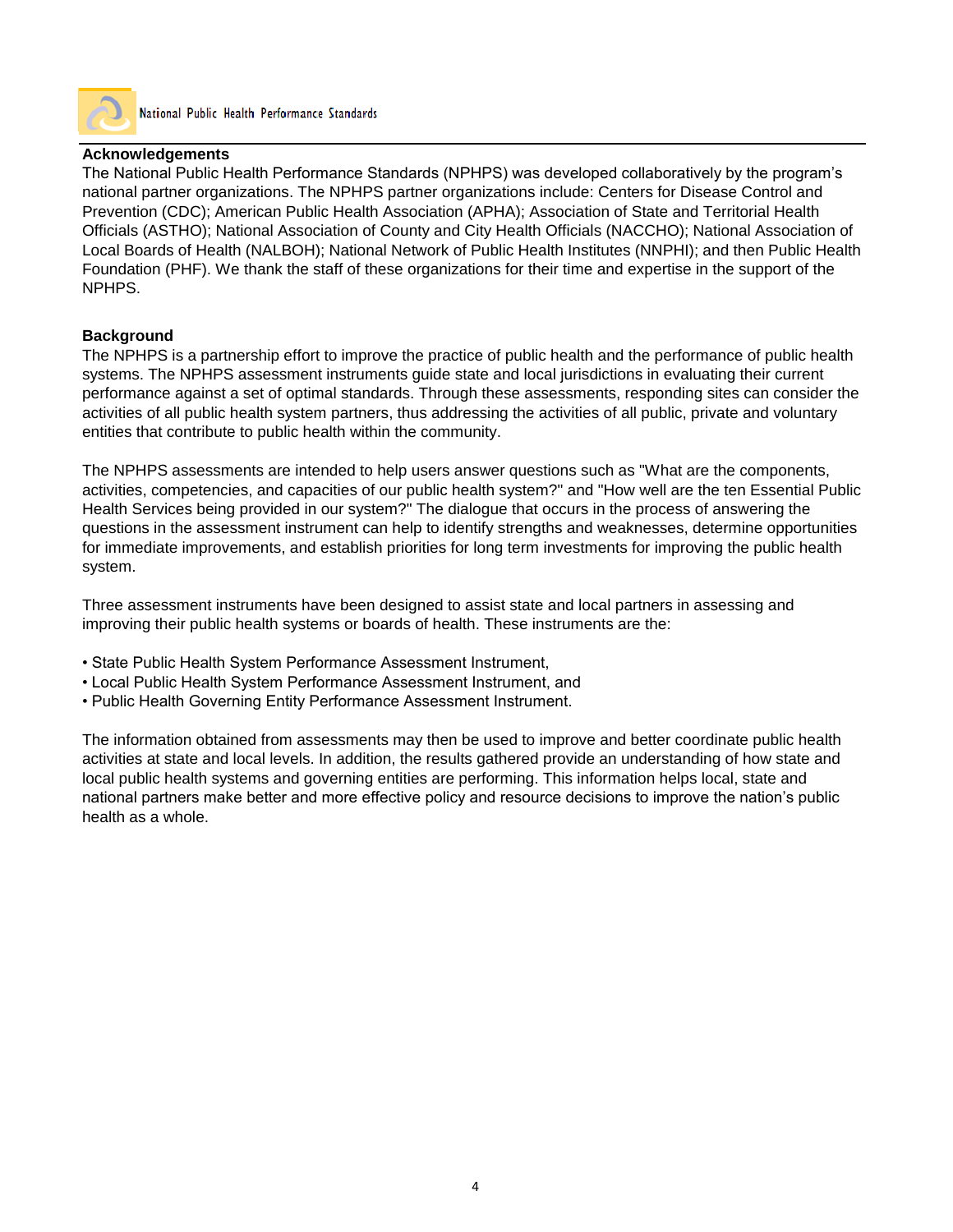#### **Introduction**

The NPHPS Local Public Health System Assessment Report is designed to help health departments and public health system partners create a snapshot of where they are relative to the National Public Health Performance Standards and to progressively move toward refining and improving outcomes for performance across the public health system.

The NPHPS state, local, and governance instruments also offer opportunity and robust data to link to health departments, public health system partners and/or community-wide strategic planning processes, as well as to Public Health Accreditation Board (PHAB) standards. For example, assessment of the environment external to the public health organization is a key component of all strategic planning, and the NPHPS assessment readily provides a structured process and an evidence-base upon which key organizational decisions may be made and priorities established. The assessment may also be used as a component of community health improvement planning processes, such as Mobilizing for Action through Planning and Partnerships (MAPP) or other community-wide strategic planning efforts, including state health improvement planning and community health improvement planning. The NPHPS process also drives assessment and improvement activities that may be used to support a Health Department in meeting PHAB standards. Regardless of whether using MAPP or another health improvement process, partners should use the NPHPS results to support quality improvement.

The self-assessment is structured around the Model Standards for each of the ten Essential Public Health Services, (EPHS), hereafter referred to as the Essential Services, which were developed through a comprehensive, collaborative process involving input from national, state and local experts in public health. Altogether, for the local assessment, 30 Model Standards serve as quality indicators that are organized into the ten essential public health service areas in the instrument and address the three core functions of public health. Figure 1 below shows how the ten Essential Services align with the three Core Functions of Public Health.



**Figure 1.** The ten Essential Public Health Services and how they relate to the three Core Functions of Public Health.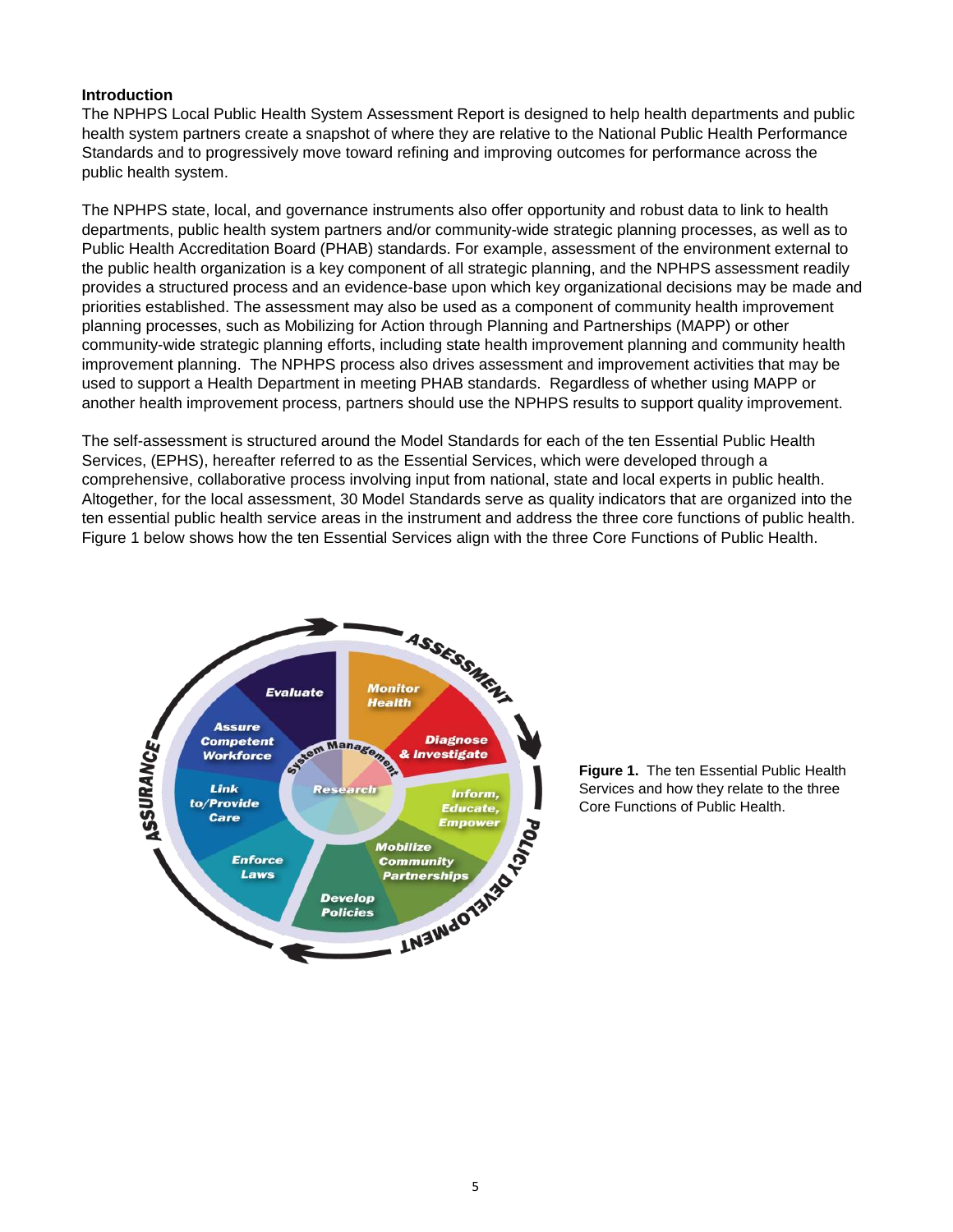#### **Purpose**

The primary purpose of the NPHPS Local Public Health System Assessment Report is to promote continuous improvement that will result in positive outcomes for system performance. Local health departments and their public health system partners can use the Assessment Report as a working tool to:

- Better understand current system functioning and performance;
- Identify and prioritize areas of strengths, weaknesses, and opportunities for improvement;
- Articulate the value that quality improvement initiatives will bring to the public health system;
- Develop an initial work plan with specific quality improvement strategies to achieve goals;
- Begin taking action for achieving performance and quality improvement in one or more targeted areas; and
- Re-assess the progress of improvement efforts at regular intervals.

This report is designed to facilitate communication and sharing among and within programs, partners, and organizations, based on a common understanding of how a high performing and effective public health system can operate. This shared frame of reference will help build commitment and focus for setting priorities and improving public health system performance. Outcomes for performance include delivery of all ten essential public health services at optimal levels.

#### **About the Report**

#### **Calculating the Scores**

The NPHPS assessment instruments are constructed using the ten Essential Services as a framework. Within the Local Instrument, each Essential Service includes between 2-4 Model Standards that describe the key aspects of an optimally performing public health system. Each Model Standard is followed by assessment questions that serve as measures of performance. Responses to these questions indicate how well the Model Standard - which portrays the highest level of performance or "gold standard" - is being met.

Table 1 below characterizes levels of activity for Essential Services and Model Standards. Using the responses to all of the assessment questions, a scoring process generates score for each Model Standard, Essential Service, and one overall assessment score.

| <b>Optimal Activity</b>     | Greater than 75% of the activity described within |
|-----------------------------|---------------------------------------------------|
| $(76-100%)$                 | the question is met.                              |
| <b>Significant Activity</b> | Greater than 50%, but no more than 75% of the     |
| $(51 - 75%)$                | activity described within the question is met.    |
| <b>Moderate Activity</b>    | Greater than 25%, but no more than 50% of the     |
| $(26-50%)$                  | activity described within the question is met.    |
| <b>Minimal Activity</b>     | Greater than zero, but no more than 25% of the    |
| $(1-25%)$                   | activity described within the question is met.    |
| <b>No Activity</b><br>(0%)  | 0% or absolutely no activity.                     |

#### **Table 1. Summary of Assessment Response Options**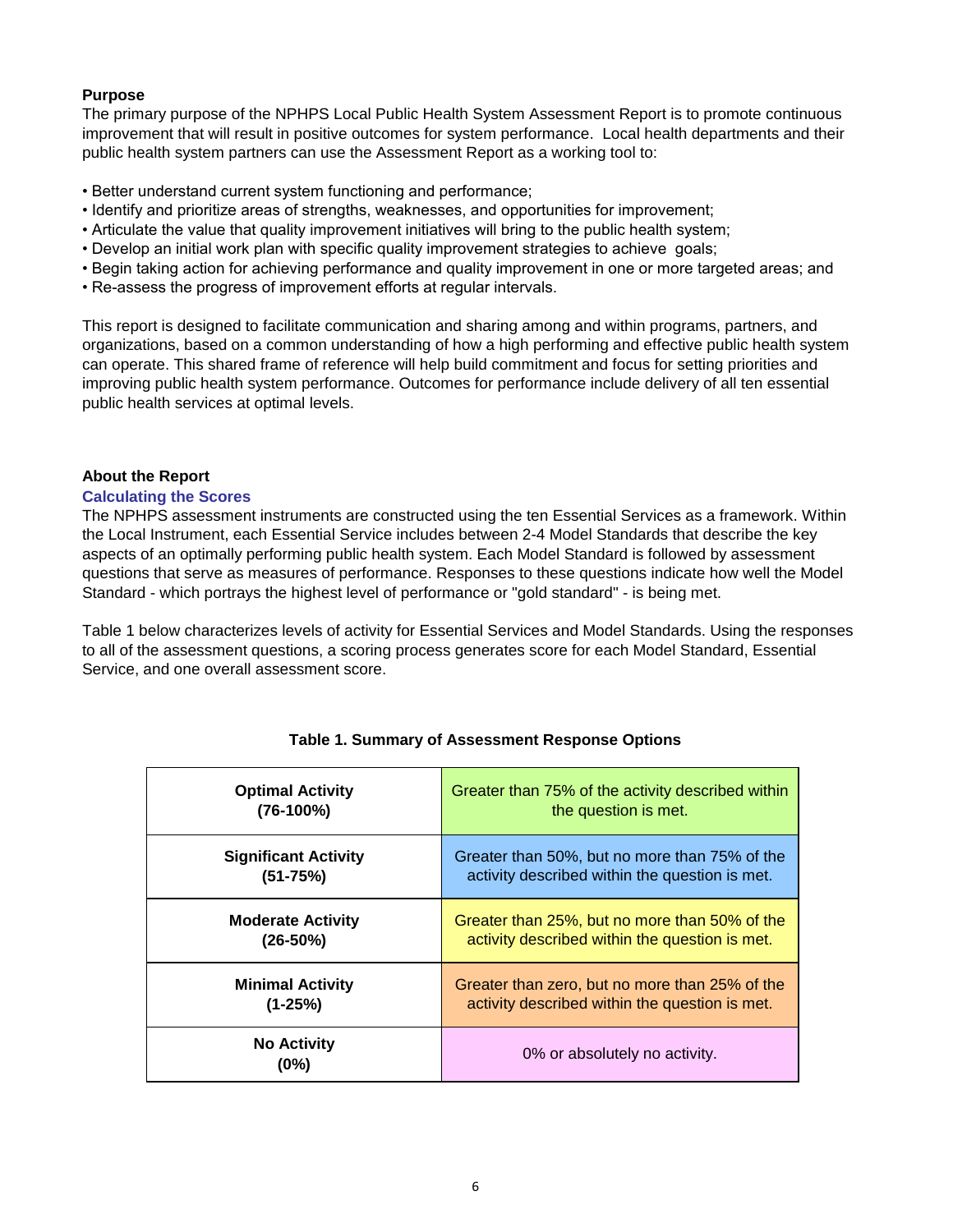#### **Understanding Data Limitations**

There are a number of limitations to the NPHPS assessment data due to self-report, wide variations in the breadth and knowledge of participants, the variety of assessment methods used, and differences in interpretation of assessment questions. Data and resultant information should not be interpreted to reflect the capacity or performance of any single agency or organization within the public health system or used for comparisons between jurisdictions or organizations. Use of NPHPS generated data and associated recommendations are limited to guiding an overall public health infrastructure and performance improvement process for the public health system as determined by organizations involved in the assessment.

All performance scores are an average; Model Standard scores are an average of the question scores within that Model Standard, Essential Service scores are an average of the Model Standard scores within that Essential Service and the overall assessment score is the average of the Essential Service scores. The responses to the questions within the assessment are based upon processes that utilize input from diverse system participants with different experiences and perspectives. The gathering of these inputs and the development of a response for each question incorporates an element of subjectivity, which may be minimized through the use of particular assessment methods. Additionally, while certain assessment methods are recommended, processes differ among sites. The assessment methods are not fully standardized and these differences in administration of the self-assessment may introduce an element of measurement error. In addition, there are differences in knowledge about the public health system among assessment participants. This may lead to some interpretation differences and issues for some questions, potentially introducing a degree of random non-sampling error.

#### **Presentation of results**

The NPHPS has attempted to present results - through a variety of figures and tables - in a user-friendly and clear manner. For ease of use, many figures and tables use short titles to refer to Essential Services, Model Standards, and questions. If you are in doubt of these definitions, please refer to the full text in the assessment instruments.

Sites may have chosen to complete two additional questionnaires, the Priority of Model Standards Questionnaire assesses how performance of each Model Standard compares with the priority rating and the Agency Contribution Questionnaire assesses the local health department's contribution to achieving the Model Standard. Sites that submitted responses for these questionnaires will see the results included as additional components of their report.

#### **Results**

Now that your assessment is completed, one of the most exciting, yet challenging opportunities is to begin to review and analyze the findings. As you recall from your assessment, the data you created now establishes the foundation upon which you may set priorities for performance improvement and identify specific quality improvement (QI) projects to support your priorities.

Based upon the responses you provided during your assessment, an average was calculated for each of the ten Essential Services. Each Essential Service score can be interpreted as the overall degree to which your public health system meets the performance standards (quality indicators) for each Essential Service. Scores can range from a minimum value of 0% (no activity is performed pursuant to the standards) to a maximum value of 100% (all activities associated with the standards are performed at optimal levels).

Figure 2 displays the average score for each Essential Service, along with an overall average assessment score across all ten Essential Services. Take a look at the overall performance scores for each Essential Service. Examination of these scores can immediately give a sense of the local public health system's greatest strengths and weaknesses. Note the black bars that identify the range of reported performance score responses within each Essential Service.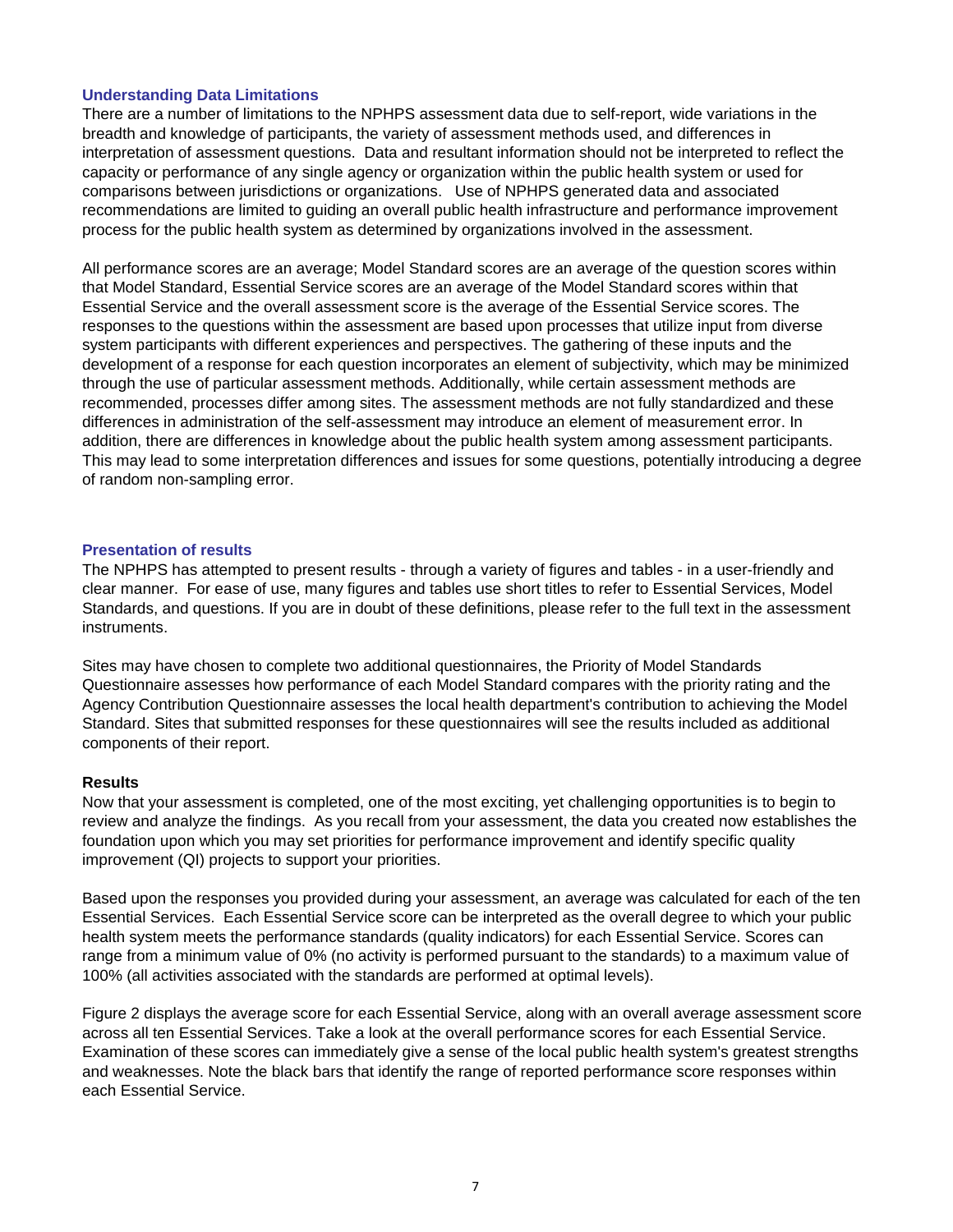#### **Overall Scores for Each Essential Public Health Service**





#### **Performance Scores by Essential Public Health Service for Each Model Standard**

Figure 3 and Table 2 on the following pages display the average performance score for each of the Model Standards within each Essential Service. This level of analysis enables you to identify specific activities that contributed to high or low performance within each Essential Service.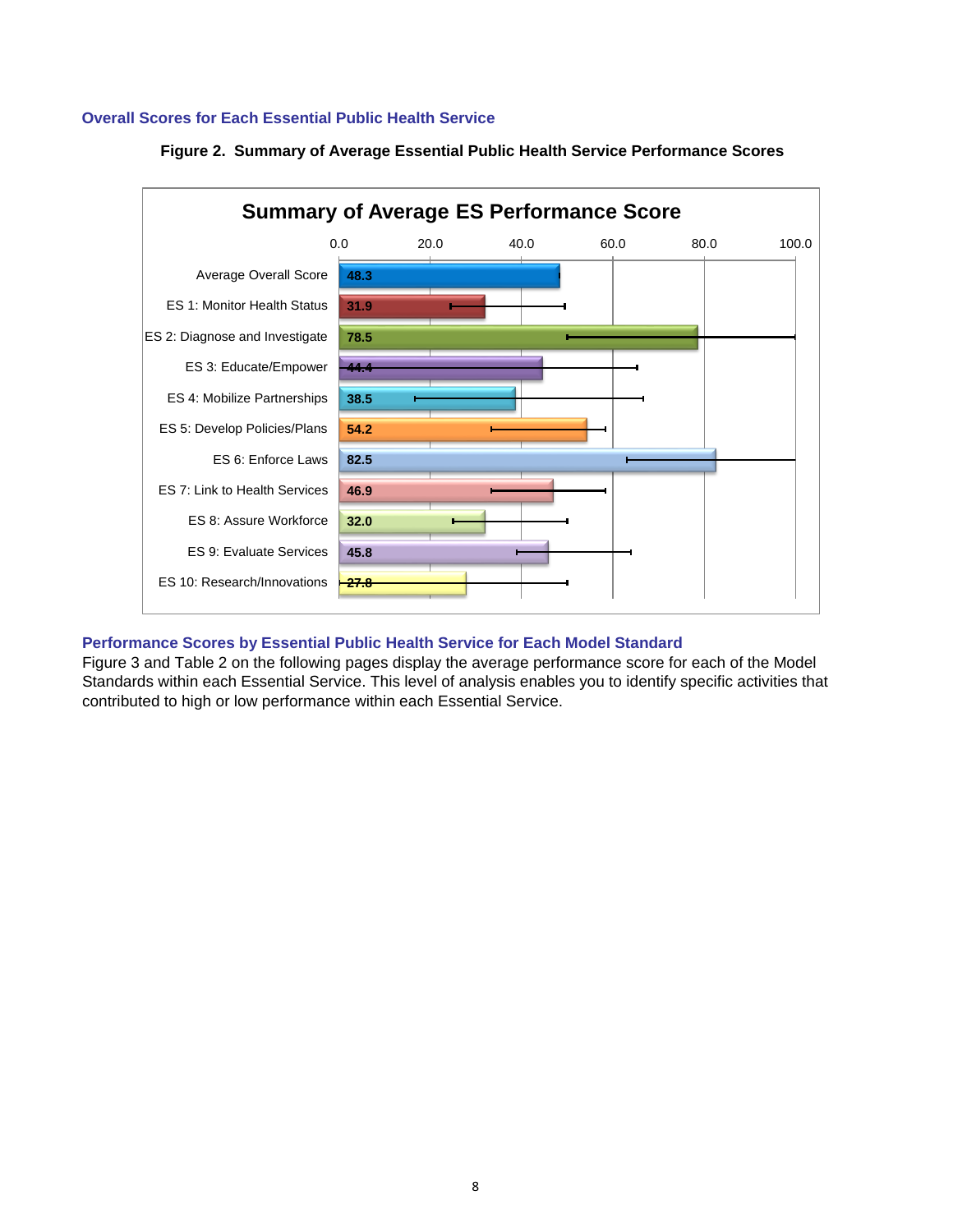

 **Figure 3. Performance Scores by Essential Public Health Service for Each Model Standard**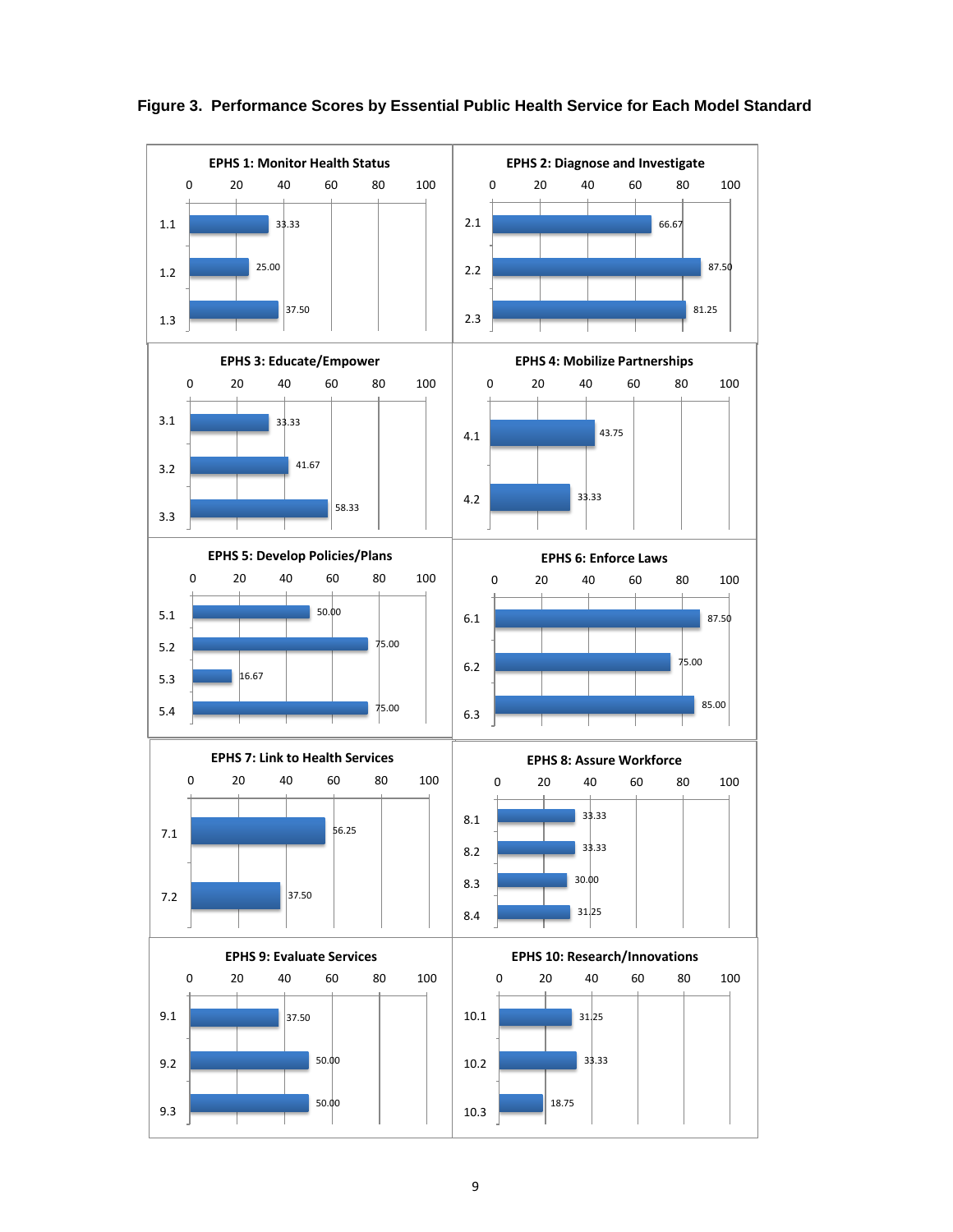In Table 2 below, each score (performance, priority, and contribution scores) at the Essential Service level is a calculated average of the respective Model Standard scores within that Essential Service. Note – The priority rating and agency contribution scores will be blank if the Priority of Model Standards Questionnaire and the Agency Contribution Questionnaire are not completed.

#### **Table 2. Overall Performance, Priority, and Contribution Scores by Essential Public Health Service and Corresponding Model Standard**

| <b>Model Standards by Essential Services</b> | <b>Performance</b><br><b>Scores</b> | <b>Priority Rating</b> | <b>Agency</b><br><b>Contribution</b><br><b>Scores</b> |
|----------------------------------------------|-------------------------------------|------------------------|-------------------------------------------------------|
| <b>ES 1: Monitor Health Status</b>           | 31.9                                | 9.0                    | 83.3                                                  |
| 1.1 Community Health Assessment              | 33.3                                | 9.0                    | 100.0                                                 |
| 1.2 Current Technology                       | 25.0                                | 9.0                    | 50.0                                                  |
| 1.3 Registries                               | 37.5                                | 9.0                    | 100.0                                                 |
| <b>ES 2: Diagnose and Investigate</b>        | 78.5                                | 2.0                    | 58.3                                                  |
| 2.1 Identification/Surveillance              | 66.7                                | 2.0                    | 50.0                                                  |
| 2.2 Emergency Response                       | 87.5                                | 2.0                    | 75.0                                                  |
| 2.3 Laboratories                             | 81.3                                | 2.0                    | 50.0                                                  |
| <b>ES 3: Educate/Empower</b>                 | 44.4                                | 6.0                    | 33.3                                                  |
| 3.1 Health Education/Promotion               | 33.3                                | 6.0                    | 25.0                                                  |
| 3.2 Health Communication                     | 41.7                                | 6.0                    | 50.0                                                  |
| 3.3 Risk Communication                       | 58.3                                | 6.0                    | 25.0                                                  |
| <b>ES 4: Mobilize Partnerships</b>           | 38.5                                | 3.0                    | 50.0                                                  |
| 4.1 Constituency Development                 | 43.8                                | 3.0                    | 25.0                                                  |
| 4.2 Community Partnerships                   | 33.3                                | 3.0                    | 75.0                                                  |
| <b>ES 5: Develop Policies/Plans</b>          | 54.2                                | 7.0                    | 68.8                                                  |
| 5.1 Governmental Presence                    | 50.0                                | 7.0                    | 50.0                                                  |
| 5.2 Policy Development                       | 75.0                                | 7.0                    | 25.0                                                  |
| 5.3 CHIP/Strategic Planning                  | 16.7                                | 7.0                    | 100.0                                                 |
| 5.4 Emergency Plan                           | 75.0                                | 7.0                    | 100.0                                                 |
| <b>ES 6: Enforce Laws</b>                    | 82.5                                | 4.0                    | 75.0                                                  |
| 6.1 Review Laws                              | 87.5                                | 4.0                    | 100.0                                                 |
| 6.2 Improve Laws                             | 75.0                                | 4.0                    | 25.0                                                  |
| 6.3 Enforce Laws                             | 85.0                                | 4.0                    | 100.0                                                 |
| <b>ES 7: Link to Health Services</b>         | 46.9                                | 5.0                    | 50.0                                                  |
| 7.1 Personal Health Service Needs            | 56.3                                | 5.0                    | 25.0                                                  |
| 7.2 Assure Linkage                           | 37.5                                | 5.0                    | 75.0                                                  |
| <b>ES 8: Assure Workforce</b>                | 32.0                                | 10.0                   | 18.8                                                  |
| 8.1 Workforce Assessment                     | 33.3                                | 10.0                   | 0.0                                                   |
| 8.2 Workforce Standards                      | 33.3                                | 10.0                   | 25.0                                                  |
| 8.3 Continuing Education                     | 30.0                                | 10.0                   | 25.0                                                  |
| 8.4 Leadership Development                   | 31.3                                | 10.0                   | 25.0                                                  |
| <b>ES 9: Evaluate Services</b>               | 45.8                                | 1.0                    | 8.3                                                   |
| 9.1 Evaluation of Population Health          | 37.5                                | 1.0                    | 0.0                                                   |
| 9.2 Evaluation of Personal Health            | 50.0                                | 1.0                    | 0.0                                                   |
| 9.3 Evaluation of LPHS                       | 50.0                                | 1.0                    | 25.0                                                  |
| <b>ES 10: Research/Innovations</b>           | 27.8                                | 8.0                    | 8.3                                                   |
| 10.1 Foster Innovation                       | 31.3                                | 8.0                    | 25.0                                                  |
| 10.2 Academic Linkages                       | 33.3                                | 8.0                    | 0.0                                                   |
| 10.3 Research Capacity                       | 18.8                                | 8.0                    | 0.0                                                   |
| <b>Average Overall Score</b>                 | 48.3                                | 5.5                    | 45.4                                                  |
| <b>Median Score</b>                          | 45.1                                | 5.5                    | 50.0                                                  |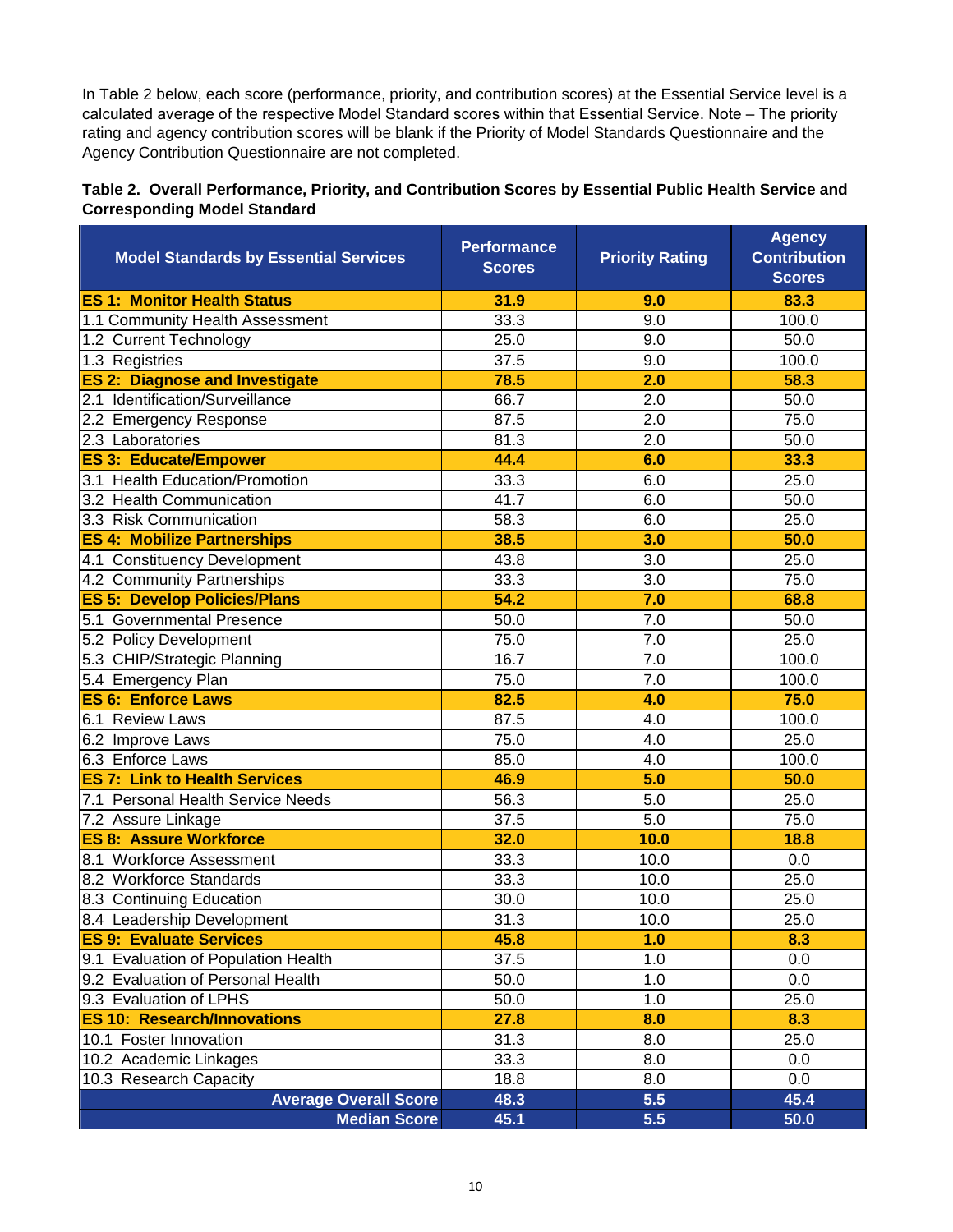#### **Performance Relative to Optimal Activity**

Figures 4 and 5 display the proportion of performance measures that met specified thresholds of achievement for performance standards. The five threshold levels of achievement used in scoring these measures are shown in the legend below. For example, measures receiving a composite score of 76-100% were classified as meeting performance standards at the optimal level.

## **Figure 4. Percentage of the system's Essential Services scores that fall within the five activity**

**categories**. This chart provides a high level snapshot of the information found in Figure 2, summarizing the composite performance measures for all 10 Essential Services.



#### **Figure 5. Percentage of the system's Model Standard scores that fall within the five activity categories.**  This chart provides a high level snapshot of the information found in Figure 3, summarizing the composite measures for all 30 Model Standards.

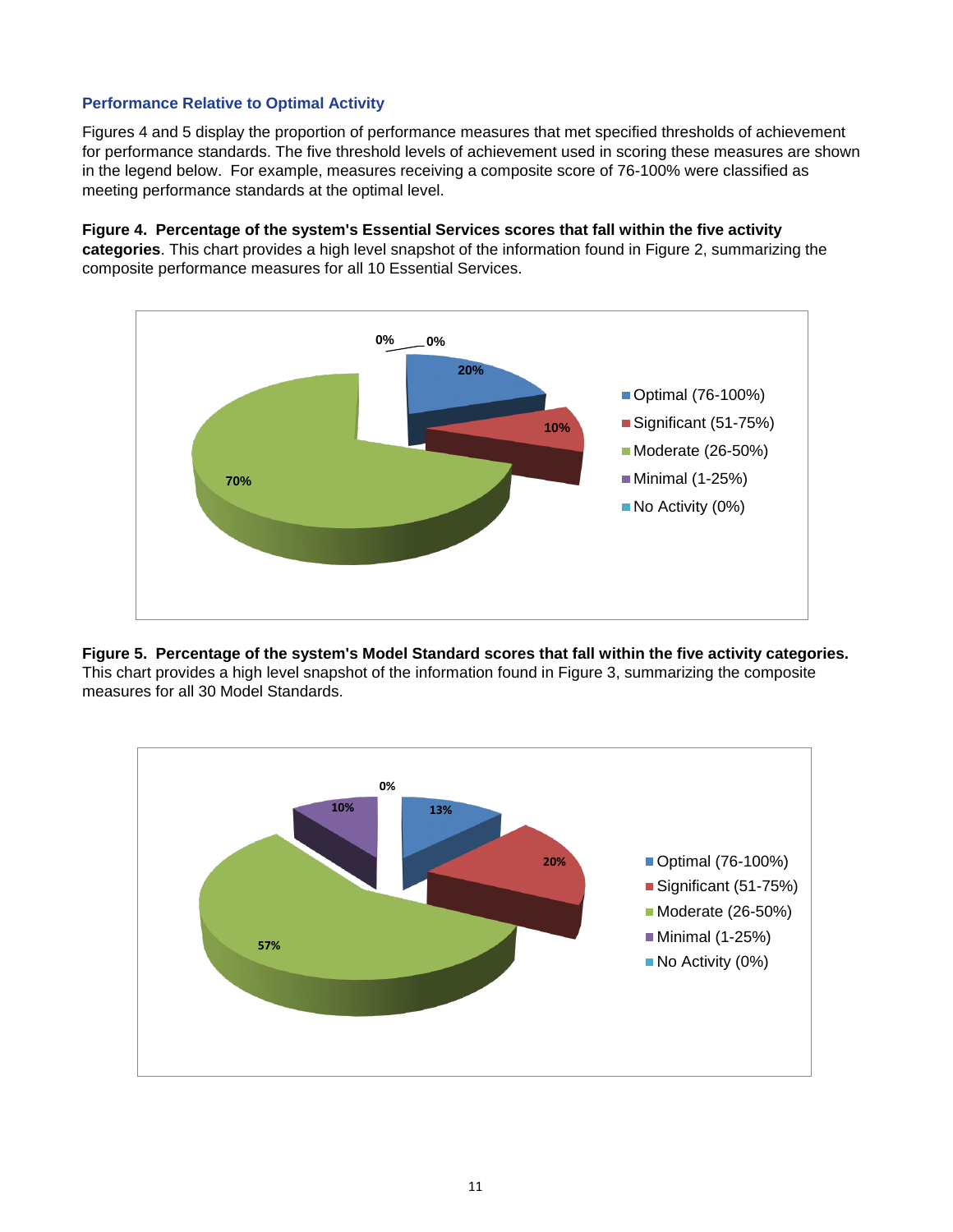#### **Priority of Model Standards Questionnaire Section (Optional Survey)**

If you completed the Priority Survey at the time of your assessment, your results are displayed in this section for each Essential Service and each Model Standard, arrayed by the priority rating assigned to each. The four quadrants, which are based on how the performance of each Essential Service and/or Model Standard compares with the priority rating, should provide guidance in considering areas for attention and next steps for improvement.

| <b>Quadrant A</b> | (High Priority and Low Performance) – These activities may<br>need increased attention.                                                                    |
|-------------------|------------------------------------------------------------------------------------------------------------------------------------------------------------|
| Quadrant B        | (High Priority and High Performance) - These activities are<br>being done well, and it is important to maintain efforts.                                   |
| Quadrant C        | (Low Priority and High Performance) - These activities are<br>being done well, consideration may be given to reducing<br>effort in these areas.            |
| Quadrant D        | (Low Priority and Low Performance) - These activities<br>could be improved, but are of low priority. They may need<br>little or no attention at this time. |

Note - For additional guidance, see Figure 4: Identifying Priorities - Basic Framework in the *Local Implementation Guide.*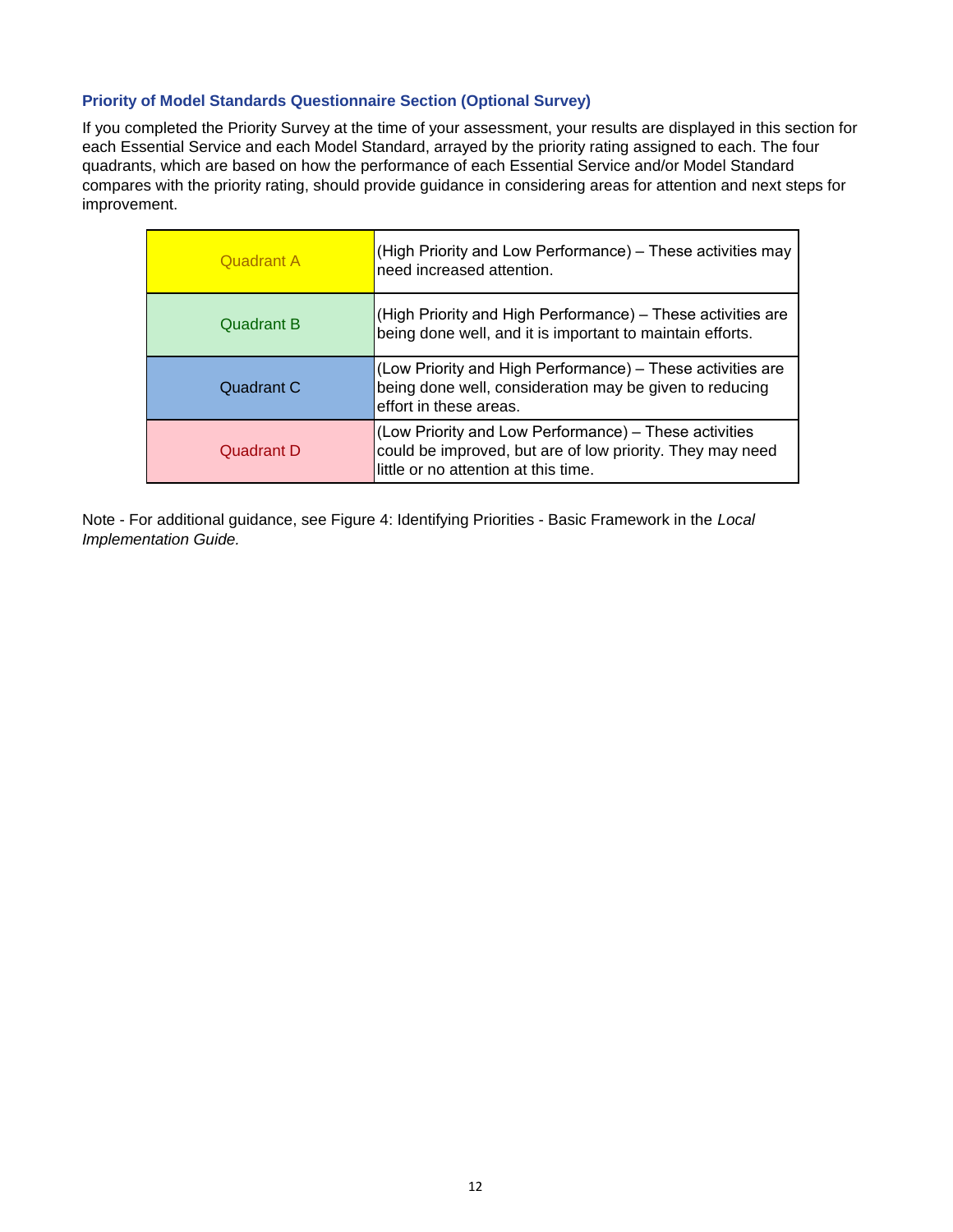

**Figure 7. Summary of Essential Public Health Service Model Standard Scores and Priority Ratings** 

Note – Figure 7 will be blank if the Priority of Model Standards Questionnaire is not completed.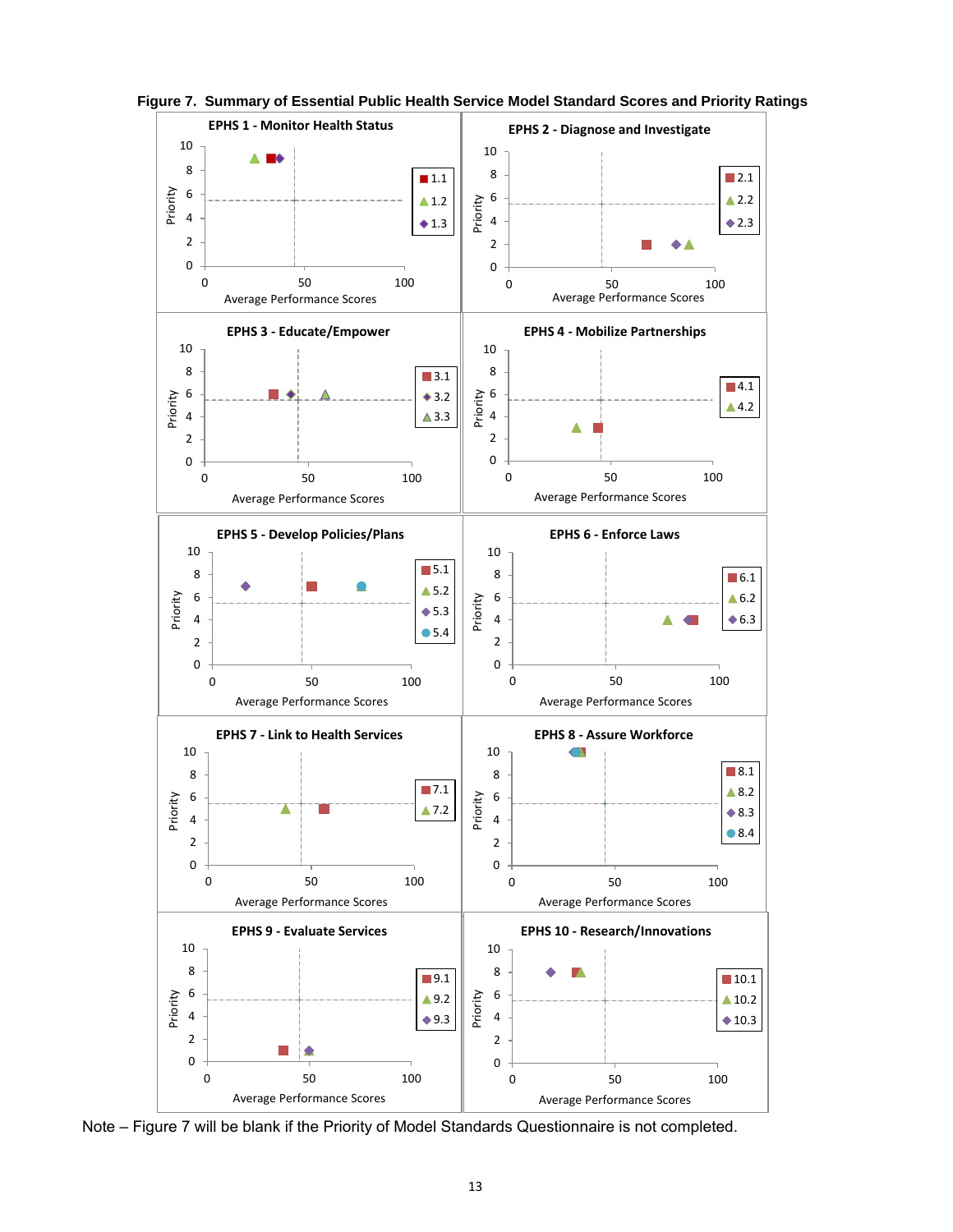Table 3 below displays priority ratings (as rated by participants on a scale of 1-10, with 10 being the highest priority) and performance scores for Model Standards, arranged under the four quadrants. Consider the appropriateness of the match between the importance ratings and current performance scores and also reflect back on the qualitative data in the Summary Notes section to identify potential priority areas for action planning. Note – Table 3 will be blank if the Priority of Model Standards Questionnaire is not completed.

| Quadrant          | <b>Model Standard</b>                         | <b>Performance Score</b><br>(%) | <b>Priority Rating</b> |
|-------------------|-----------------------------------------------|---------------------------------|------------------------|
| <b>Quadrant A</b> | 10.3 Research Capacity                        | 18.8                            | 8                      |
| <b>Quadrant A</b> | 10.2 Academic Linkages                        | 33.3                            | 8                      |
| <b>Quadrant A</b> | 10.1 Foster Innovation                        | 31.3                            | 8                      |
| <b>Quadrant A</b> | 8.4 Leadership Development                    | 31.3                            | 10                     |
| <b>Quadrant A</b> | 8.3 Continuing Education                      | 30.0                            | 10                     |
| <b>Quadrant A</b> | 8.2 Workforce Standards                       | 33.3                            | 10                     |
| <b>Quadrant A</b> | 8.1 Workforce Assessment                      | 33.3                            | 10                     |
| <b>Quadrant A</b> | 5.3 CHIP/Strategic Planning                   | 16.7                            | $\overline{7}$         |
| <b>Quadrant A</b> | 3.2 Health Communication                      | 41.7                            | $6\phantom{1}6$        |
| <b>Quadrant A</b> | 3.1 Health Education/Promotion                | 33.3                            | 6                      |
| <b>Quadrant A</b> | 1.3 Registries                                | 37.5                            | 9                      |
| <b>Quadrant A</b> | 1.2 Current Technology                        | 25.0                            | 9                      |
| <b>Quadrant A</b> | 1.1 Community Health Assessment               | 33.3                            | 9                      |
| <b>Quadrant B</b> | 5.4 Emergency Plan                            | 75.0                            | $\overline{7}$         |
| <b>Quadrant B</b> | 5.2 Policy Development                        | 75.0                            | 7                      |
| <b>Quadrant B</b> | 5.1 Governmental Presence                     | 50.0                            | $\overline{7}$         |
| <b>Quadrant B</b> | 3.3 Risk Communication                        | 58.3                            | $6\phantom{1}6$        |
| <b>Quadrant C</b> | 9.3 Evaluation of LPHS                        | 50.0                            | 1                      |
| <b>Quadrant C</b> | 9.2 Evaluation of Personal Health             | 50.0                            | $\overline{1}$         |
| <b>Quadrant C</b> | 7.1 Personal Health Services Needs            | 56.3                            | 5                      |
| <b>Quadrant C</b> | 6.3 Enforce Laws                              | 85.0                            | 4                      |
| <b>Quadrant C</b> | 6.2 Improve Laws                              | 75.0                            | 4                      |
| <b>Quadrant C</b> | 6.1 Review Laws                               | 87.5                            | 4                      |
| <b>Quadrant C</b> | 2.3 Laboratories                              | 81.3                            | $\overline{2}$         |
| <b>Quadrant C</b> | 2.2 Emergency Response                        | 87.5                            | $\overline{2}$         |
| <b>Quadrant C</b> | 2.1 Identification/Surveillance               | 66.7                            | $\overline{2}$         |
| <b>Quadrant D</b> | <b>Evaluation of Population Health</b><br>9.1 | 37.5                            | $\overline{1}$         |
| <b>Quadrant D</b> | 7.2 Assure Linkage                            | 37.5                            | 5                      |
| <b>Quadrant D</b> | 4.2 Community Partnerships                    | 33.3                            | 3                      |
| <b>Quadrant D</b> | 4.1 Constituency Development                  | 43.8                            | 3                      |

**Table 3. Model Standards by Priority and Performance Score**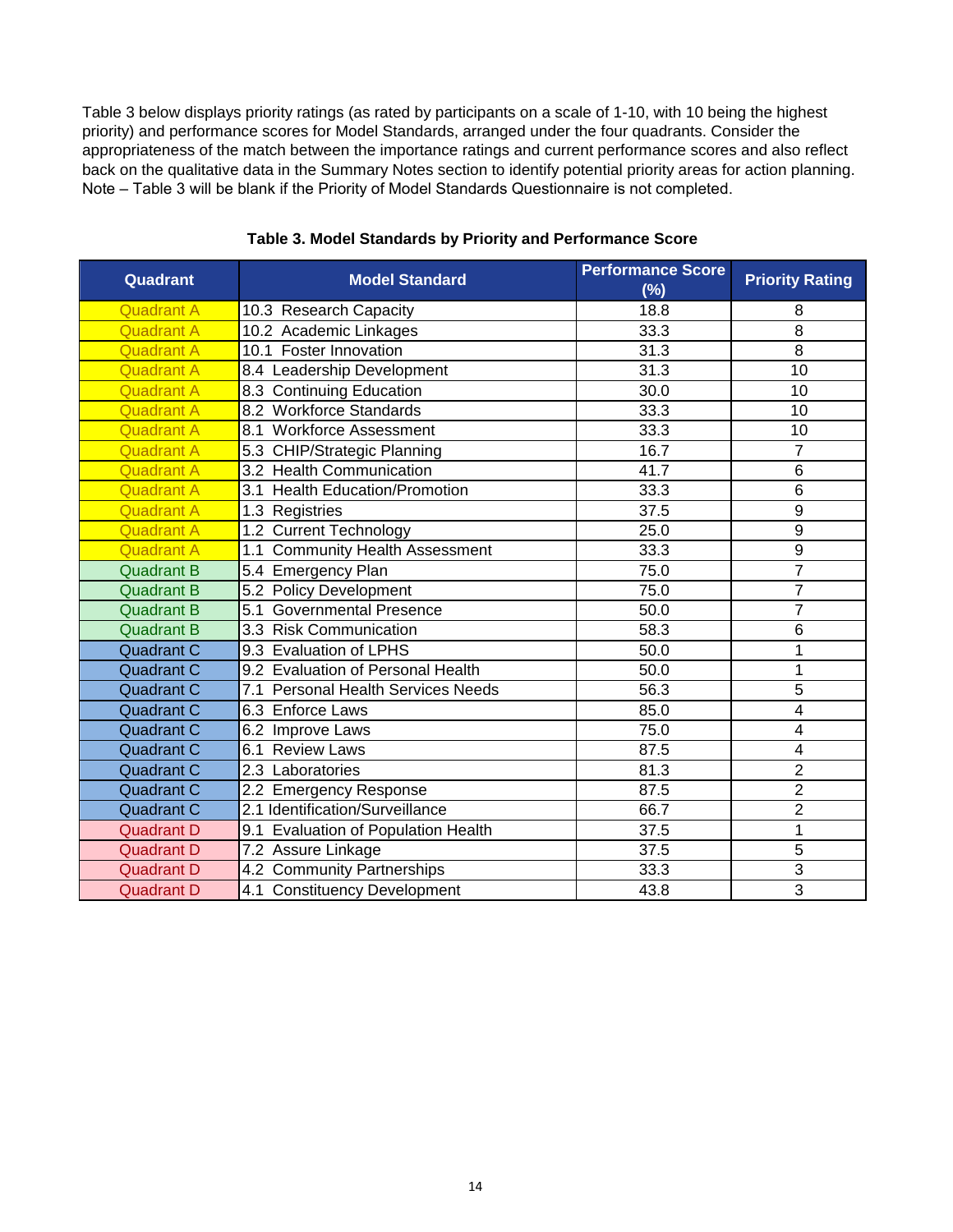#### **Agency Contribution Questionnaire Section (Optional Survey)**

Table 4 and Figures 8 and 9 on the following pages display Essential Service and Model Standard Scores arranged by Local Health Department (LHD) contribution, priority and performance scores. Note – Table 4 and Figures 8 and 9 will be blank if the Agency Contribution Questionnaire is not completed.

| Quadrant          | <b>Model Standard</b>               | <b>LHD Contribution</b><br>$(\%)$ | <b>Performance</b><br>Score (%) |
|-------------------|-------------------------------------|-----------------------------------|---------------------------------|
| <b>Quadrant A</b> | 7.2 Assure Linkage                  | 75.0                              | 37.5                            |
| <b>Quadrant A</b> | 5.3 CHIP/Strategic Planning         | 100.0                             | 16.7                            |
| <b>Quadrant A</b> | 4.2 Community Partnerships          | 75.0                              | 33.3                            |
| <b>Quadrant A</b> | 3.2 Health Communication            | 50.0                              | 41.7                            |
| <b>Quadrant A</b> | 1.3 Registries                      | 100.0                             | 37.5                            |
| <b>Quadrant A</b> | 1.2 Current Technology              | 50.0                              | 25.0                            |
| <b>Quadrant A</b> | 1.1 Community Health Assessment     | 100.0                             | 33.3                            |
| <b>Quadrant B</b> | 6.3 Enforce Laws                    | 100.0                             | 85.0                            |
| <b>Quadrant B</b> | 6.1 Review Laws                     | 100.0                             | 87.5                            |
| <b>Quadrant B</b> | 5.4 Emergency Plan                  | 100.0                             | 75.0                            |
| <b>Quadrant B</b> | 5.1 Governmental Presence           | 50.0                              | 50.0                            |
| <b>Quadrant B</b> | 2.3 Laboratories                    | 50.0                              | 81.3                            |
| <b>Quadrant B</b> | 2.2 Emergency Response              | 75.0                              | 87.5                            |
| <b>Quadrant B</b> | 2.1 Identification/Surveillance     | 50.0                              | 66.7                            |
| <b>Quadrant C</b> | 9.3 Evaluation of LPHS              | 25.0                              | 50.0                            |
| <b>Quadrant C</b> | 9.2 Evaluation of Personal Health   | 0.0                               | 50.0                            |
| <b>Quadrant C</b> | 7.1 Personal Health Services Needs  | 25.0                              | $\frac{1}{56.3}$                |
| <b>Quadrant C</b> | 6.2 Improve Laws                    | 25.0                              | 75.0                            |
| <b>Quadrant C</b> | 5.2 Policy Development              | 25.0                              | 75.0                            |
| <b>Quadrant C</b> | 3.3 Risk Communication              | 25.0                              | 58.3                            |
| <b>Quadrant D</b> | 10.3 Research Capacity              | 0.0                               | 18.8                            |
| <b>Quadrant D</b> | 10.2 Academic Linkages              | 0.0                               | 33.3                            |
| <b>Quadrant D</b> | 10.1 Foster Innovation              | 25.0                              | 31.3                            |
| <b>Quadrant D</b> | 9.1 Evaluation of Population Health | 0.0                               | $\overline{37.5}$               |
| <b>Quadrant D</b> | 8.4 Leadership Development          | 25.0                              | 31.3                            |
| <b>Quadrant D</b> | 8.3 Continuing Education            | 25.0                              | 30.0                            |
| <b>Quadrant D</b> | 8.2 Workforce Standards             | 25.0                              | 33.3                            |
| <b>Quadrant D</b> | 8.1 Workforce Assessment            | 0.0                               | 33.3                            |
| <b>Quadrant D</b> | 4.1 Constituency Development        | 25.0                              | 43.8                            |
| <b>Quadrant D</b> | 3.1 Health Education/Promotion      | 25.0                              | 33.3                            |

#### **Table 4. Summary of Contribution and Performance Scores by Model Standard**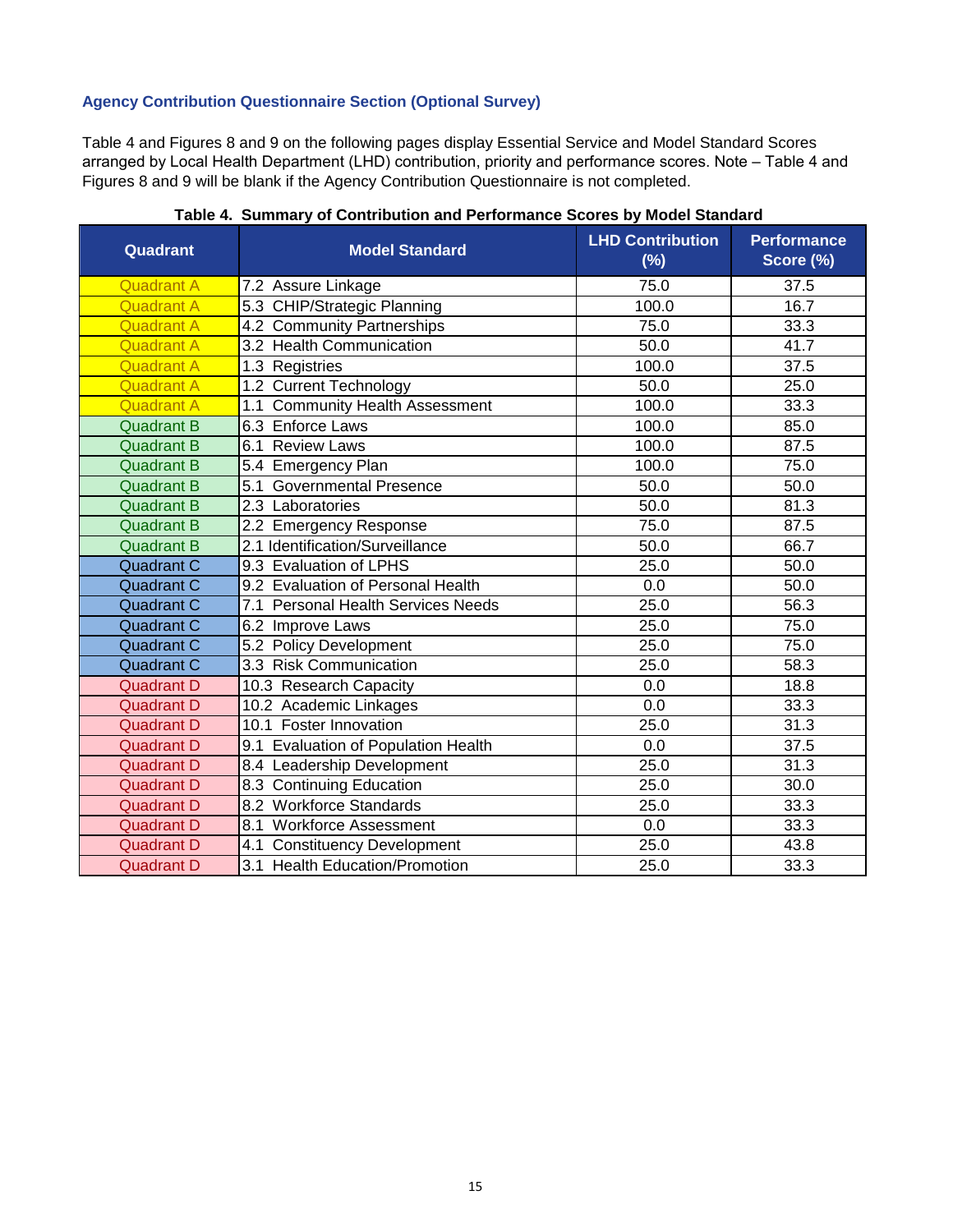

**Figure 8. Summary of Essential Public Health Service Performance Scores and Contribution Ratings**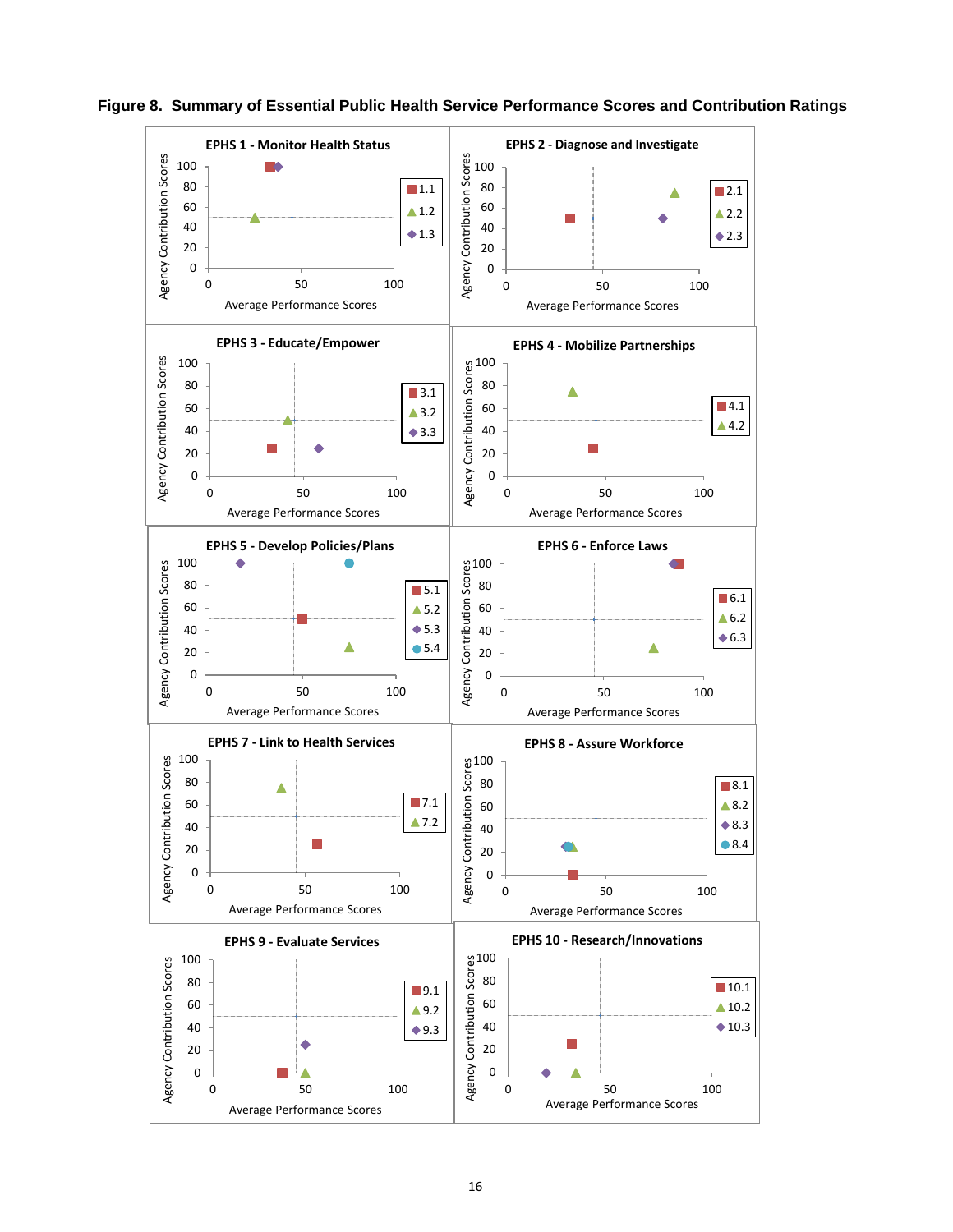

**Figure 9. Summary of Agency Contribution and Priority Rating**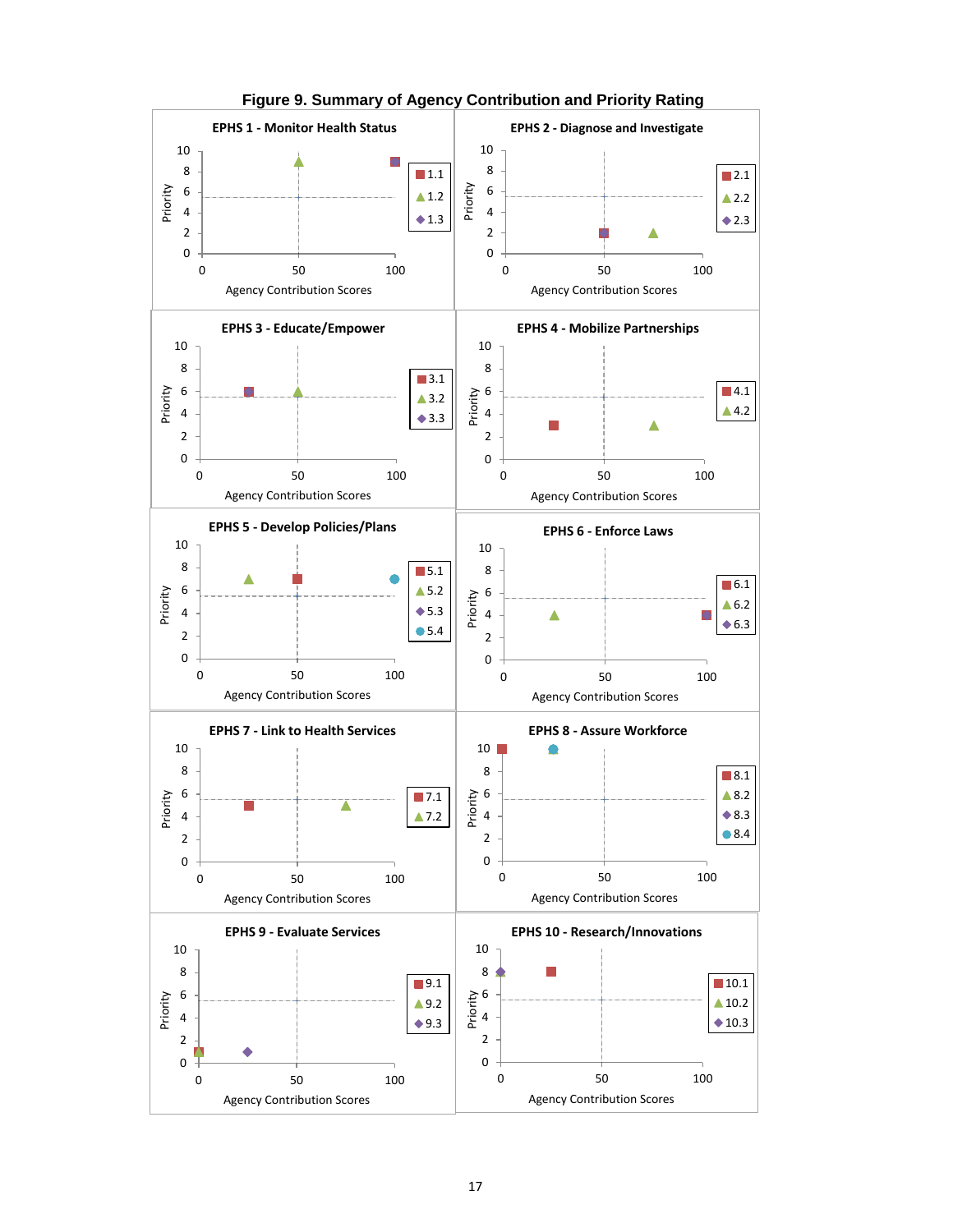#### **Analysis and Discussion Questions**

Having a standard way in which to analyze the data in this report is important. This process does not have to be difficult; however, drawing some initial conclusions from your data will prove invaluable as you move forward with your improvement efforts. It is crucial that participants fully discuss the performance assessment results. The bar graphs, charts, and summary information in the Results section of this report should be helpful in identifying high and low performing areas. Please refer to Appendix H of the Local Assessment Implementation Guide. This referenced set of discussion questions will to help guide you as you analyze the data found in the previous sections of this report.

Using the results in this report will help you to generate priorities for improvement, as well as possible improvement projects. Your data analysis should be an interactive process, enabling everyone to participate. Do not be overwhelmed by the potential of many possibilities for QI projects – the point is not that you have to address them all now. Consider this step as identifying possible opportunities to enhance your system performance. Keep in mind both your quantitative data (Appendix A) and the qualitative data that you collected during the assessment (Appendix B).

#### **Next Steps**

Congratulations on your participation in the local assessment process. A primary goal of the NPHPS is that data is used proactively to monitor, assess, and improve the quality of essential public health services. This report is an initial step to identifying immediate actions and activities to improve local initiatives. The results in this report may also be used to identify longer-term priorities for improvement, as well as possible improvement projects.

As noted in the Introduction of this report, NPHPS data may be used to inform a variety of organization and/or systems planning and improvement processes. Plan to use both quantitative data (Appendix A) and qualitative data (Appendix B) from the assessment to identify improvement opportunities. While there may be many potential quality improvement projects, do not be overwhelmed – the point is not that you have to address them all now. Rather, consider this step as a way to identify possible opportunities to enhance your system performance and plan to use the guidance provided in this section, along with the resources offered in Appendix C, to develop specific goals for improvement within your public health system and move from assessment and analysis toward action.

Note: Communities implementing Mobilizing for Action through Planning and Partnerships (MAPP) may refer to the MAPP guidance for considering NPHPS data along with other assessment data in the Identifying Strategic Issues phase of MAPP.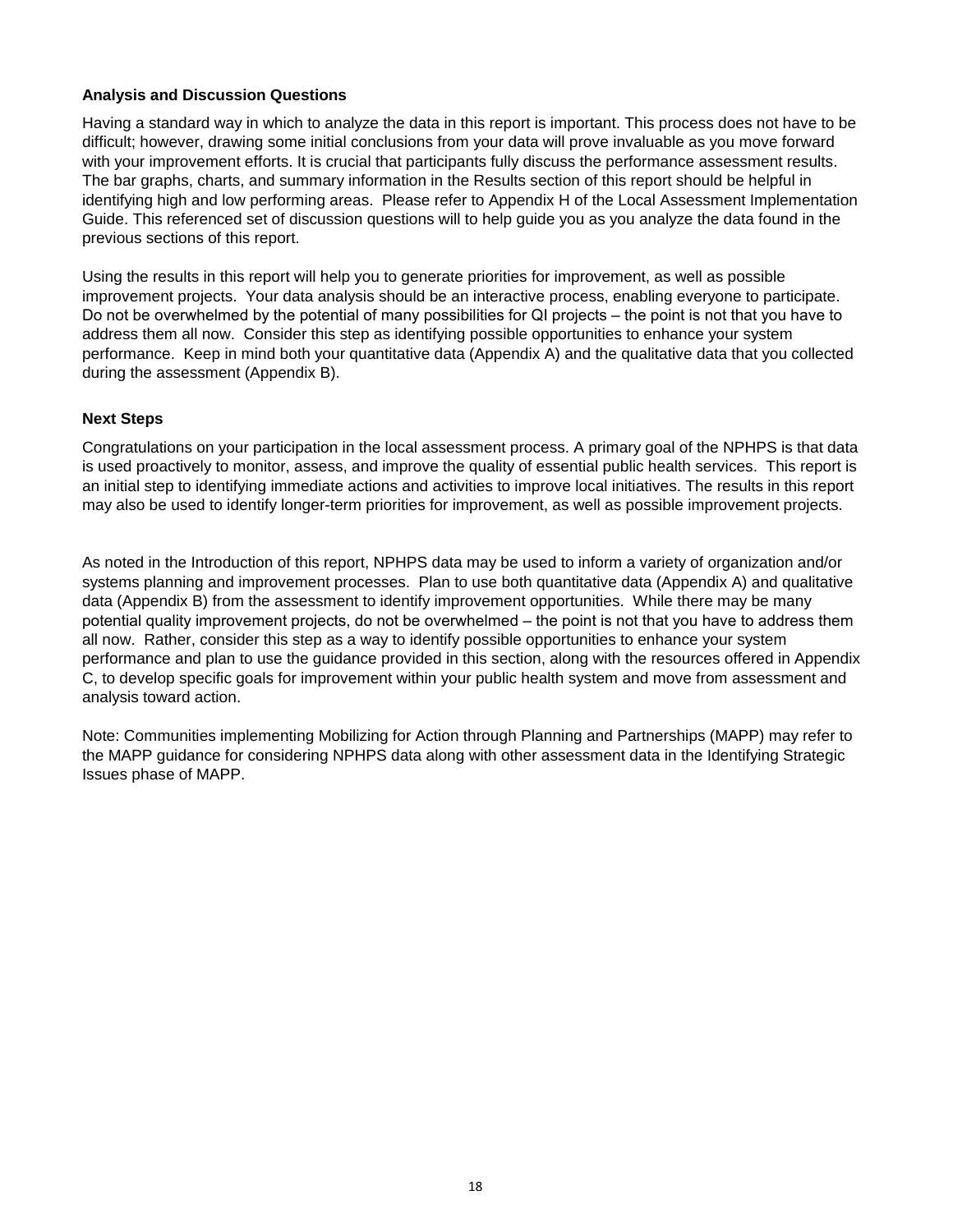#### **Action Planning**

In any systems improvement and planning process, it is important to involve all public health system partners in determining ways to improve the quality of essential public health services provided by the system. Participation in the improvement and planning activities included in your action plan is the responsibility of all partners within the public health system.

Consider the following points as you build an Action Plan to address the priorities you have identified

• Each public health partner should be considered when approaching quality improvement for your system

• The success of your improvement activities are dependent upon the active participation and contribution of each and every member of the system

• An integral part of performance improvement is working consistently to have long-term effects

• A multi-disciplinary approach that employs measurement and analysis is key to accomplishing and sustaining improvements

You may find that using the simple acronym, 'FOCUS' is a way to help you to move from assessment and analysis to action.

**F** Find an opportunity for improvement using your results.

**O Organize** a team of public health system partners to work on the improvement. Someone in the group should be identified as the team leader. Team members should represent the appropriate organizations that can make an impact.

**C Consider** the current process, where simple improvements can be made and who should make the improvements.

**U** Understand the problem further if necessary, how and why it is occurring, and the factors that contribute to it. Once you have identified priorities, finding solutions entails delving into possible reasons, or "root causes," of the weakness or problem. Only when participants determine why performance problems (or successes!) have occurred will they be able to identify workable solutions that improve future performance. Most performance issues may be traced to well-defined system causes, such as policies, leadership, funding, incentives, information, personnel or coordination. Many QI tools are applicable. You may consider using a variety of basic QI tools such as brainstorming, 5-whys, prioritization, or cause and effect diagrams to better understand the problem (refer to Appendix C for resources).

**S** Select the improvement strategies to be made. Consider using a table or chart to summarize your Action Plan. Many resources are available to assist you in putting your plan on paper, but in general you'll want to include the priority selected, the goal, the improvement activities to be conducted, who will carry them out, and the timeline for completing the improvement activities. When complete, your Action Plan should contain documentation on the indicators to be used, baseline performance levels and targets to be achieved, responsibilities for carrying out improvement activities and the collection and analysis of data to monitor progress. (Additional resources may be found in Appendix C.)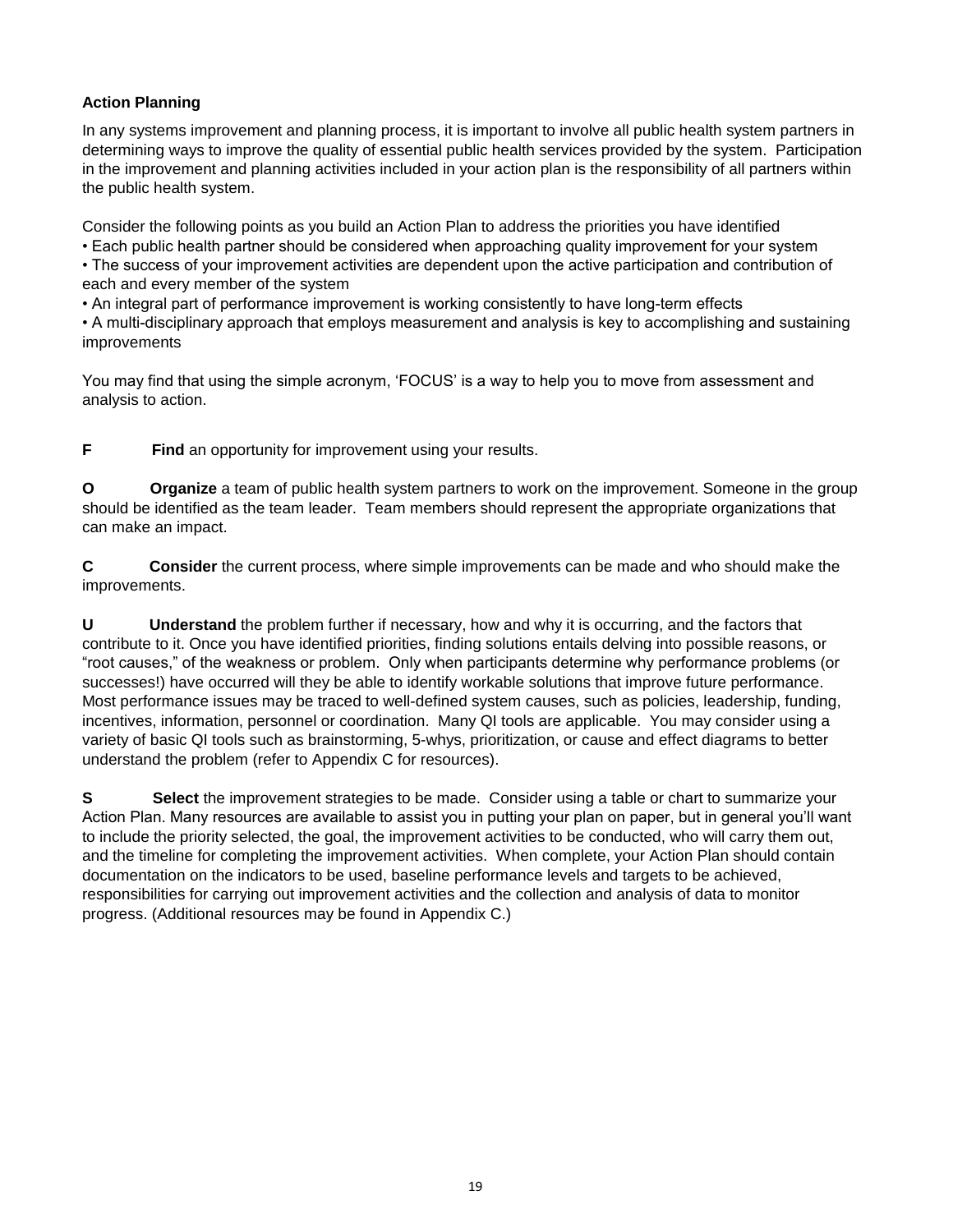#### **Monitoring and Evaluation: Keys to Success**

Monitoring your action plan is a highly proactive and continuous process that is far more than simply taking an occasional "snap-shot" that produces additional data. Evaluation, in contrast to monitoring, provides ongoing structured information that focuses on why results are or are not being met, what unintended consequences may be, or on issues of efficiency, effectiveness, and/or sustainability.

After your Action Plan is implemented, monitoring and evaluation continues to determine whether quality improvement occurred and whether the activities were effective. If the Essential Service performance does not improve within the expected time, additional evaluation must be conducted (an additional QI cycle) to determine why and how you can update your Action Plan to be more effective. The Action Plan can be adjusted as you continue to monitor and evaluate your efforts.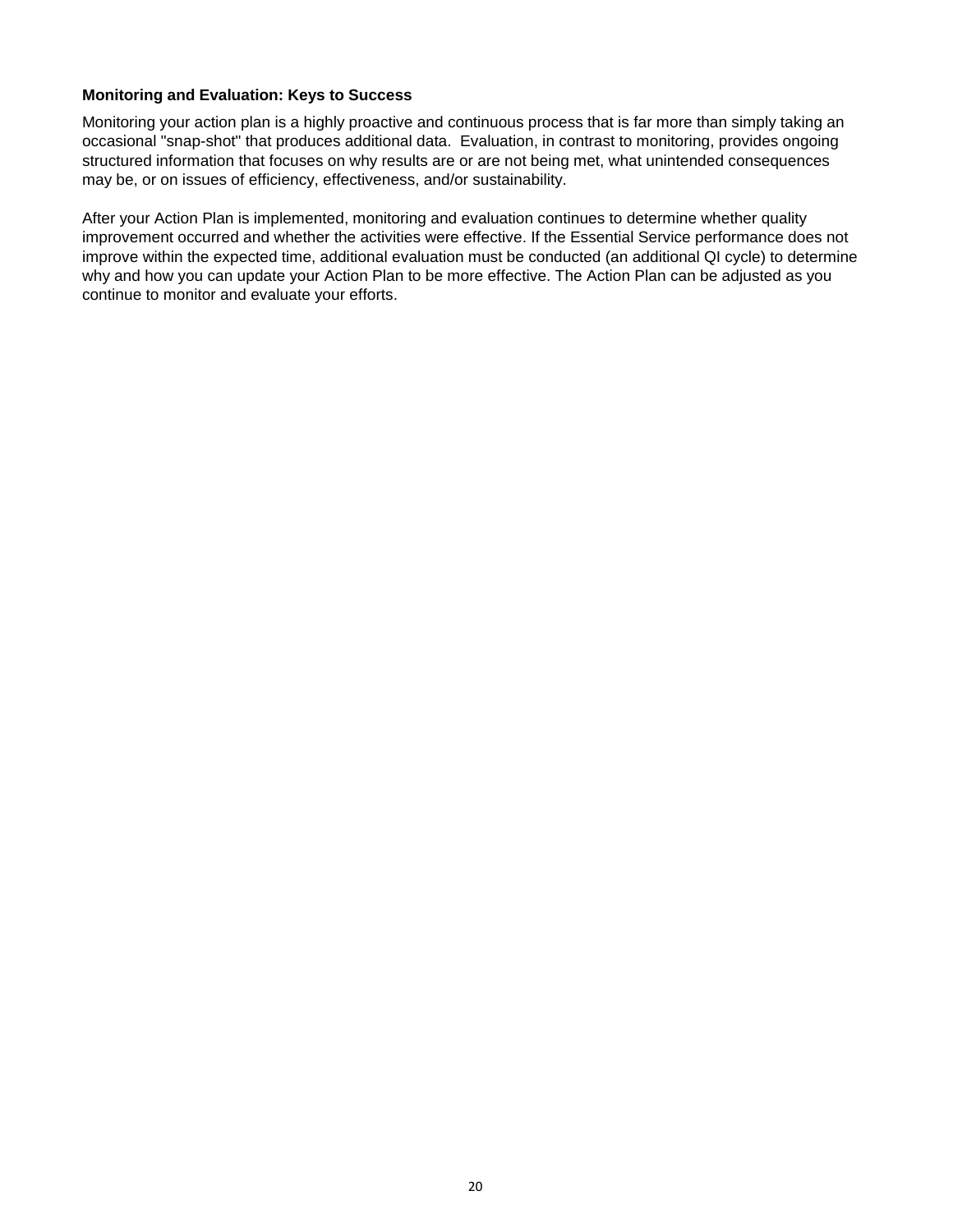#### **APPENDIX A: Individual Questions and Responses**

## **Performance Scores**

| <b>ESSENTIAL SERVICE 1: Monitor Health Status to Identify Community Health Problems</b> |                                                                                                                                                        |    |
|-----------------------------------------------------------------------------------------|--------------------------------------------------------------------------------------------------------------------------------------------------------|----|
| 1.1                                                                                     | Model Standard: Population-Based Community Health Assessment (CHA)<br>At what level does the local public health system:                               |    |
| 1.1.1                                                                                   | Conduct regular community health assessments?                                                                                                          | 50 |
| 1.1.2                                                                                   | Continuously update the community health assessment with current information?                                                                          | 25 |
| 1.1.3                                                                                   | Promote the use of the community health assessment among community members<br>and partners?                                                            | 25 |
| 1.2                                                                                     | Model Standard: Current Technology to Manage and Communicate Population Health Data<br>At what level does the local public health system:              |    |
| 1.2.1                                                                                   | Use the best available technology and methods to display data on the public's<br>health?                                                               | 25 |
| 1.2.2                                                                                   | Analyze health data, including geographic information, to see where health<br>problems exist?                                                          | 25 |
| 1.2.3                                                                                   | Use computer software to create charts, graphs, and maps to display complex<br>public health data (trends over time, sub-population analyses, etc.)?   | 25 |
| 1.3                                                                                     | Model Standard: Maintenance of Population Health Registries<br>At what level does the local public health system:                                      |    |
| 1.3.1                                                                                   | Collect data on specific health concerns to provide the data to population health<br>registries in a timely manner, consistent with current standards? | 50 |
| 1.3.2                                                                                   | Use information from population health registries in community health<br>assessments or other analyses?                                                | 25 |

## **ESSENTIAL SERVICE 2: Diagnose and Investigate Health Problems and Health Hazards**

| 2.1   | Model Standard: Identification and Surveillance of Health Threats<br>At what level does the local public health system:                                                                        |    |
|-------|------------------------------------------------------------------------------------------------------------------------------------------------------------------------------------------------|----|
| 2.1.1 | Participate in a comprehensive surveillance system with national, state and local<br>partners to identify, monitor, share information, and understand emerging health<br>problems and threats? | 50 |
| 2.1.2 | Provide and collect timely and complete information on reportable diseases and<br>potential disasters, emergencies and emerging threats (natural and manmade)?                                 | 75 |
| 2.1.3 | Assure that the best available resources are used to support surveillance systems<br>and activities, including information technology, communication systems, and<br>professional expertise?   | 75 |
| 2.2   | Model Standard: Investigation and Response to Public Health Threats and Emergencies<br>At what level does the local public health system:                                                      |    |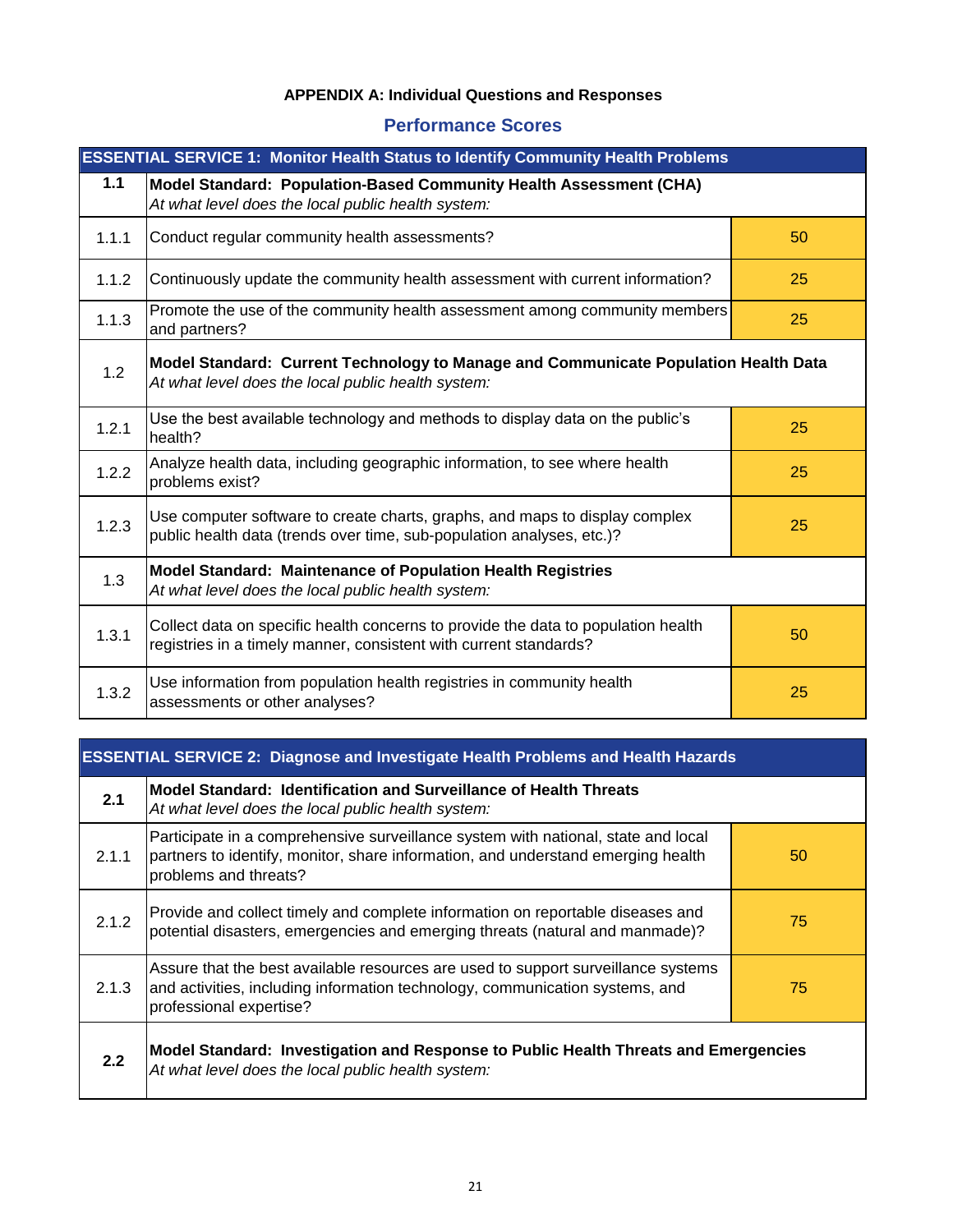| 2.2.1 | Maintain written instructions on how to handle communicable disease outbreaks<br>and toxic exposure incidents, including details about case finding, contact tracing,<br>and source identification and containment?                               | 75  |
|-------|---------------------------------------------------------------------------------------------------------------------------------------------------------------------------------------------------------------------------------------------------|-----|
| 2.2.2 | Develop written rules to follow in the immediate investigation of public health<br>threats and emergencies, including natural and intentional disasters?                                                                                          | 100 |
| 2.2.3 | Designate a jurisdictional Emergency Response Coordinator?                                                                                                                                                                                        | 100 |
| 2.2.4 | Prepare to rapidly respond to public health emergencies according to emergency<br>operations coordination guidelines?                                                                                                                             | 100 |
| 2.2.5 | Identify personnel with the technical expertise to rapidly respond to possible<br>biological, chemical, or and nuclear public health emergencies?                                                                                                 | 75  |
| 2.2.6 | Evaluate incidents for effectiveness and opportunities for improvement?                                                                                                                                                                           | 75  |
| 2.3   | Model Standard: Laboratory Support for Investigation of Health Threats<br>At what level does the local public health system:                                                                                                                      |     |
| 2.3.1 | Have ready access to laboratories that can meet routine public health needs for<br>finding out what health problems are occurring?                                                                                                                | 75  |
| 2.3.2 | Maintain constant (24/7) access to laboratories that can meet public health needs<br>during emergencies, threats, and other hazards?                                                                                                              | 75  |
| 2.3.3 | Use only licensed or credentialed laboratories?                                                                                                                                                                                                   | 100 |
| 2.3.4 | Maintain a written list of rules related to laboratories, for handling samples<br>(collecting, labeling, storing, transporting, and delivering), for determining who is in<br>charge of the samples at what point, and for reporting the results? | 75  |

| <b>ESSENTIAL SERVICE 3: Inform, Educate, and Empower People about Health Issues</b> |                                                                                                                                                                                      |    |
|-------------------------------------------------------------------------------------|--------------------------------------------------------------------------------------------------------------------------------------------------------------------------------------|----|
| 3.1                                                                                 | Model Standard: Health Education and Promotion<br>At what level does the local public health system:                                                                                 |    |
| 3.1.1                                                                               | Provide policymakers, stakeholders, and the public with ongoing analyses of<br>community health status and related recommendations for health promotion<br>policies?                 | 25 |
| 3.1.2                                                                               | Coordinate health promotion and health education activities to reach individual,<br>interpersonal, community, and societal levels?                                                   | 50 |
| 3.1.3                                                                               | Engage the community throughout the process of setting priorities, developing<br>plans and implementing health education and health promotion activities?                            | 25 |
| 3.2                                                                                 | <b>Model Standard: Health Communication</b><br>At what level does the local public health system:                                                                                    |    |
| 3.2.1                                                                               | Develop health communication plans for relating to media and the public and for<br>sharing information among LPHS organizations?                                                     | 50 |
| 3.2.2                                                                               | Use relationships with different media providers (e.g. print, radio, television, and<br>the internet) to share health information, matching the message with the target<br>audience? | 50 |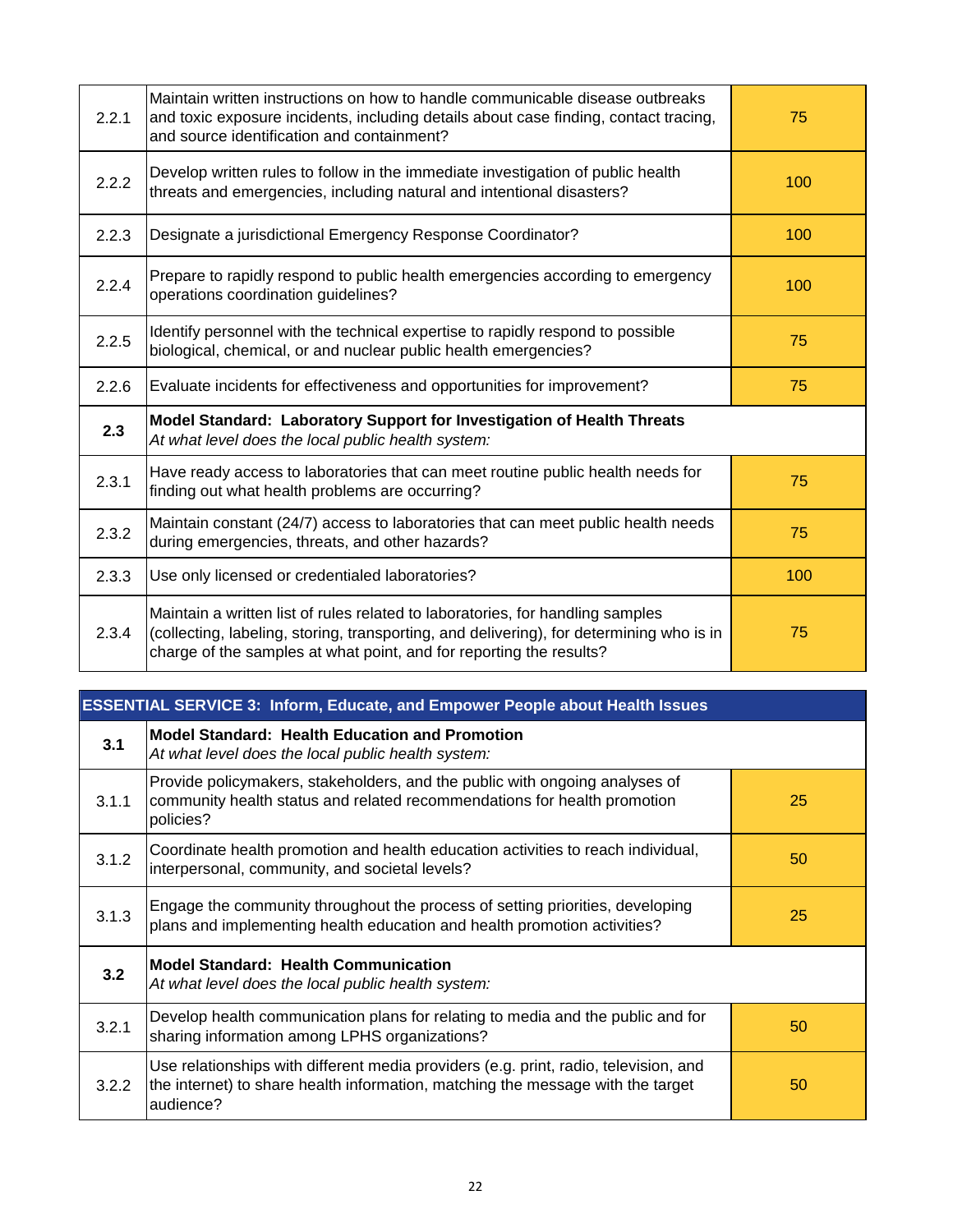| 3.2.3 | Identify and train spokespersons on public health issues?                                                                           | 25 |
|-------|-------------------------------------------------------------------------------------------------------------------------------------|----|
| 3.3   | <b>Model Standard: Risk Communication</b><br>At what level does the local public health system:                                     |    |
| 3.3.1 | Develop an emergency communications plan for each stage of an emergency to<br>allow for the effective dissemination of information? | 50 |
| 3.3.2 | Make sure resources are available for a rapid emergency communication<br>response?                                                  | 75 |
| 3.3.3 | Provide risk communication training for employees and volunteers?                                                                   | 50 |

#### **ESSENTIAL SERVICE 4: Mobilize Community Partnerships to Identify and Solve Health Problems**

| 4.1   | <b>Model Standard: Constituency Development</b><br>At what level does the local public health system:                                        |    |
|-------|----------------------------------------------------------------------------------------------------------------------------------------------|----|
| 4.1.1 | Maintain a complete and current directory of community organizations?                                                                        | 50 |
| 4.1.2 | Follow an established process for identifying key constituents related to overall<br>public health interests and particular health concerns? | 25 |
| 4.1.3 | Encourage constituents to participate in activities to improve community health?                                                             | 50 |
| 4.1.4 | Create forums for communication of public health issues?                                                                                     | 50 |
| 4.2   | <b>Model Standard: Community Partnerships</b><br>At what level does the local public health system:                                          |    |
| 4.2.1 | Establish community partnerships and strategic alliances to provide a<br>comprehensive approach to improving health in the community?        | 50 |
| 4.2.2 | Establish a broad-based community health improvement committee?                                                                              | 25 |
| 4.2.3 | Assess how well community partnerships and strategic alliances are working to<br>improve community health?                                   | 25 |

#### **ESSENTIAL SERVICE 5: Develop Policies and Plans that Support Individual and Community Health Efforts**

| 5.1   | Model Standard: Governmental Presence at the Local Level<br>At what level does the local public health system:                                  |    |
|-------|-------------------------------------------------------------------------------------------------------------------------------------------------|----|
| 5.1.1 | Support the work of a local health department dedicated to the public health to<br>make sure the essential public health services are provided? | 50 |
| 5.1.2 | See that the local health department is accredited through the national voluntary<br>accreditation program?                                     | 25 |
| 5.1.3 | Assure that the local health department has enough resources to do its part in<br>providing essential public health services?                   | 75 |
| 5.2   | <b>Model Standard: Public Health Policy Development</b><br>At what level does the local public health system:                                   |    |
| 5.2.1 | Contribute to public health policies by engaging in activities that inform the policy<br>development process?                                   | 50 |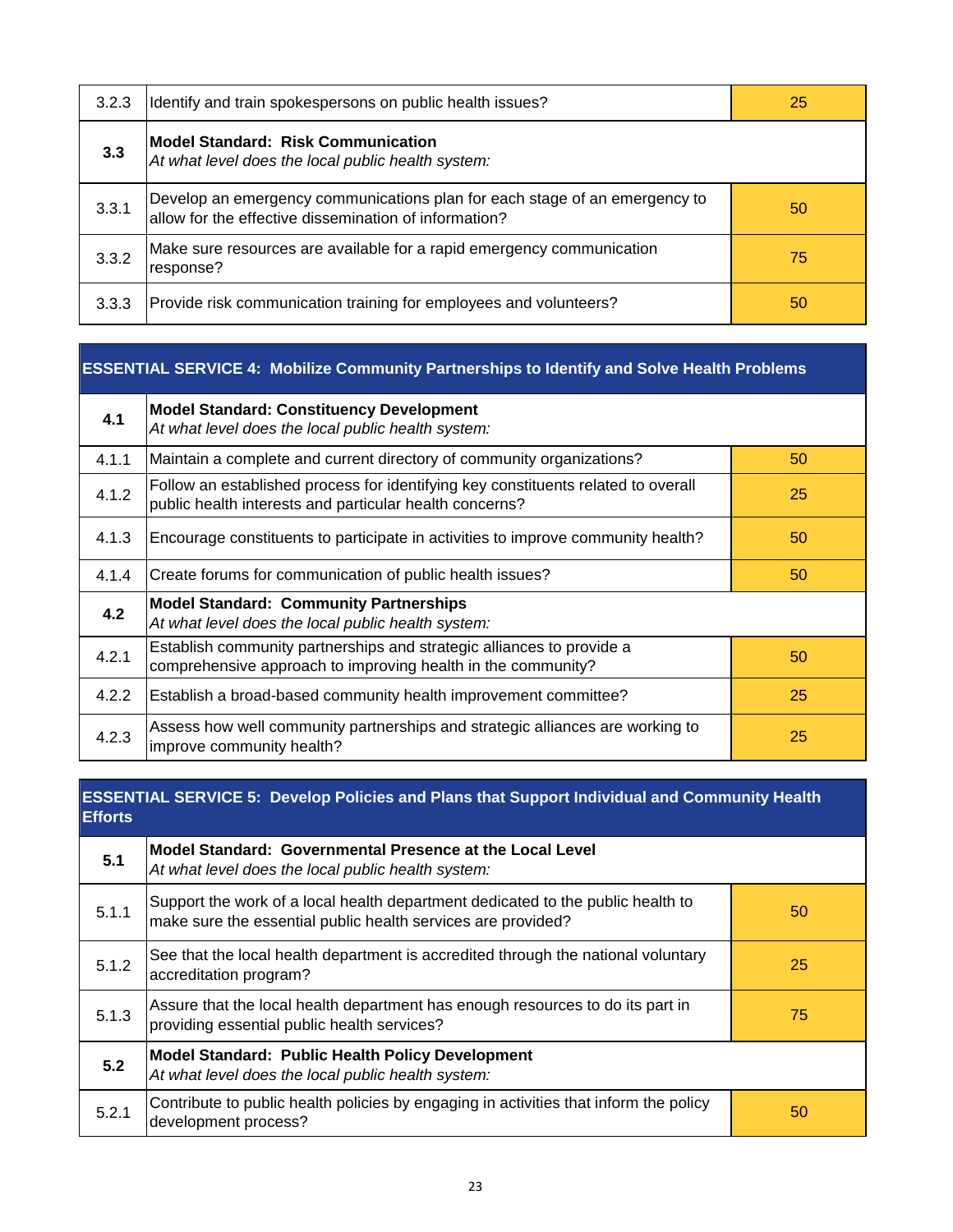| 5.2.2 | Alert policymakers and the community of the possible public health impacts (both<br>intended and unintended) from current and/or proposed policies?                                                        | 0        |  |
|-------|------------------------------------------------------------------------------------------------------------------------------------------------------------------------------------------------------------|----------|--|
| 5.2.3 | Review existing policies at least every three to five years?                                                                                                                                               | $\Omega$ |  |
| 5.3   | Model Standard: Community Health Improvement Process and Strategic Planning<br>At what level does the local public health system:                                                                          |          |  |
| 5.3.1 | Establish a community health improvement process, with broad- based diverse<br>participation, that uses information from both the community health assessment<br>and the perceptions of community members? | 50       |  |
| 5.3.2 | Develop strategies to achieve community health improvement objectives, including<br>a description of organizations accountable for specific steps?                                                         |          |  |
| 5.3.3 | Connect organizational strategic plans with the Community Health Improvement<br>Plan?                                                                                                                      | $\Omega$ |  |
| 5.4   | Model Standard: Plan for Public Health Emergencies<br>At what level does the local public health system:                                                                                                   |          |  |
| 5.4.1 | Support a workgroup to develop and maintain preparedness and response plans?                                                                                                                               | 75       |  |
| 5.4.2 | Develop a plan that defines when it would be used, who would do what tasks, what<br>standard operating procedures would be put in place, and what alert and<br>evacuation protocols would be followed?     | 75       |  |
| 5.4.3 | Test the plan through regular drills and revise the plan as needed, at least every<br>two years?                                                                                                           | 75       |  |

## **ESSENTIAL SERVICE 6: Enforce Laws and Regulations that Protect Health and Ensure Safety**

| 6.1   | Model Standard: Review and Evaluation of Laws, Regulations, and Ordinances<br>At what level does the local public health system:                                 |    |  |
|-------|------------------------------------------------------------------------------------------------------------------------------------------------------------------|----|--|
| 6.1.1 | Identify public health issues that can be addressed through laws, regulations, or<br>100<br>ordinances?                                                          |    |  |
| 6.1.2 | Stay up-to-date with current laws, regulations, and ordinances that prevent,<br>75<br>promote, or protect public health on the federal, state, and local levels? |    |  |
| 6.1.3 | Review existing public health laws, regulations, and ordinances at least once every<br>five years?                                                               | 75 |  |
| 6.1.4 | Have access to legal counsel for technical assistance when reviewing laws,<br>100<br>regulations, or ordinances?                                                 |    |  |
| 6.2   | Model Standard: Involvement in the Improvement of Laws, Regulations, and Ordinances<br>At what level does the local public health system:                        |    |  |
| 6.2.1 | Identify local public health issues that are inadequately addressed in existing laws,<br>regulations, and ordinances?                                            | 75 |  |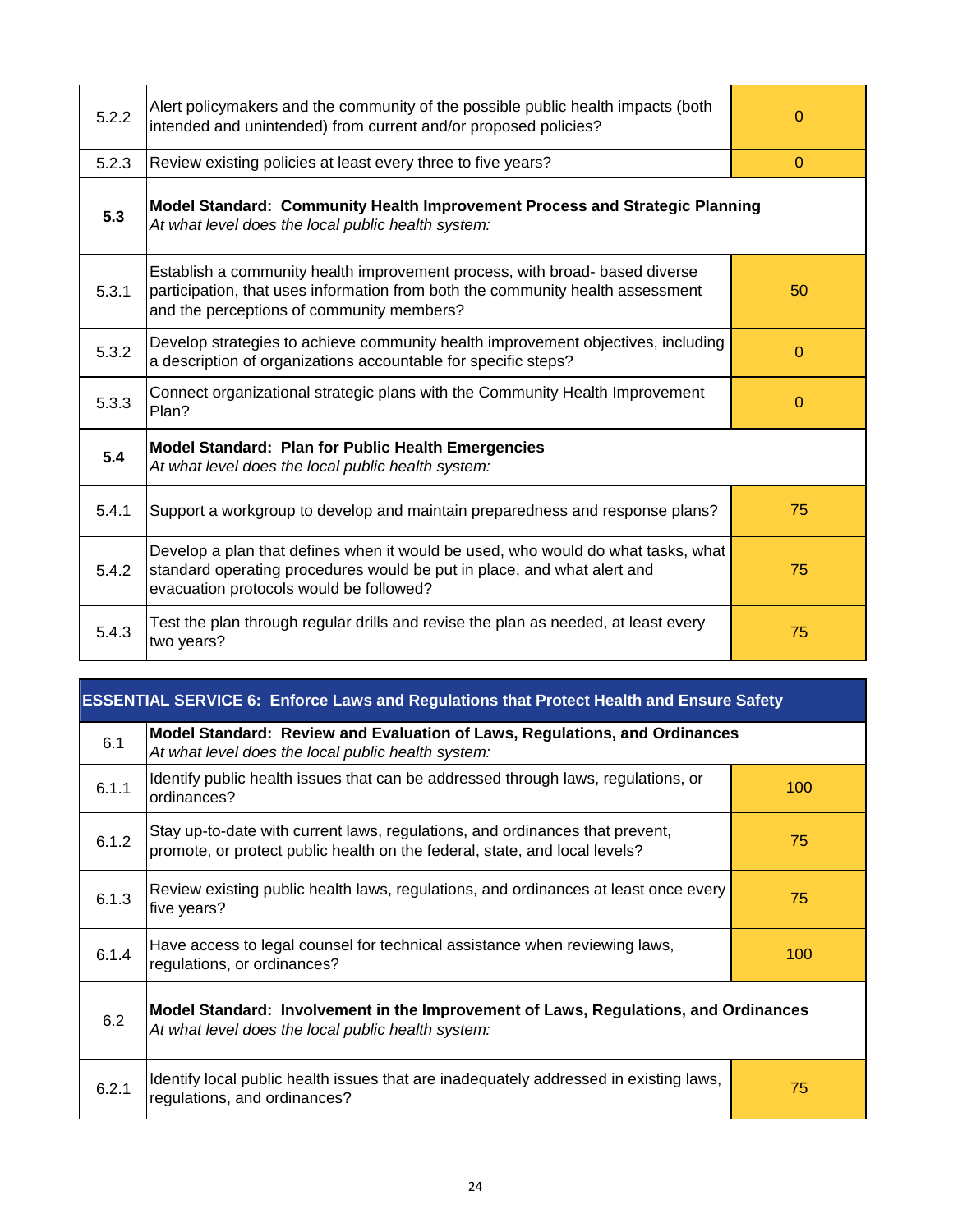| 6.2.2 | Participate in changing existing laws, regulations, and ordinances, and/or creating<br>new laws, regulations, and ordinances to protect and promote the public health? | 75  |
|-------|------------------------------------------------------------------------------------------------------------------------------------------------------------------------|-----|
| 6.2.3 | Provide technical assistance in drafting the language for proposed changes or new<br>laws, regulations, and ordinances?                                                | 75  |
| 6.3   | Model Standard: Enforcement of Laws, Regulations, and Ordinances<br>At what level does the local public health system:                                                 |     |
| 6.3.1 | Identify organizations that have the authority to enforce public health laws,<br>regulations, and ordinances?                                                          |     |
| 6.3.2 | Assure that a local health department (or other governmental public health entity)<br>has the authority to act in public health emergencies?                           | 100 |
| 6.3.3 | Assure that all enforcement activities related to public health codes are done within<br>the law?                                                                      | 75  |
| 6.3.4 | Educate individuals and organizations about relevant laws, regulations, and<br>ordinances?                                                                             | 75  |
| 6.3.5 | Evaluate how well local organizations comply with public health laws?                                                                                                  | 75  |

#### **ESSENTIAL SERVICE 7: Link People to Needed Personal Health Services and Assure the Provision of Health Care when Otherwise Unavailable**

| 7.1   | Model Standard: Identification of Personal Health Service Needs of Populations<br>At what level does the local public health system:    |    |  |
|-------|-----------------------------------------------------------------------------------------------------------------------------------------|----|--|
| 7.1.1 | Identify groups of people in the community who have trouble accessing or<br>connecting to personal health services?                     | 75 |  |
| 7.1.2 | Identify all personal health service needs and unmet needs throughout the<br>community?                                                 | 50 |  |
| 7.1.3 | Defines partner roles and responsibilities to respond to the unmet needs of the<br>community?                                           | 50 |  |
| 7.1.4 | Understand the reasons that people do not get the care they need?                                                                       | 50 |  |
| 7.2   | Model Standard: Assuring the Linkage of People to Personal Health Services<br>At what level does the local public health system:        |    |  |
| 7.2.1 | Connect (or link) people to organizations that can provide the personal health<br>services they may need?                               | 50 |  |
| 7.2.2 | Help people access personal health services, in a way that takes into account the<br>unique needs of different populations?             | 25 |  |
| 7.2.3 | Help people sign up for public benefits that are available to them (e.g., Medicaid or<br>medical and prescription assistance programs)? | 25 |  |
| 7.2.4 | Coordinate the delivery of personal health and social services so that everyone<br>has access to the care they need?                    | 50 |  |

## **ESSENTIAL SERVICE 8: Assure a Competent Public and Personal Health Care Workforce**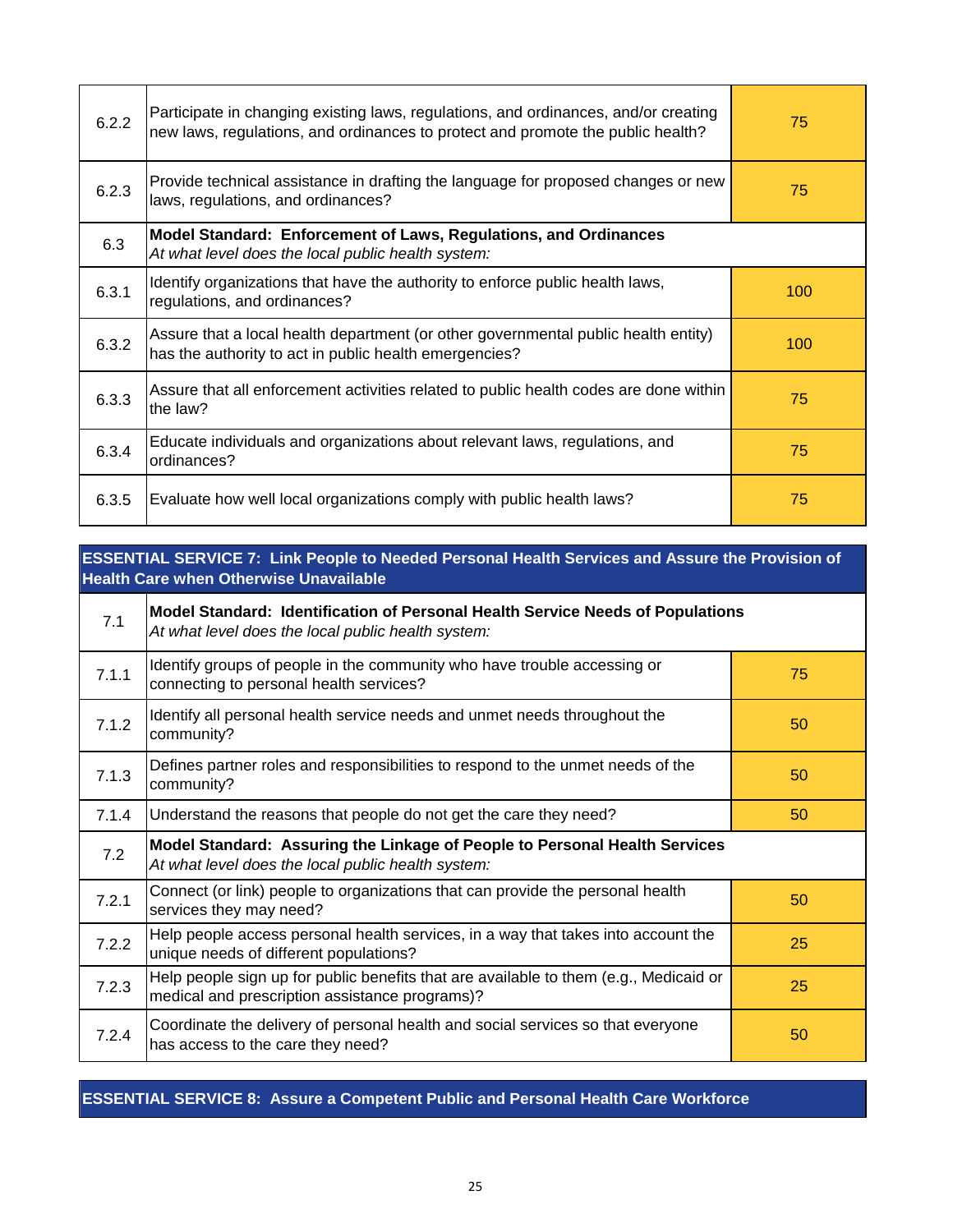| 8.1   | Model Standard: Workforce Assessment, Planning, and Development<br>At what level does the local public health system:                                                                                            |    |  |  |
|-------|------------------------------------------------------------------------------------------------------------------------------------------------------------------------------------------------------------------|----|--|--|
| 8.1.1 | Set up a process and a schedule to track the numbers and types of LPHS jobs and<br>the knowledge, skills, and abilities that they require whether those jobs are in the<br>50<br>public or private sector?       |    |  |  |
| 8.1.2 | Review the information from the workforce assessment and use it to find and<br>25<br>address gaps in the local public health workforce?                                                                          |    |  |  |
| 8.1.3 | Provide information from the workforce assessment to other community<br>organizations and groups, including governing bodies and public and private<br>25<br>agencies, for use in their organizational planning? |    |  |  |
| 8.2   | Model Standard: Public Health Workforce Standards<br>At what level does the local public health system:                                                                                                          |    |  |  |
| 8.2.1 | Make sure that all members of the public health workforce have the required<br>certificates, licenses, and education needed to fulfill their job duties and meet the<br>law?                                     | 50 |  |  |
| 8.2.2 | Develop and maintain job standards and position descriptions based in the core<br>knowledge, skills, and abilities needed to provide the essential public health<br>services?                                    | 25 |  |  |
| 8.2.3 | Base the hiring and performance review of members of the public health workforce<br>in public health competencies?                                                                                               | 25 |  |  |
| 8.3   | Model Standard: Life-Long Learning through Continuing Education, Training, and Mentoring<br>At what level does the local public health system:                                                                   |    |  |  |
| 8.3.1 | Identify education and training needs and encourage the workforce to participate in<br>available education and training?                                                                                         | 50 |  |  |
| 8.3.2 | Provide ways for workers to develop core skills related to essential public health<br>services?                                                                                                                  | 25 |  |  |
| 8.3.3 | Develop incentives for workforce training, such as tuition reimbursement, time off<br>for class, and pay increases?                                                                                              | 25 |  |  |
| 8.3.4 | Create and support collaborations between organizations within the public health<br>system for training and education?                                                                                           | 25 |  |  |
| 8.3.5 | Continually train the public health workforce to deliver services in a cultural<br>25<br>competent manner and understand social determinants of health?                                                          |    |  |  |
| 8.4   | Model Standard: Public Health Leadership Development<br>At what level does the local public health system:                                                                                                       |    |  |  |
| 8.4.1 | Provide access to formal and informal leadership development opportunities for<br>employees at all organizational levels?                                                                                        | 25 |  |  |
| 8.4.2 | Create a shared vision of community health and the public health system,<br>welcoming all leaders and community members to work together?                                                                        | 25 |  |  |
| 8.4.3 | Ensure that organizations and individuals have opportunities to provide leadership<br>in areas where they have knowledge, skills, or access to resources?                                                        | 50 |  |  |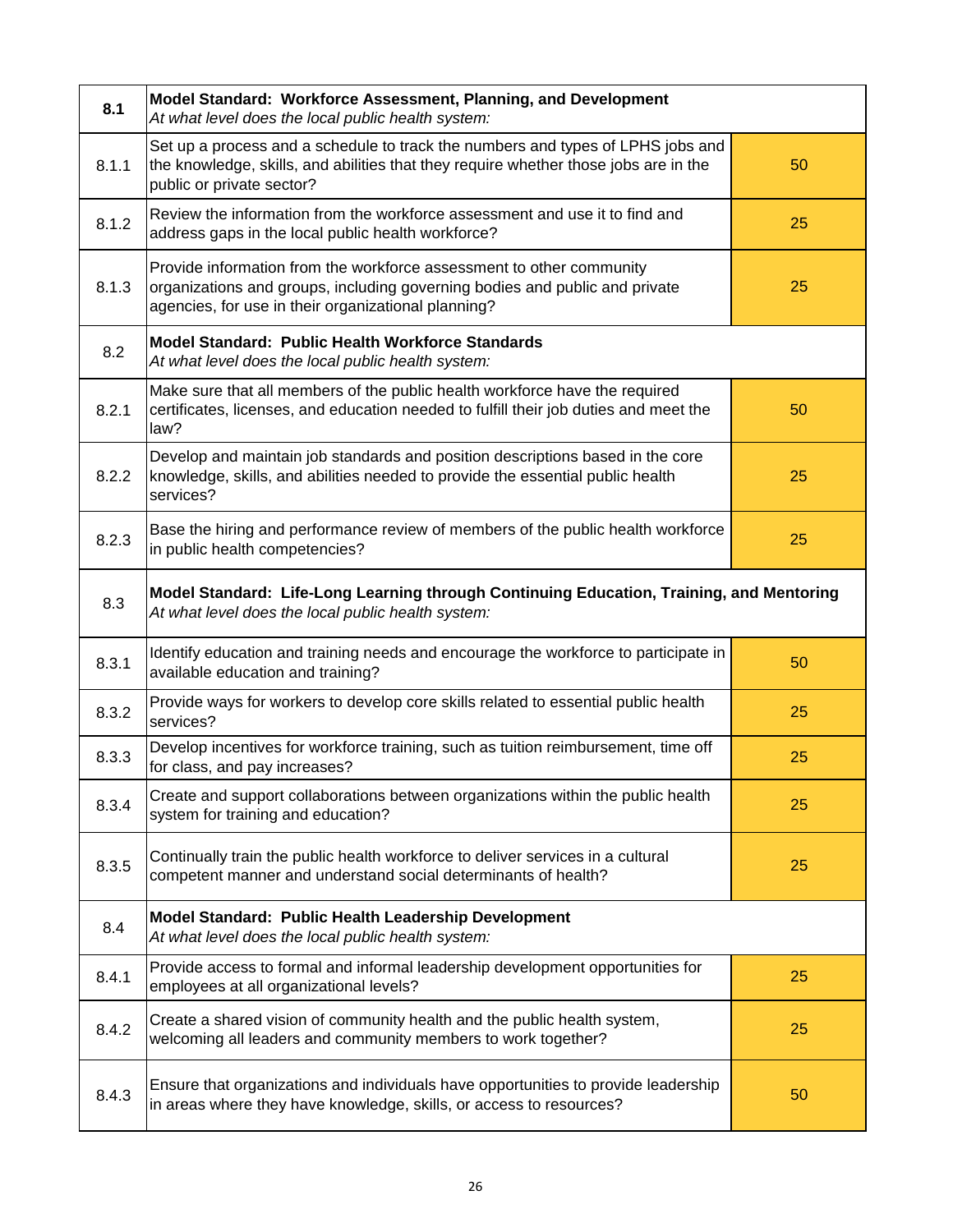|  | Provide opportunities for the development of leaders representative of the diversity<br>8.4.4 within the community? |
|--|---------------------------------------------------------------------------------------------------------------------|
|  |                                                                                                                     |

| <b>ESSENTIAL SERVICE 9: Evaluate Effectiveness, Accessibility, and Quality of Personal and Population-</b><br><b>Based Health Services</b> |                                                                                                                                                                                                                             |    |  |
|--------------------------------------------------------------------------------------------------------------------------------------------|-----------------------------------------------------------------------------------------------------------------------------------------------------------------------------------------------------------------------------|----|--|
| 9.1                                                                                                                                        | Model Standard: Evaluation of Population-Based Health Services<br>At what level does the local public health system:                                                                                                        |    |  |
| 9.1.1                                                                                                                                      | Evaluate how well population-based health services are working, including whether<br>the goals that were set for programs were achieved?                                                                                    | 25 |  |
| 9.1.2                                                                                                                                      | Assess whether community members, including those with a higher risk of having<br>a health problem, are satisfied with the approaches to preventing disease, illness,<br>and injury?                                        | 25 |  |
| 9.1.3                                                                                                                                      | Identify gaps in the provision of population-based health services?                                                                                                                                                         | 50 |  |
| 9.1.4                                                                                                                                      | Use evaluation findings to improve plans and services?                                                                                                                                                                      | 50 |  |
| 9.2                                                                                                                                        | Model Standard: Evaluation of Personal Health Services<br>At what level does the local public health system:                                                                                                                |    |  |
| 9.2.1                                                                                                                                      | Evaluate the accessibility, quality, and effectiveness of personal health services?                                                                                                                                         | 50 |  |
| 9.2.2                                                                                                                                      | Compare the quality of personal health services to established guidelines?                                                                                                                                                  | 50 |  |
| 9.2.3                                                                                                                                      | Measure satisfaction with personal health services?                                                                                                                                                                         | 50 |  |
| 9.2.4                                                                                                                                      | Use technology, like the internet or electronic health records, to improve quality of<br>care?                                                                                                                              | 50 |  |
| 9.2.5                                                                                                                                      | Use evaluation findings to improve services and program delivery?                                                                                                                                                           | 50 |  |
| 9.3                                                                                                                                        | Model Standard: Evaluation of the Local Public Health System<br>At what level does the local public health system:                                                                                                          |    |  |
| 9.3.1                                                                                                                                      | Identify all public, private, and voluntary organizations that provide essential public<br>health services?                                                                                                                 | 50 |  |
| 9.3.2                                                                                                                                      | Evaluate how well LPHS activities meet the needs of the community at least every<br>five years, using guidelines that describe a model LPHS and involving all entities<br>contributing to essential public health services? | 50 |  |
| 9.3.3                                                                                                                                      | Assess how well the organizations in the LPHS are communicating, connecting,<br>and coordinating services?                                                                                                                  | 50 |  |
| 9.3.4                                                                                                                                      | Use results from the evaluation process to improve the LPHS?                                                                                                                                                                | 50 |  |

## **ESSENTIAL SERVICE 10: Research for New Insights and Innovative Solutions to Health Problems**

| 10.1 | <b>Model Standard: Fostering Innovation</b>        |
|------|----------------------------------------------------|
|      | At what level does the local public health system: |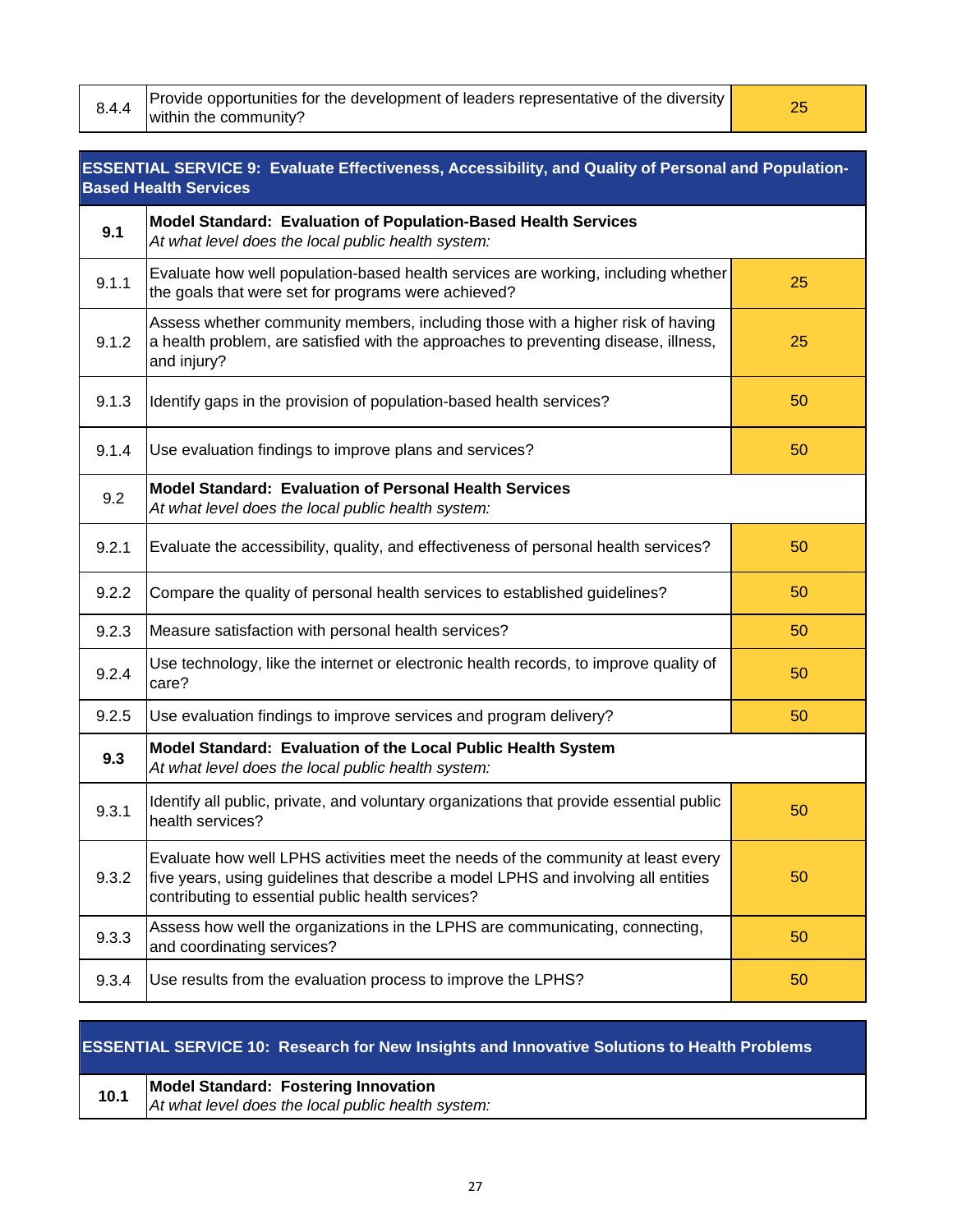| 10.1.1 | Provide staff with the time and resources to pilot test or conduct studies to test new<br>solutions to public health problems and see how well they actually work?                        | 25          |
|--------|-------------------------------------------------------------------------------------------------------------------------------------------------------------------------------------------|-------------|
| 10.1.2 | Suggest ideas about what currently needs to be studied in public health to<br>organizations that do research?                                                                             | 25          |
| 10.1.3 | Keep up with information from other agencies and organizations at the local, state,<br>and national levels about current best practices in public health?                                 | 50          |
| 10.1.4 | Encourage community participation in research, including deciding what will be<br>studied, conducting research, and in sharing results?                                                   | 25          |
| 10.2   | Model Standard: Linkage with Institutions of Higher Learning and/or Research<br>At what level does the local public health system:                                                        |             |
| 10.2.1 | Develop relationships with colleges, universities, or other research organizations,<br>with a free flow of information, to create formal and informal arrangements to work<br>together?   | 50          |
| 10.2.2 | Partner with colleges, universities, or other research organizations to do public<br>health research, including community-based participatory research?                                   | 25          |
| 10.2.3 | Encourage colleges, universities, and other research organizations to work<br>together with LPHS organizations to develop projects, including field training and<br>continuing education? | 25          |
| 10.3   | Model Standard: Capacity to Initiate or Participate in Research<br>At what level does the local public health system:                                                                     |             |
| 10.3.1 | Collaborate with researchers who offer the knowledge and skills to design and<br>conduct health-related studies?                                                                          | 25          |
| 10.3.2 | Support research with the necessary infrastructure and resources, including<br>facilities, equipment, databases, information technology, funding, and other<br>resources?                 | 25          |
| 10.3.3 | Share findings with public health colleagues and the community broadly, through<br>journals, websites, community meetings, etc?                                                           | 25          |
| 10.3.4 | Evaluate public health systems research efforts throughout all stages of work from<br>planning to impact on local public health practice?                                                 | $\mathbf 0$ |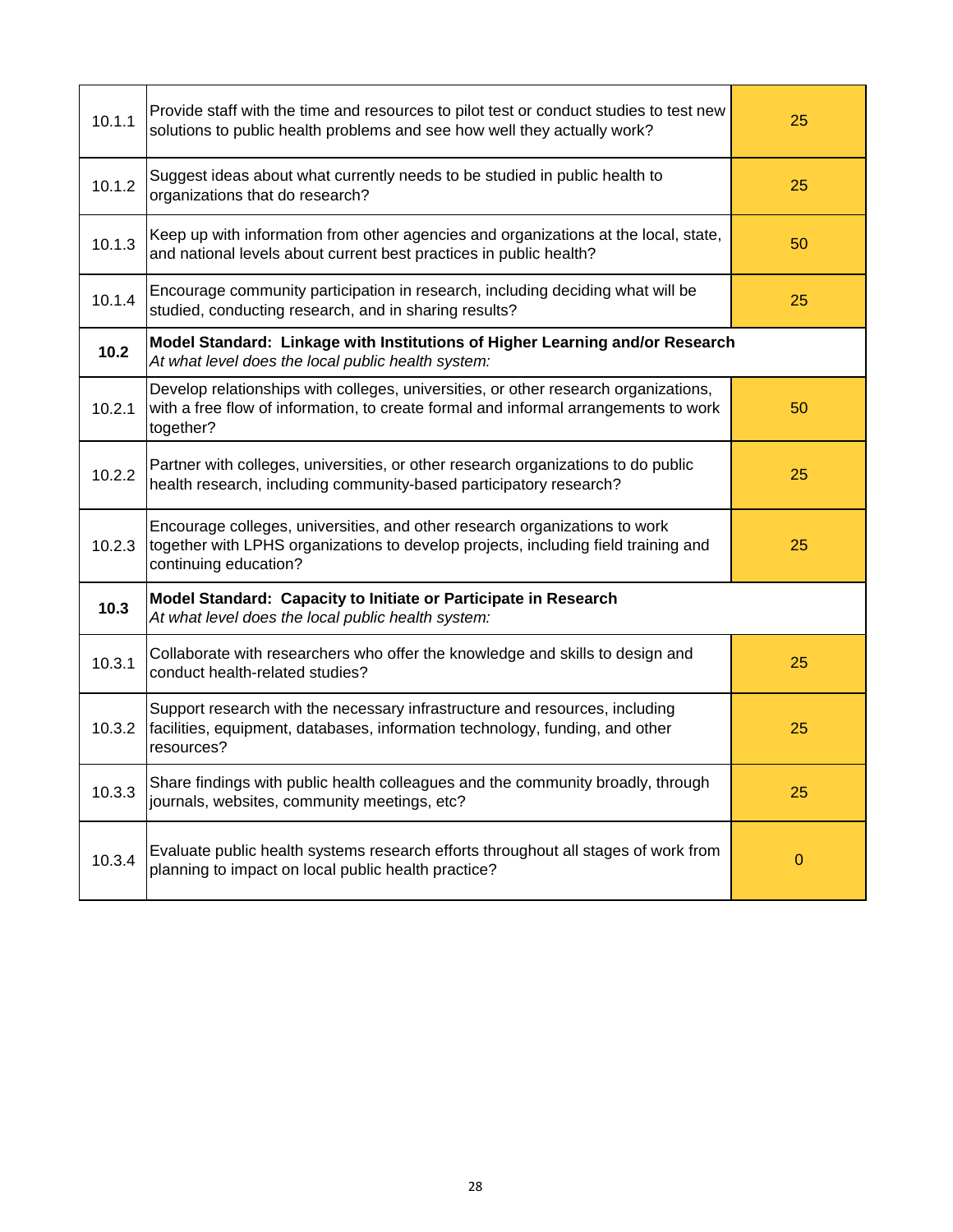## **APPENDIX B: Qualitative Assessment Data**

## **Summary Notes**

| <b>ESSENTIAL SERVICE 1: Monitor Health Status to Identify Community Health Problems</b> |                                                                                      |                                                                                                        |                                                                         |  |
|-----------------------------------------------------------------------------------------|--------------------------------------------------------------------------------------|--------------------------------------------------------------------------------------------------------|-------------------------------------------------------------------------|--|
| <b>STRENGTHS</b>                                                                        | <b>WEAKNESSES</b>                                                                    | OPPORTUNITIES FOR<br><b>IMMEDIATE IMPROVEMENT</b><br>/ PARTNERSHIPS                                    | PRIORITIES OR LONGER TERM<br><b>IMPROVEMENT</b><br><b>OPPORTUNITIES</b> |  |
| 1.1                                                                                     |                                                                                      | Model Standard: Population-Based Community Health Assessment (CHA)                                     |                                                                         |  |
|                                                                                         | Individuals were unsre if a health<br>assessment was conducted every<br>three years. | Have health assessment be a<br>usable document, not just<br>somehting that goes on the self<br>unread. |                                                                         |  |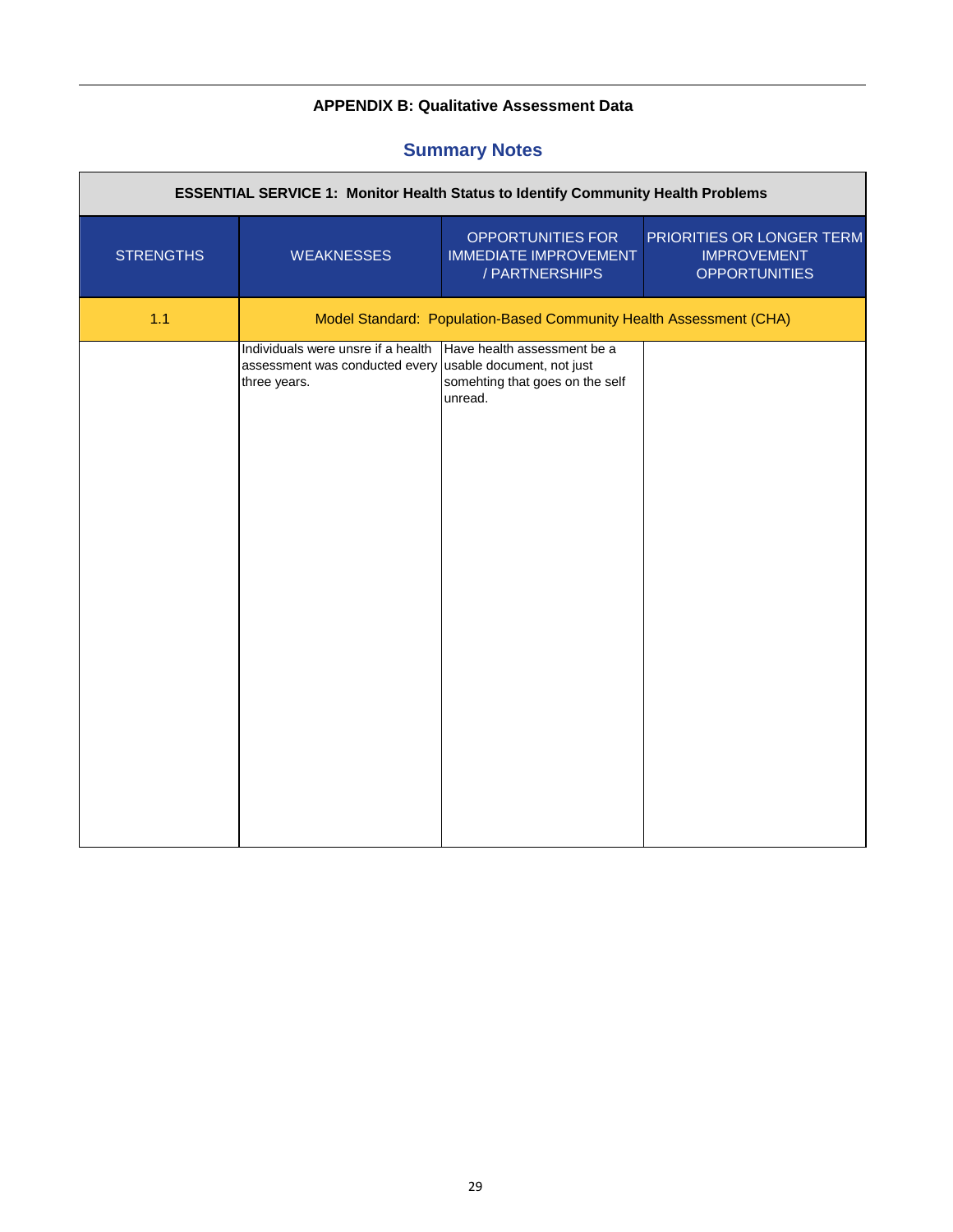| 1.2                                                                                                                                                                           | Model Standard: Current Technology to Manage and Communicate Population Health Data |  |  |
|-------------------------------------------------------------------------------------------------------------------------------------------------------------------------------|-------------------------------------------------------------------------------------|--|--|
| County health ranking<br>data is updated annually.<br>We do have a reortable<br>disease map that shows<br>reportable disease in the<br>County. This map is<br>updated weekly. |                                                                                     |  |  |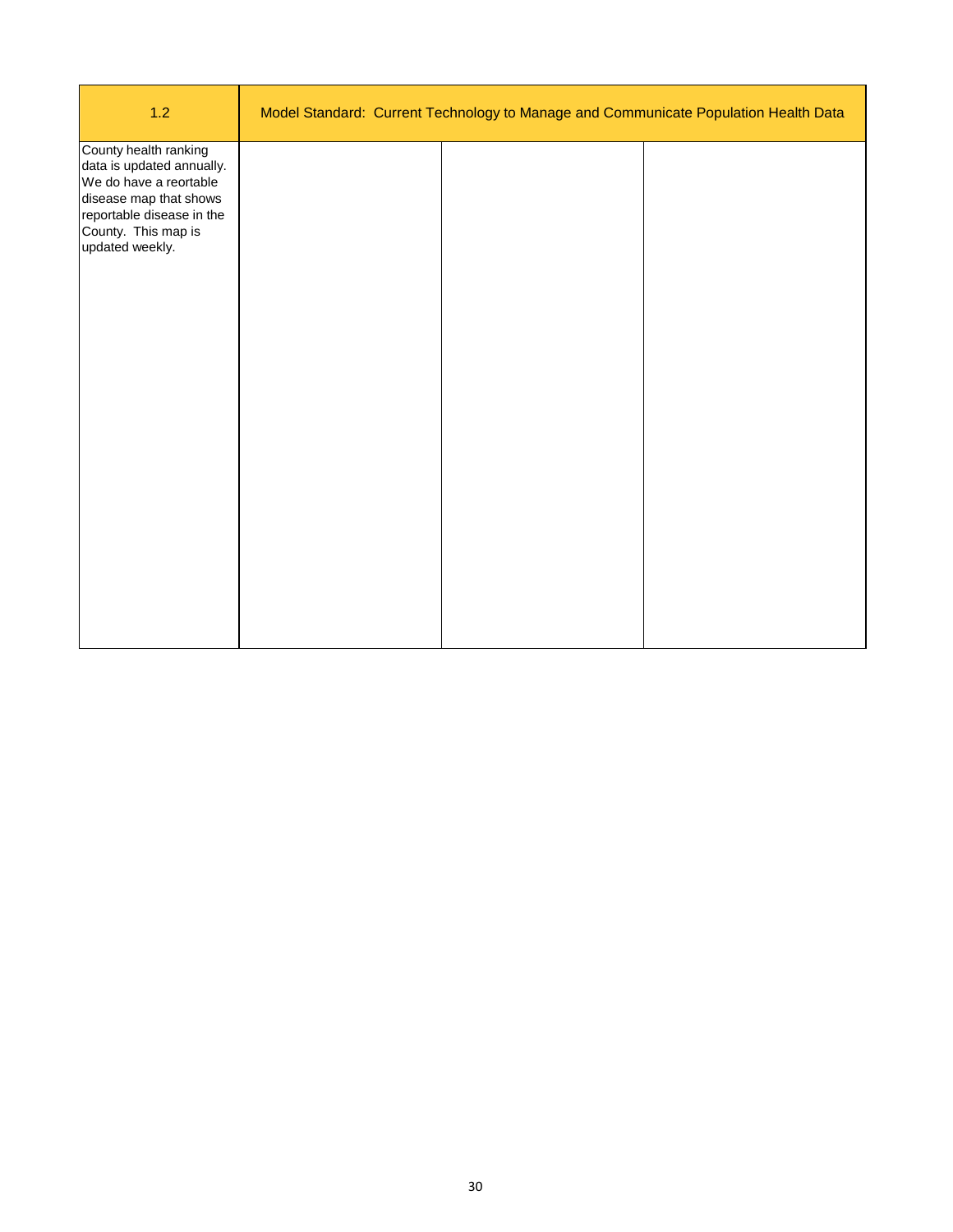| $1.3$ | Model Standard: Maintenance of Population Health Registries |  |
|-------|-------------------------------------------------------------|--|
|       |                                                             |  |
|       |                                                             |  |
|       |                                                             |  |
|       |                                                             |  |
|       |                                                             |  |
|       |                                                             |  |
|       |                                                             |  |
|       |                                                             |  |
|       |                                                             |  |
|       |                                                             |  |
|       |                                                             |  |
|       |                                                             |  |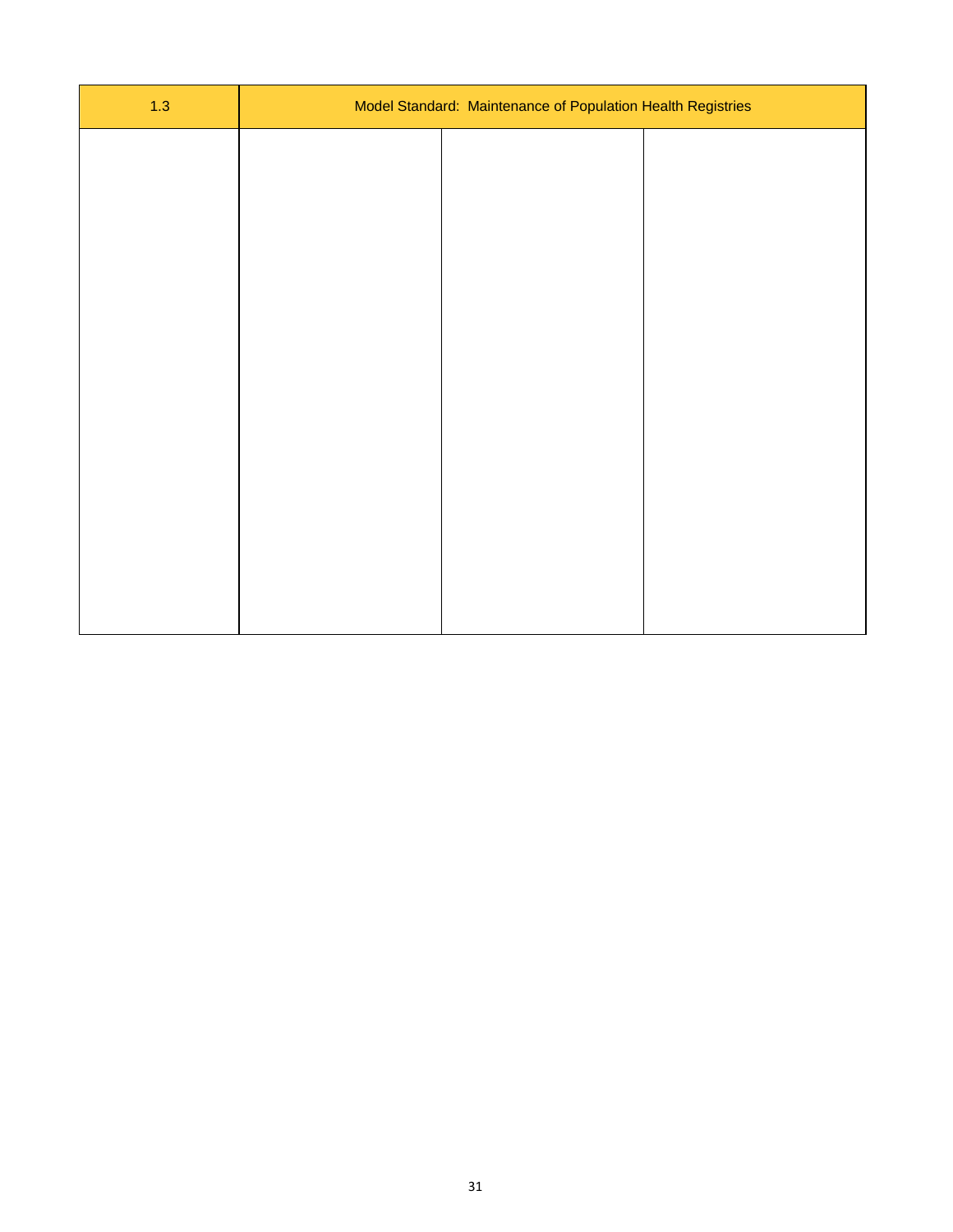|                                                                                                        | ESSENTIAL SERVICE 2: Diagnose and Investigate Health Problems and Health Hazards                                                        |                                                                     |                                                                         |
|--------------------------------------------------------------------------------------------------------|-----------------------------------------------------------------------------------------------------------------------------------------|---------------------------------------------------------------------|-------------------------------------------------------------------------|
| <b>STRENGTHS</b>                                                                                       | <b>WEAKNESSES</b>                                                                                                                       | OPPORTUNITIES FOR<br><b>IMMEDIATE IMPROVEMENT</b><br>/ PARTNERSHIPS | PRIORITIES OR LONGER TERM<br><b>IMPROVEMENT</b><br><b>OPPORTUNITIES</b> |
| 2.1                                                                                                    |                                                                                                                                         | Model Standard: Identification and Surveillance of Health Threats   |                                                                         |
| Teton County's Nixle system<br>allows County to inform<br>reisidents of health threats<br>when needed. | Teton County relies on the State to<br>report to the County if there is a<br>disease outbreak. Some times this<br>system does not work. |                                                                     |                                                                         |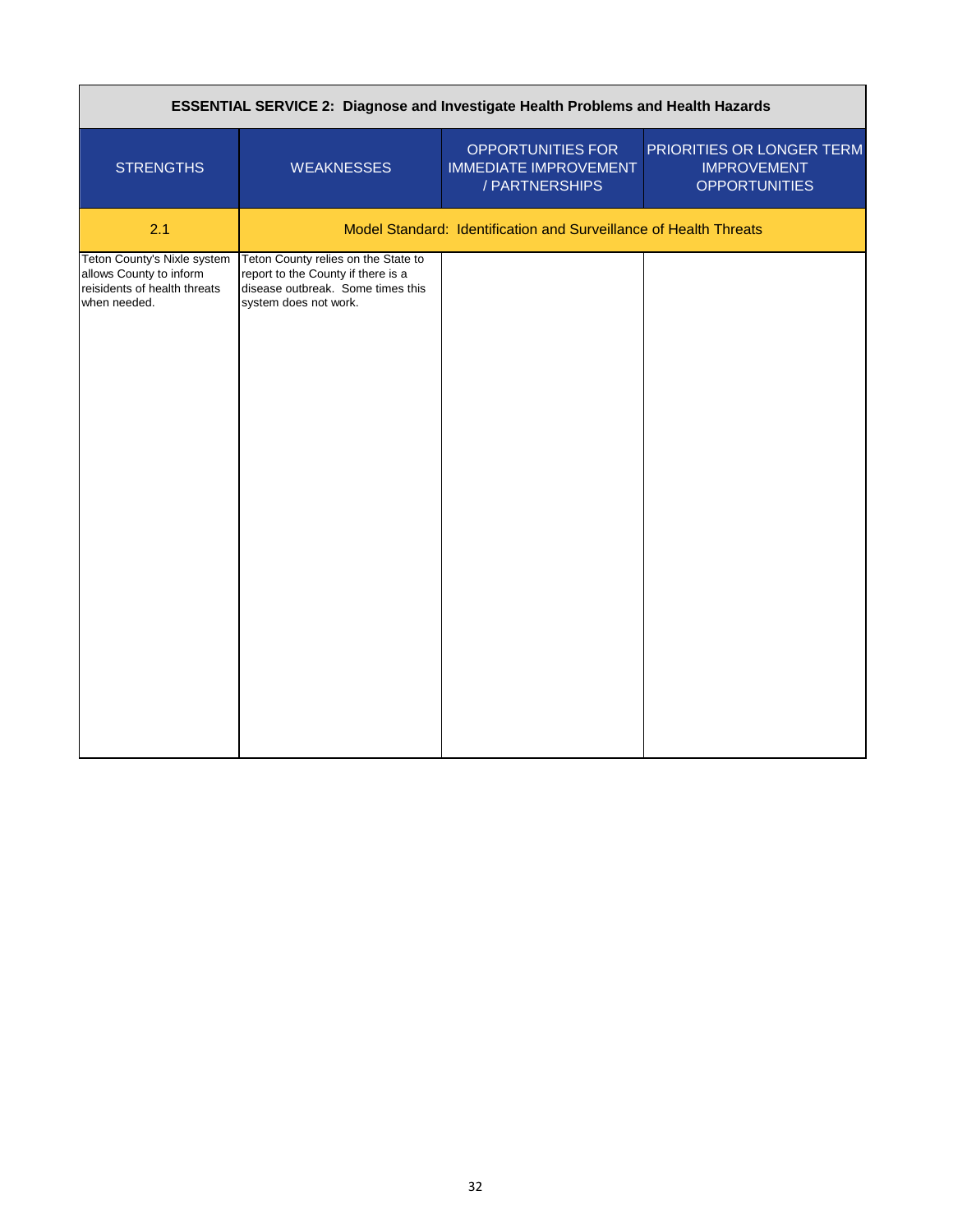| 2.2                                                                                                                                                                                                                                                   |                                                                                                                                                                                                                | Model Standard: Investigation and Response to Public Health Threats and Emergencies |  |
|-------------------------------------------------------------------------------------------------------------------------------------------------------------------------------------------------------------------------------------------------------|----------------------------------------------------------------------------------------------------------------------------------------------------------------------------------------------------------------|-------------------------------------------------------------------------------------|--|
| Teton County has appointed<br>emergency reponse<br>coordinators. Some local<br>agencies have their own<br>emergency reponse<br>coordinator, i.e. the hospital.<br>Teton County has a locally<br>based RERT team (Regional<br>Emergency Response Team) | Teton County does not write After<br>Action Reports for every exercise or<br>incident because we do not have<br>enough staff to complete them.<br>Test results can take a long time to<br>get back from State. |                                                                                     |  |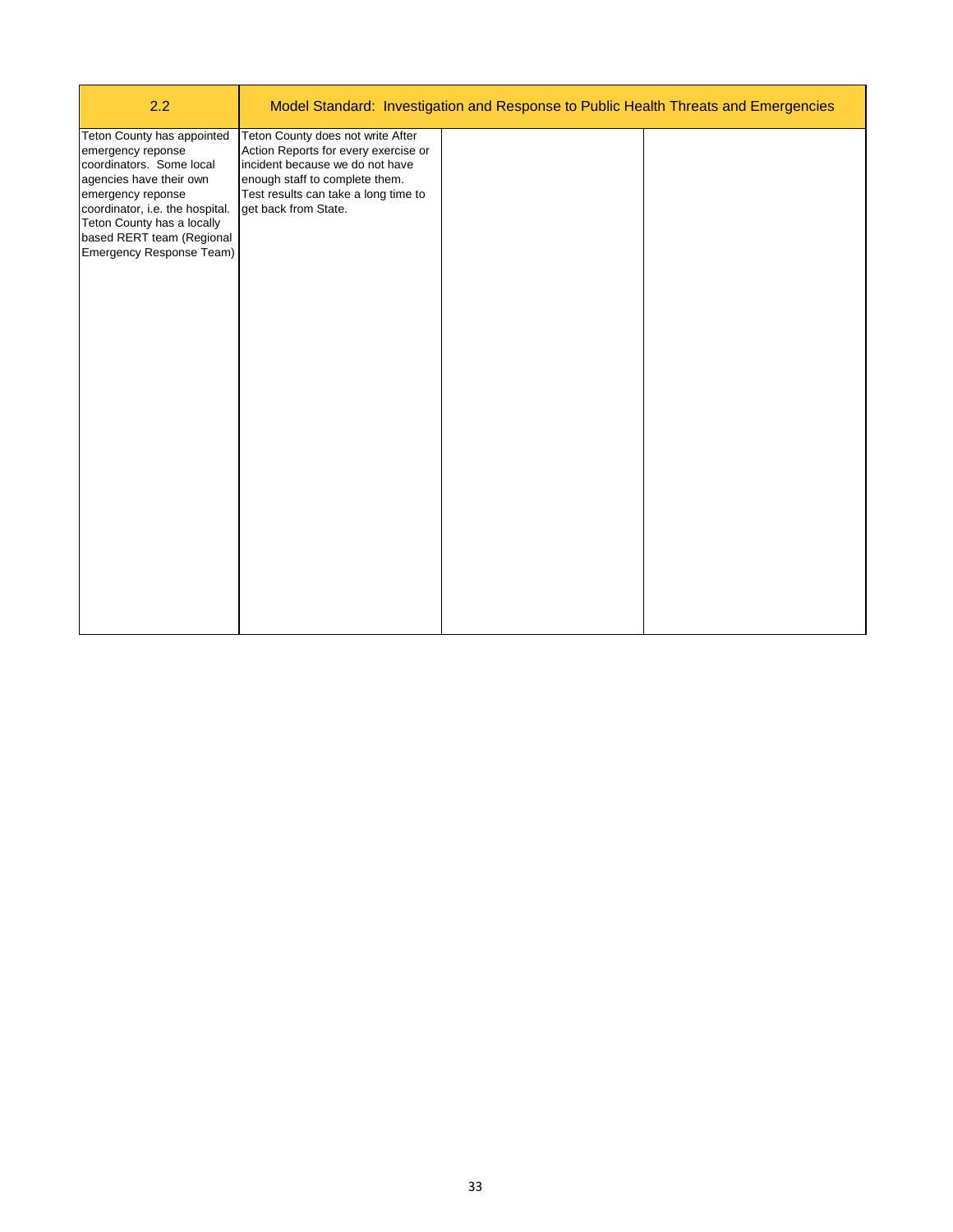| 2.3                                                                                                                                                                                                  |                                                    | Model Standard: Laboratory Support for Investigation of Health Threats |  |
|------------------------------------------------------------------------------------------------------------------------------------------------------------------------------------------------------|----------------------------------------------------|------------------------------------------------------------------------|--|
| The State lab has a 24hr<br>contact line. Due to rural<br>area shipping can take some<br>time. Samples can be life<br>flighted or driven by highway<br>patrol depending on the type<br>of emergency. | St. John's Medical Center lab is CAP<br>accredited |                                                                        |  |
|                                                                                                                                                                                                      |                                                    |                                                                        |  |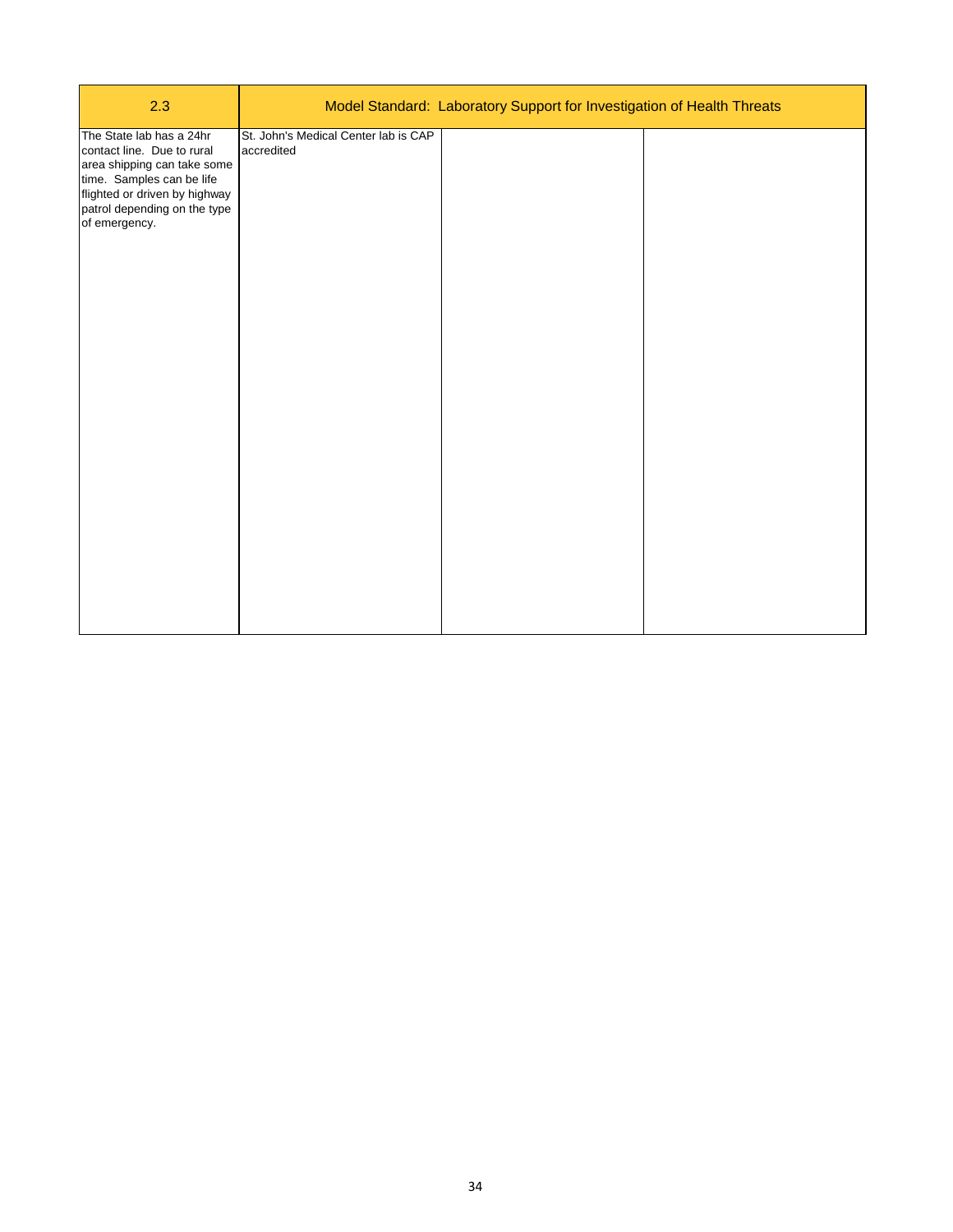|                                        | ESSENTIAL SERVICE 3: Inform, Educate, and Empower People about Health Issues |                                                                     |                                                                         |
|----------------------------------------|------------------------------------------------------------------------------|---------------------------------------------------------------------|-------------------------------------------------------------------------|
| <b>STRENGTHS</b>                       | <b>WEAKNESSES</b>                                                            | OPPORTUNITIES FOR<br><b>IMMEDIATE IMPROVEMENT</b><br>/ PARTNERSHIPS | PRIORITIES OR LONGER TERM<br><b>IMPROVEMENT</b><br><b>OPPORTUNITIES</b> |
| 3.1                                    |                                                                              | Model Standard: Health Education and Promotion                      |                                                                         |
| a great resource for the<br>community. | Our Community Helath Fair is We can do more in this essential<br>service.    |                                                                     |                                                                         |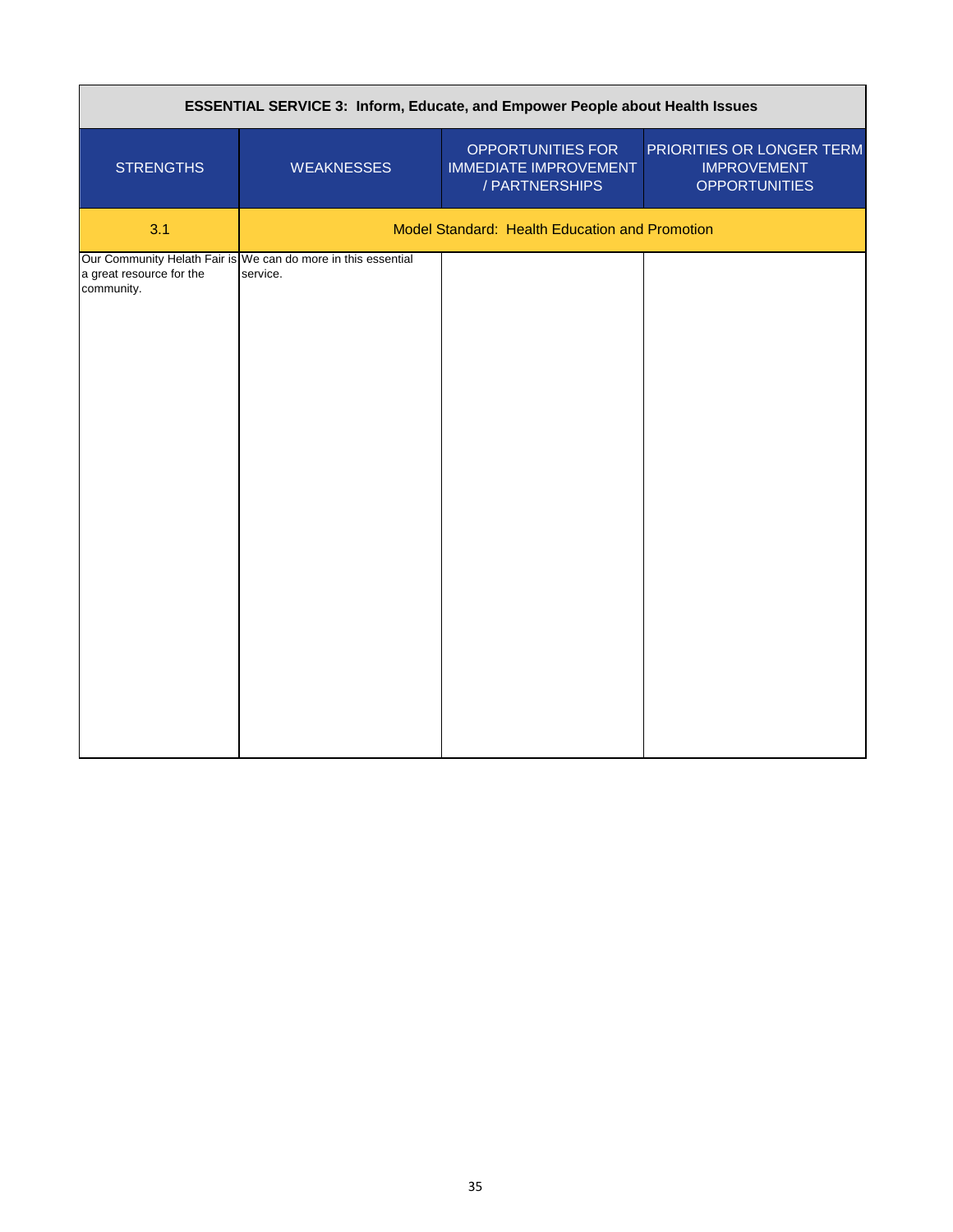| 3.2                                                                                                                                    | Model Standard: Health Communication                                |  |  |
|----------------------------------------------------------------------------------------------------------------------------------------|---------------------------------------------------------------------|--|--|
| this model standard, such as approach to this area.<br>with emergency<br>communication, or with<br>agencies with similar<br>interests. | In certain areas we do well in There is can be a better system-wide |  |  |
|                                                                                                                                        |                                                                     |  |  |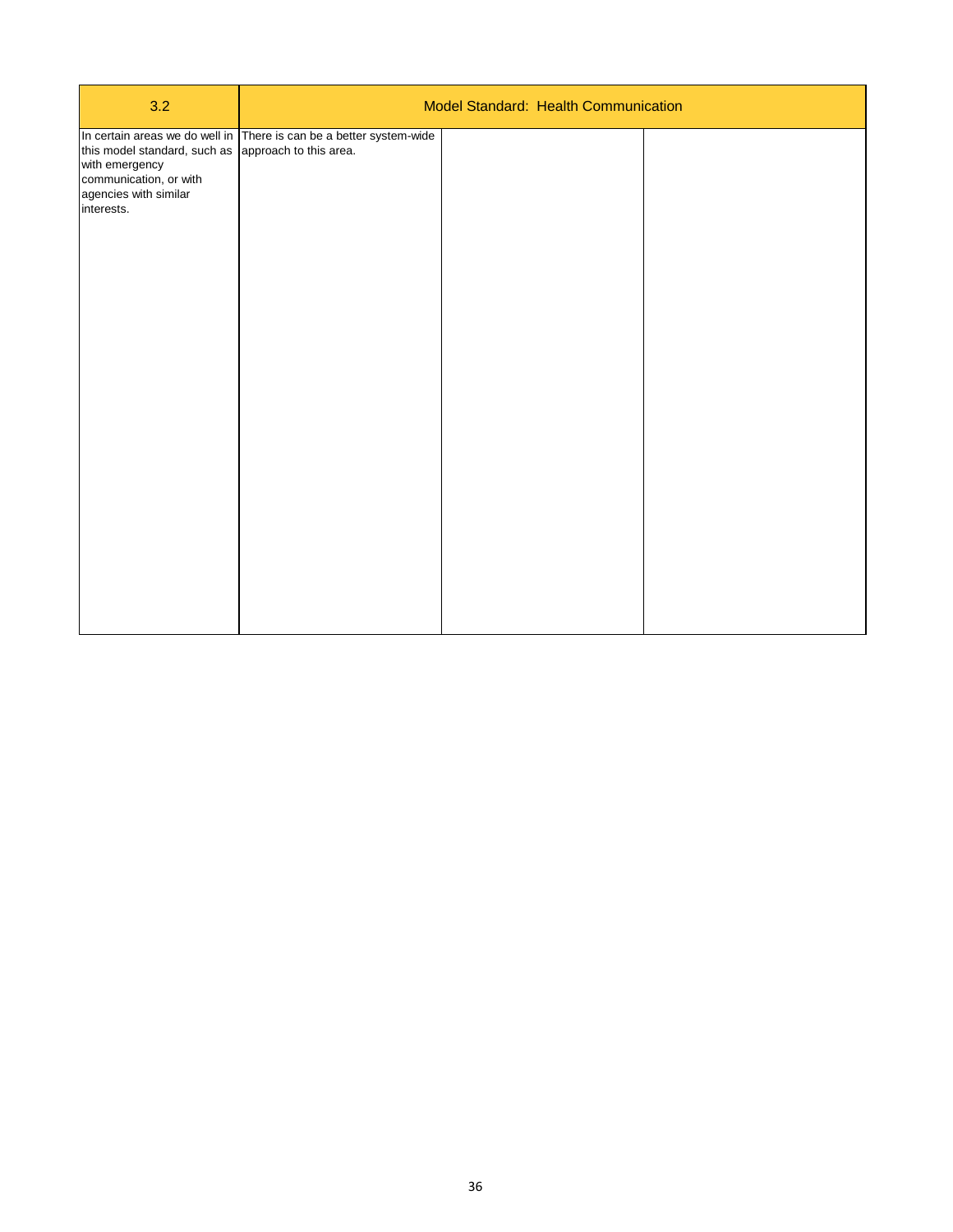| 3.3                                                                                           |                                          | Model Standard: Risk Communication |  |
|-----------------------------------------------------------------------------------------------|------------------------------------------|------------------------------------|--|
| Teton County has a Public<br>Information Officer group that Nixel alerts.<br>meets regularly. | Not all of the populatio is notifed with |                                    |  |
|                                                                                               |                                          |                                    |  |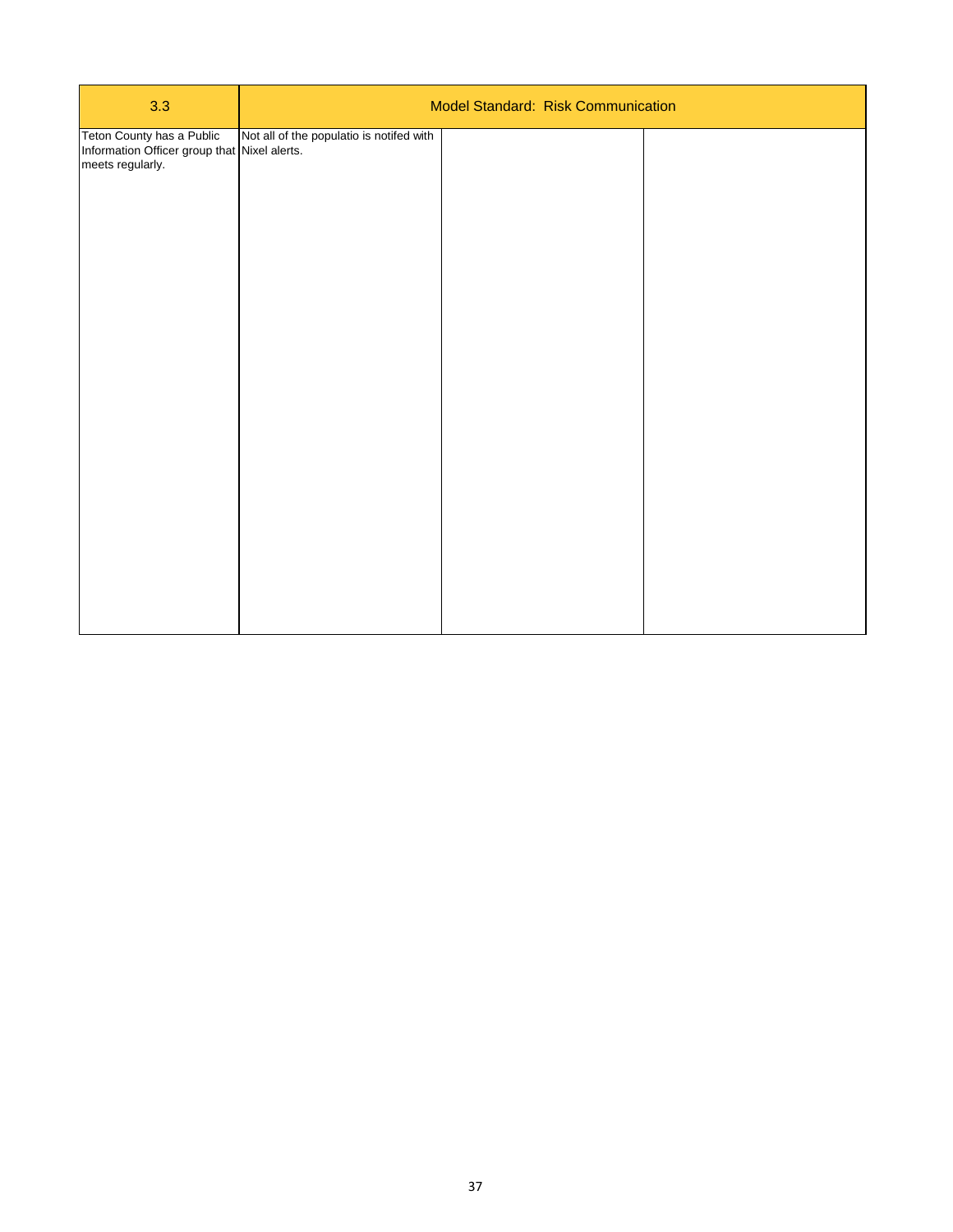| ESSENTIAL SERVICE 4: Mobilize Community Partnerships to Identify and Solve Health Problems |                   |                                                                     |                                                                         |
|--------------------------------------------------------------------------------------------|-------------------|---------------------------------------------------------------------|-------------------------------------------------------------------------|
| <b>STRENGTHS</b>                                                                           | <b>WEAKNESSES</b> | OPPORTUNITIES FOR<br><b>IMMEDIATE IMPROVEMENT</b><br>/ PARTNERSHIPS | PRIORITIES OR LONGER TERM<br><b>IMPROVEMENT</b><br><b>OPPORTUNITIES</b> |
| 4.1                                                                                        |                   | <b>Model Standard: Constituency Development</b>                     |                                                                         |
|                                                                                            |                   |                                                                     |                                                                         |
|                                                                                            |                   |                                                                     |                                                                         |
|                                                                                            |                   |                                                                     |                                                                         |
|                                                                                            |                   |                                                                     |                                                                         |
|                                                                                            |                   |                                                                     |                                                                         |
|                                                                                            |                   |                                                                     |                                                                         |
|                                                                                            |                   |                                                                     |                                                                         |
|                                                                                            |                   |                                                                     |                                                                         |
|                                                                                            |                   |                                                                     |                                                                         |
|                                                                                            |                   |                                                                     |                                                                         |
|                                                                                            |                   |                                                                     |                                                                         |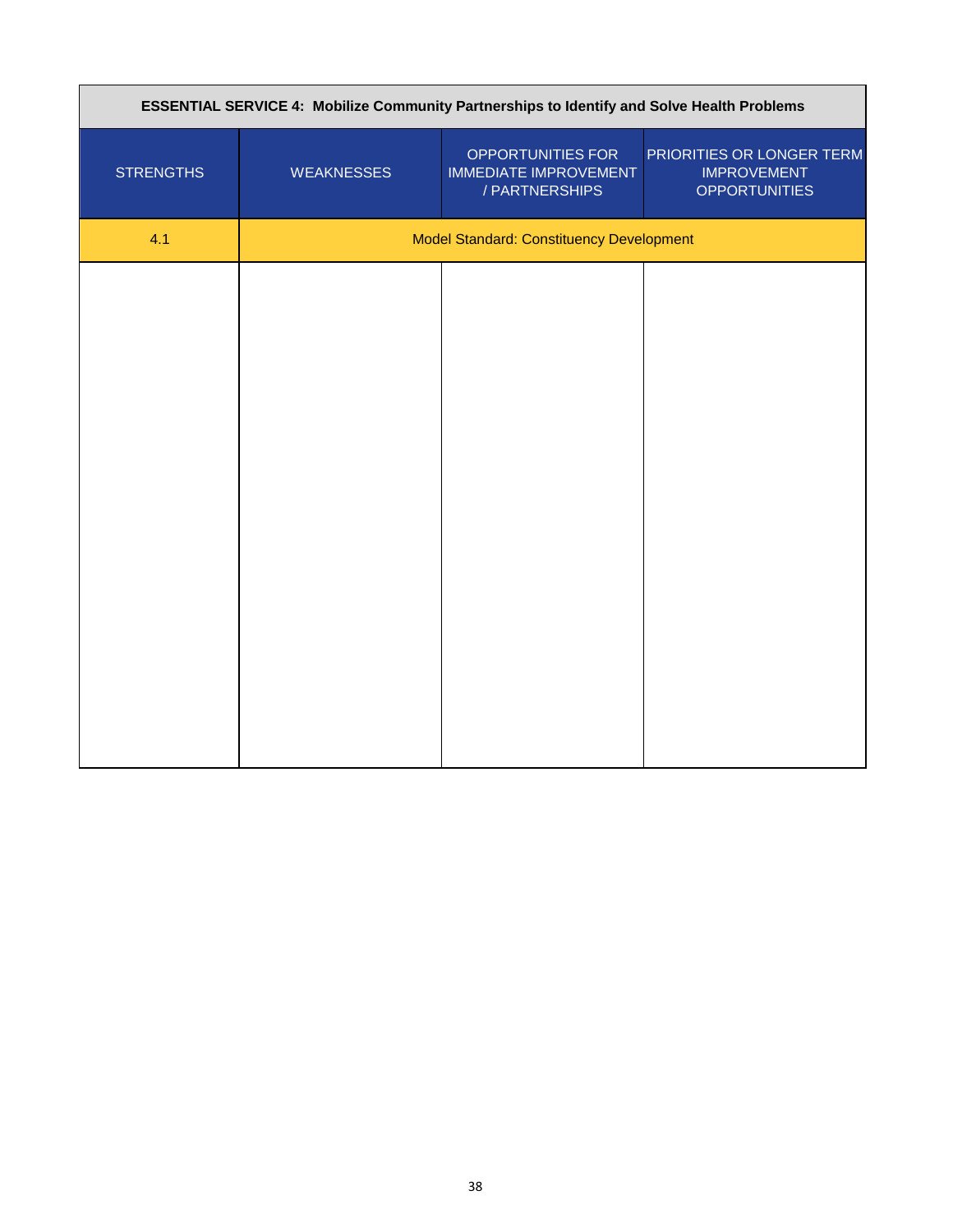| 4.2                                                                                                   | Model Standard: Community Partnerships |  |
|-------------------------------------------------------------------------------------------------------|----------------------------------------|--|
| There are a lot of community<br>partnerships in Teton County.<br>Systems of Care is a great<br>asset. |                                        |  |
|                                                                                                       |                                        |  |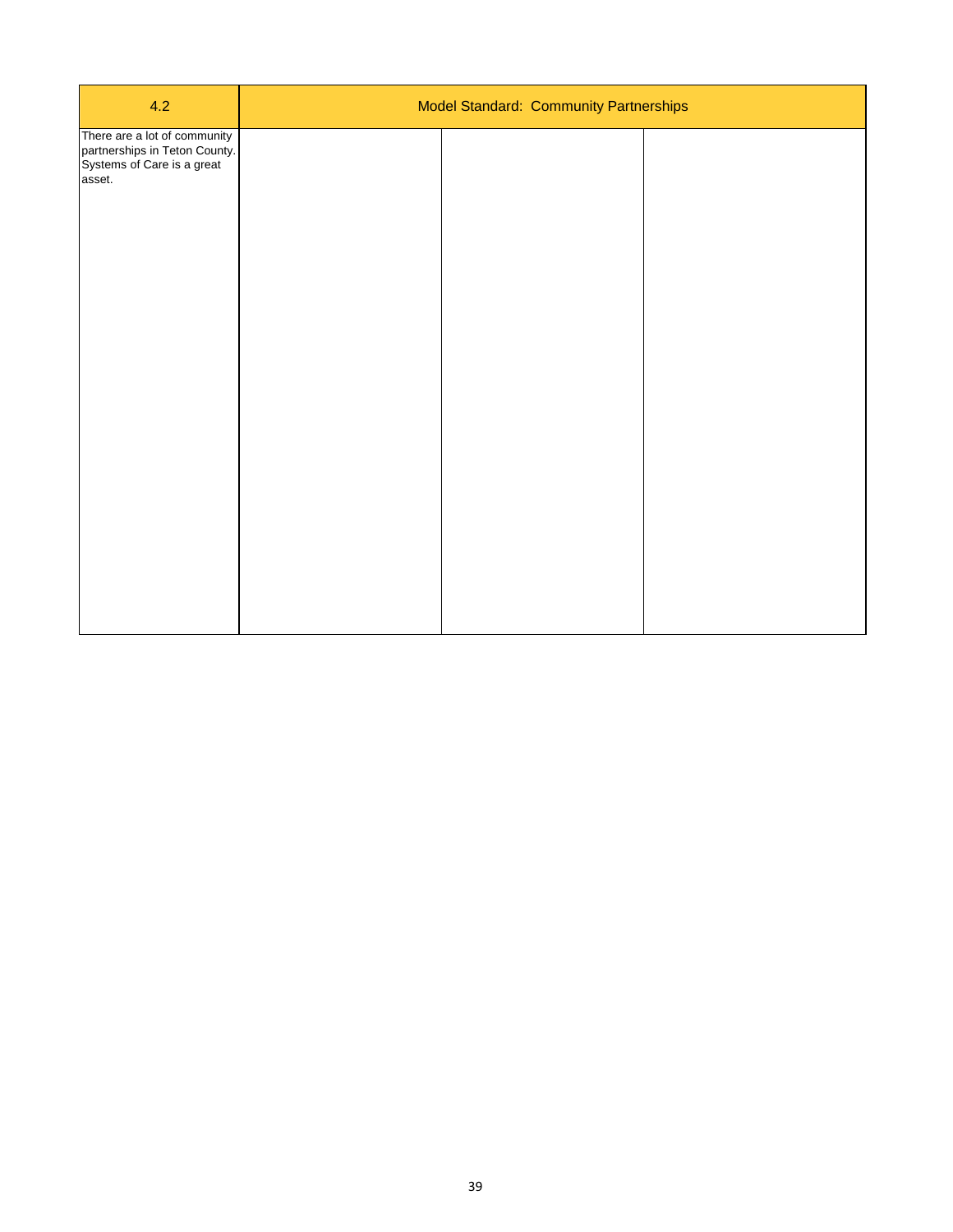| ESSENTIAL SERVICE 5: Develop Policies and Plans that Support Individual and Community Health Efforts |                   |                                                                     |                                                                         |
|------------------------------------------------------------------------------------------------------|-------------------|---------------------------------------------------------------------|-------------------------------------------------------------------------|
| <b>STRENGTHS</b>                                                                                     | <b>WEAKNESSES</b> | OPPORTUNITIES FOR<br><b>IMMEDIATE IMPROVEMENT</b><br>/ PARTNERSHIPS | PRIORITIES OR LONGER TERM<br><b>IMPROVEMENT</b><br><b>OPPORTUNITIES</b> |
| 5.1                                                                                                  |                   | Model Standard: Governmental Presence at the Local Level            |                                                                         |
|                                                                                                      |                   |                                                                     |                                                                         |
|                                                                                                      |                   |                                                                     |                                                                         |
|                                                                                                      |                   |                                                                     |                                                                         |
|                                                                                                      |                   |                                                                     |                                                                         |
|                                                                                                      |                   |                                                                     |                                                                         |
|                                                                                                      |                   |                                                                     |                                                                         |
|                                                                                                      |                   |                                                                     |                                                                         |
|                                                                                                      |                   |                                                                     |                                                                         |
|                                                                                                      |                   |                                                                     |                                                                         |
|                                                                                                      |                   |                                                                     |                                                                         |
|                                                                                                      |                   |                                                                     |                                                                         |
|                                                                                                      |                   |                                                                     |                                                                         |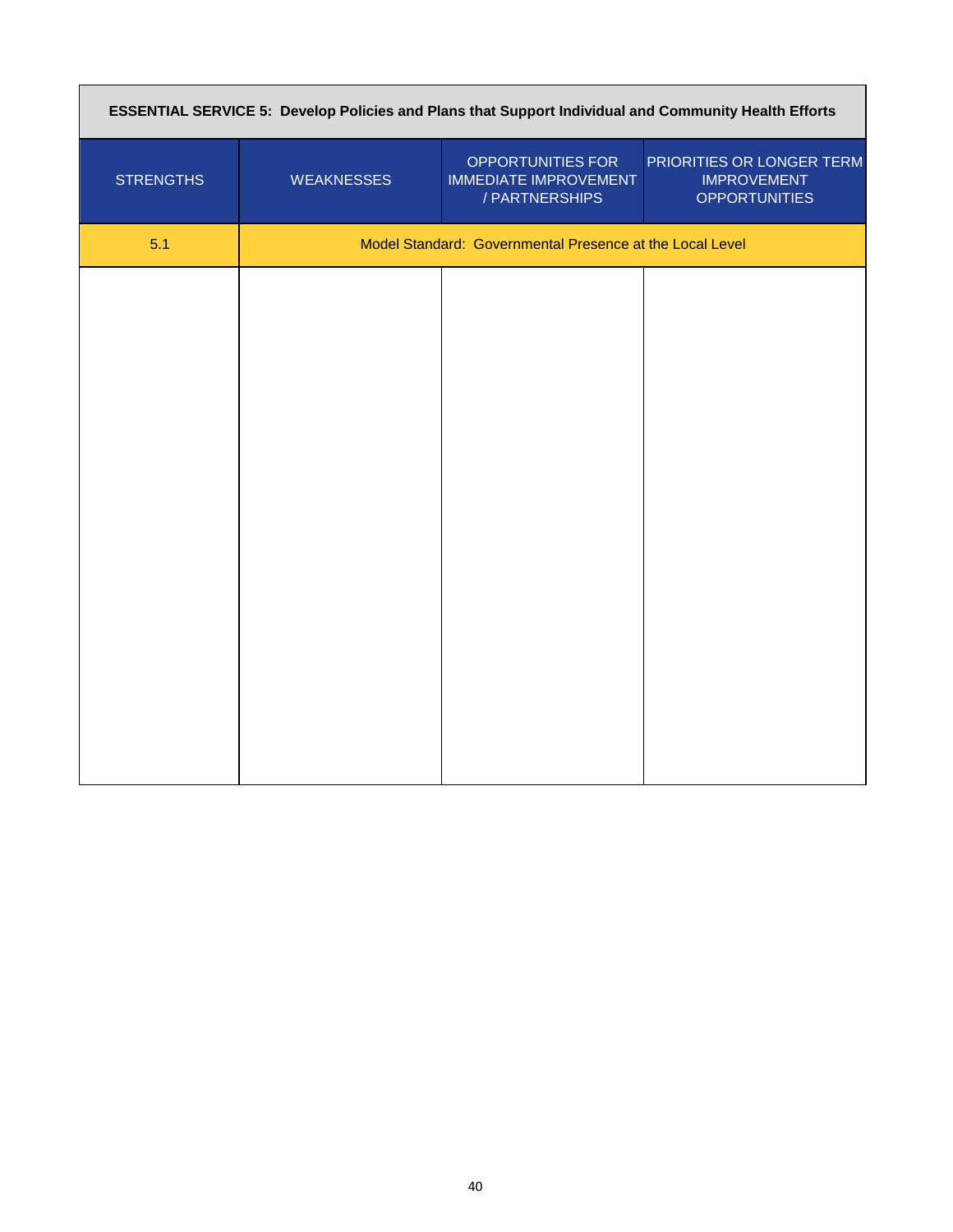| $5.2$ | Model Standard: Public Health Policy Development |  |  |
|-------|--------------------------------------------------|--|--|
|       |                                                  |  |  |
|       |                                                  |  |  |
|       |                                                  |  |  |
|       |                                                  |  |  |
|       |                                                  |  |  |
|       |                                                  |  |  |
|       |                                                  |  |  |
|       |                                                  |  |  |
|       |                                                  |  |  |
|       |                                                  |  |  |
|       |                                                  |  |  |
|       |                                                  |  |  |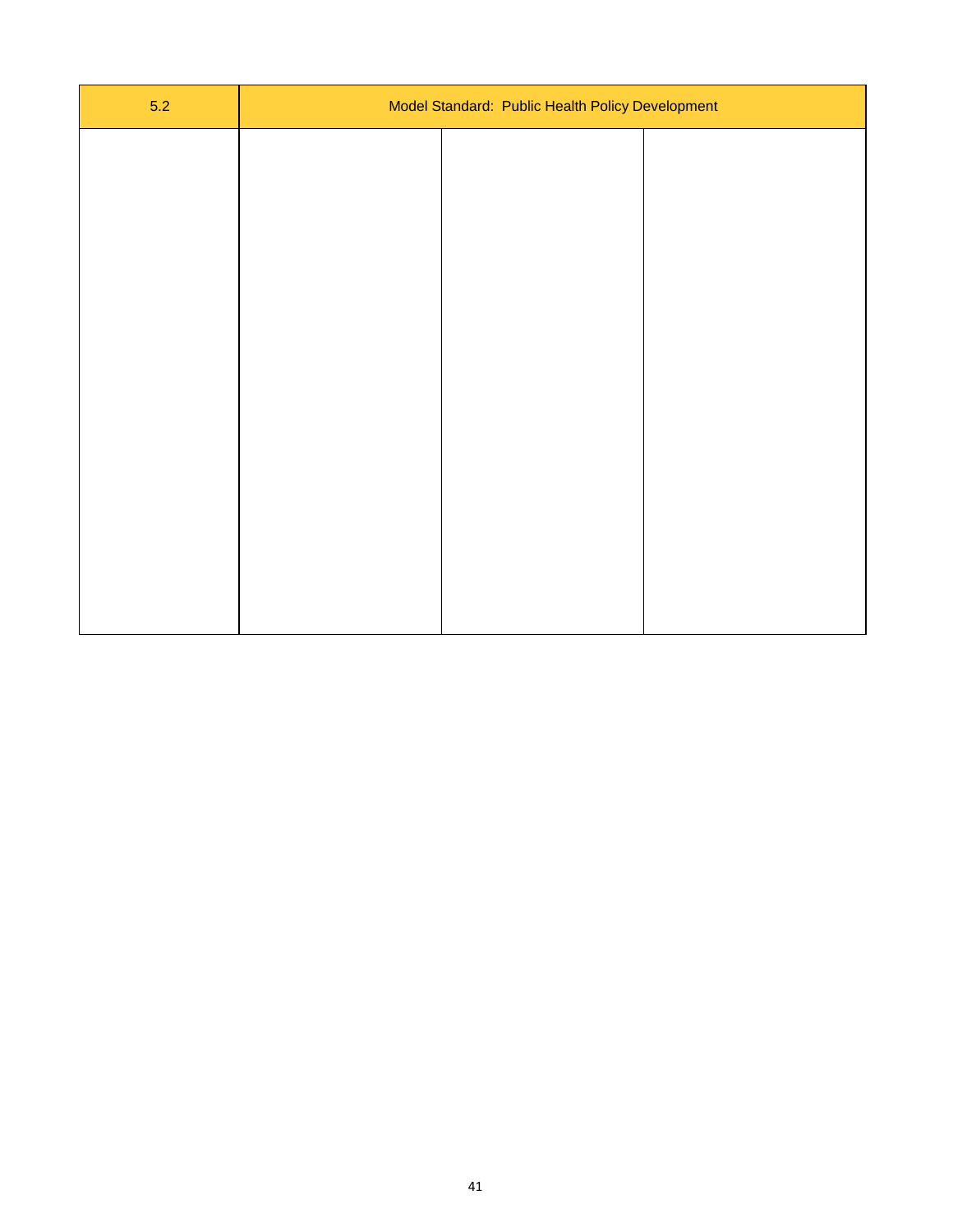| 5.3 | Model Standard: Community Health Improvement Process and Strategic Planning |  |
|-----|-----------------------------------------------------------------------------|--|
|     |                                                                             |  |
|     |                                                                             |  |
|     |                                                                             |  |
|     |                                                                             |  |
|     |                                                                             |  |
|     |                                                                             |  |
|     |                                                                             |  |
|     |                                                                             |  |
|     |                                                                             |  |
|     |                                                                             |  |
|     |                                                                             |  |
|     |                                                                             |  |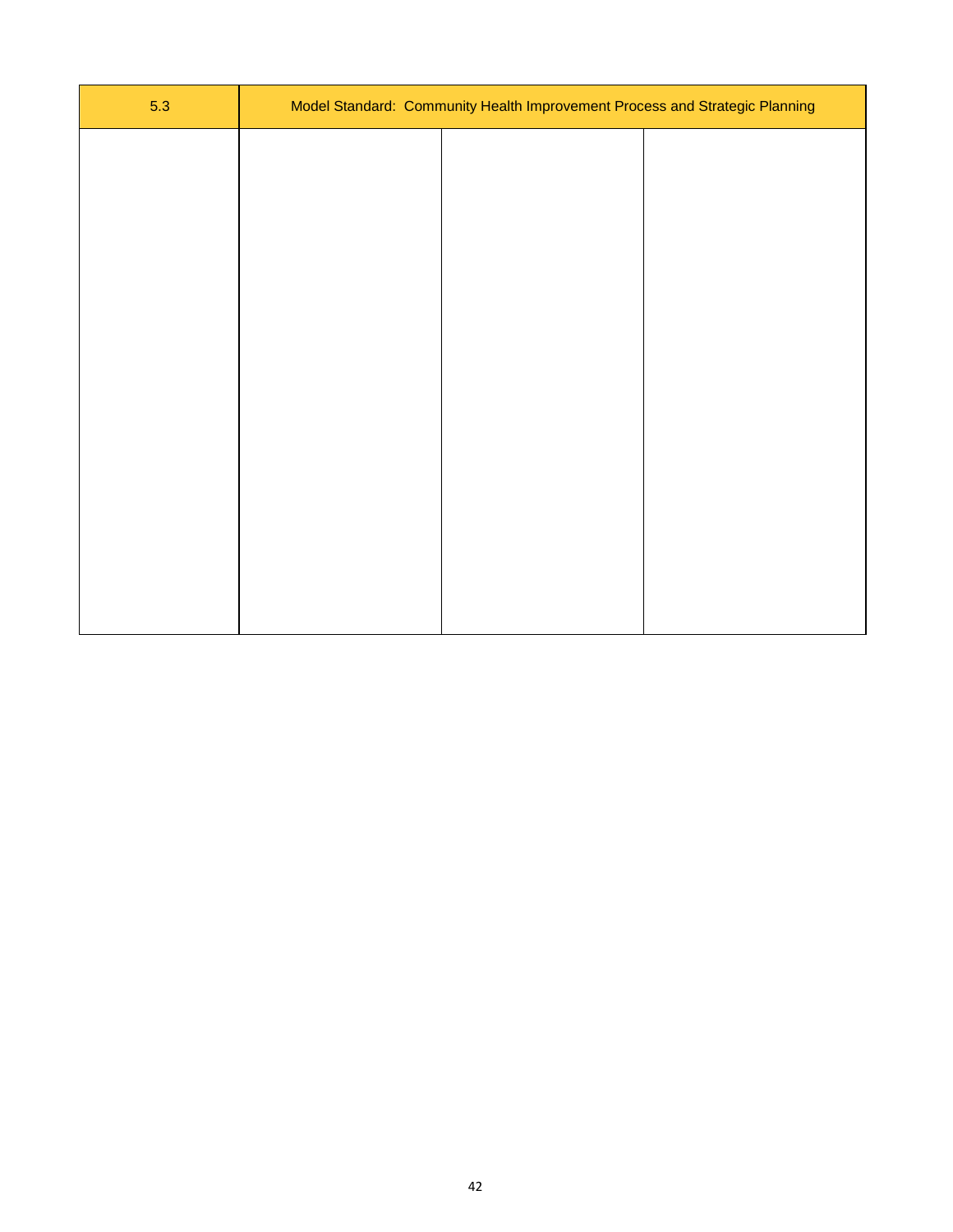| 5.4 | Model Standard: Plan for Public Health Emergencies |  |  |
|-----|----------------------------------------------------|--|--|
|     |                                                    |  |  |
|     |                                                    |  |  |
|     |                                                    |  |  |
|     |                                                    |  |  |
|     |                                                    |  |  |
|     |                                                    |  |  |
|     |                                                    |  |  |
|     |                                                    |  |  |
|     |                                                    |  |  |
|     |                                                    |  |  |
|     |                                                    |  |  |
|     |                                                    |  |  |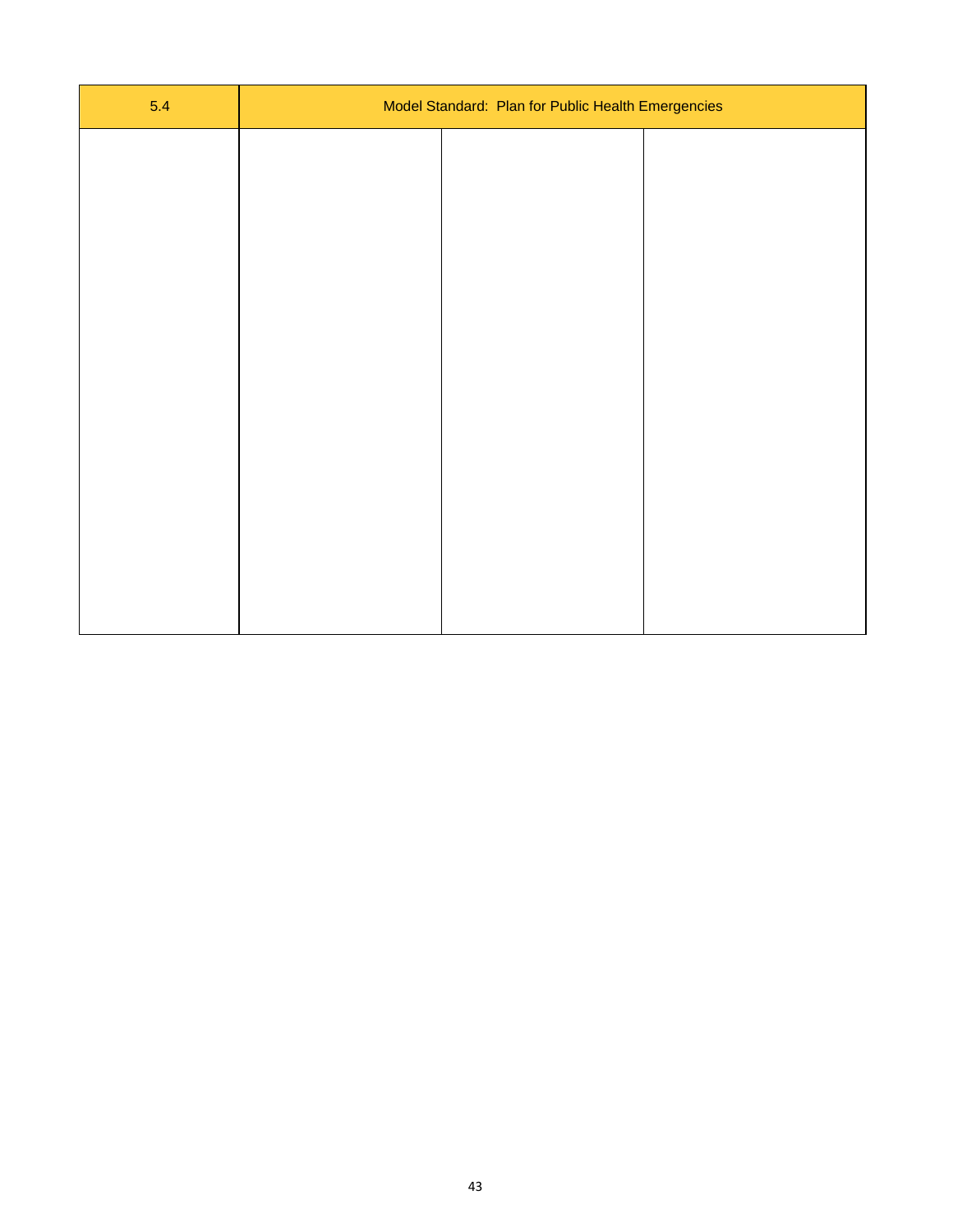|                  | ESSENTIAL SERVICE 6: Enforce Laws and Regulations that Protect Health and Ensure Safety |                                                                            |                                                                         |
|------------------|-----------------------------------------------------------------------------------------|----------------------------------------------------------------------------|-------------------------------------------------------------------------|
| <b>STRENGTHS</b> | <b>WEAKNESSES</b>                                                                       | OPPORTUNITIES FOR<br><b>IMMEDIATE IMPROVEMENT</b><br>/ PARTNERSHIPS        | PRIORITIES OR LONGER TERM<br><b>IMPROVEMENT</b><br><b>OPPORTUNITIES</b> |
| 6.1              |                                                                                         | Model Standard: Review and Evaluation of Laws, Regulations, and Ordinances |                                                                         |
|                  |                                                                                         |                                                                            |                                                                         |
|                  |                                                                                         |                                                                            |                                                                         |
|                  |                                                                                         |                                                                            |                                                                         |
|                  |                                                                                         |                                                                            |                                                                         |
|                  |                                                                                         |                                                                            |                                                                         |
|                  |                                                                                         |                                                                            |                                                                         |
|                  |                                                                                         |                                                                            |                                                                         |
|                  |                                                                                         |                                                                            |                                                                         |
|                  |                                                                                         |                                                                            |                                                                         |
|                  |                                                                                         |                                                                            |                                                                         |
|                  |                                                                                         |                                                                            |                                                                         |
|                  |                                                                                         |                                                                            |                                                                         |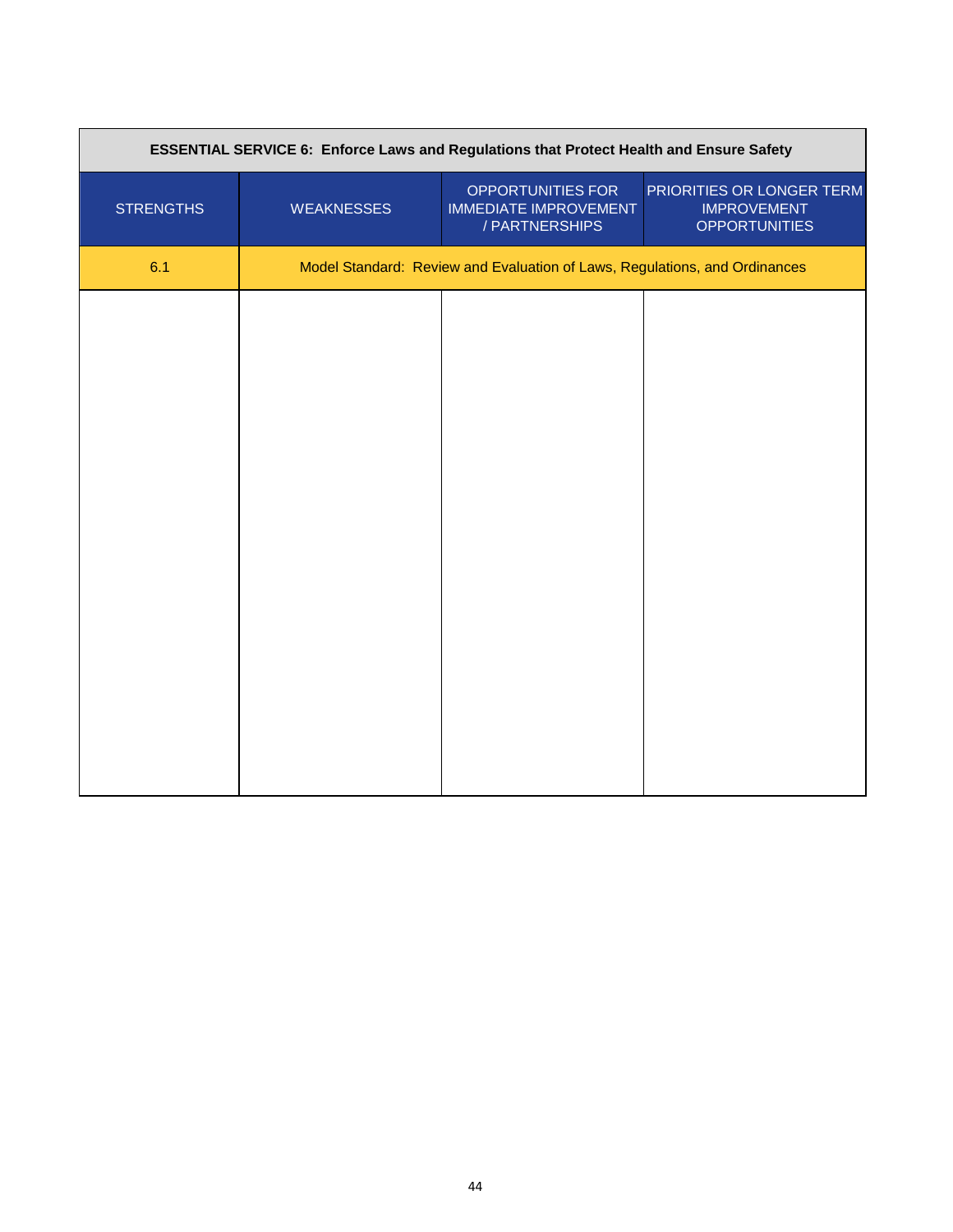| 6.2 | Model Standard: Involvement in the Improvement of Laws, Regulations, and Ordinances |
|-----|-------------------------------------------------------------------------------------|
|     |                                                                                     |
|     |                                                                                     |
|     |                                                                                     |
|     |                                                                                     |
|     |                                                                                     |
|     |                                                                                     |
|     |                                                                                     |
|     |                                                                                     |
|     |                                                                                     |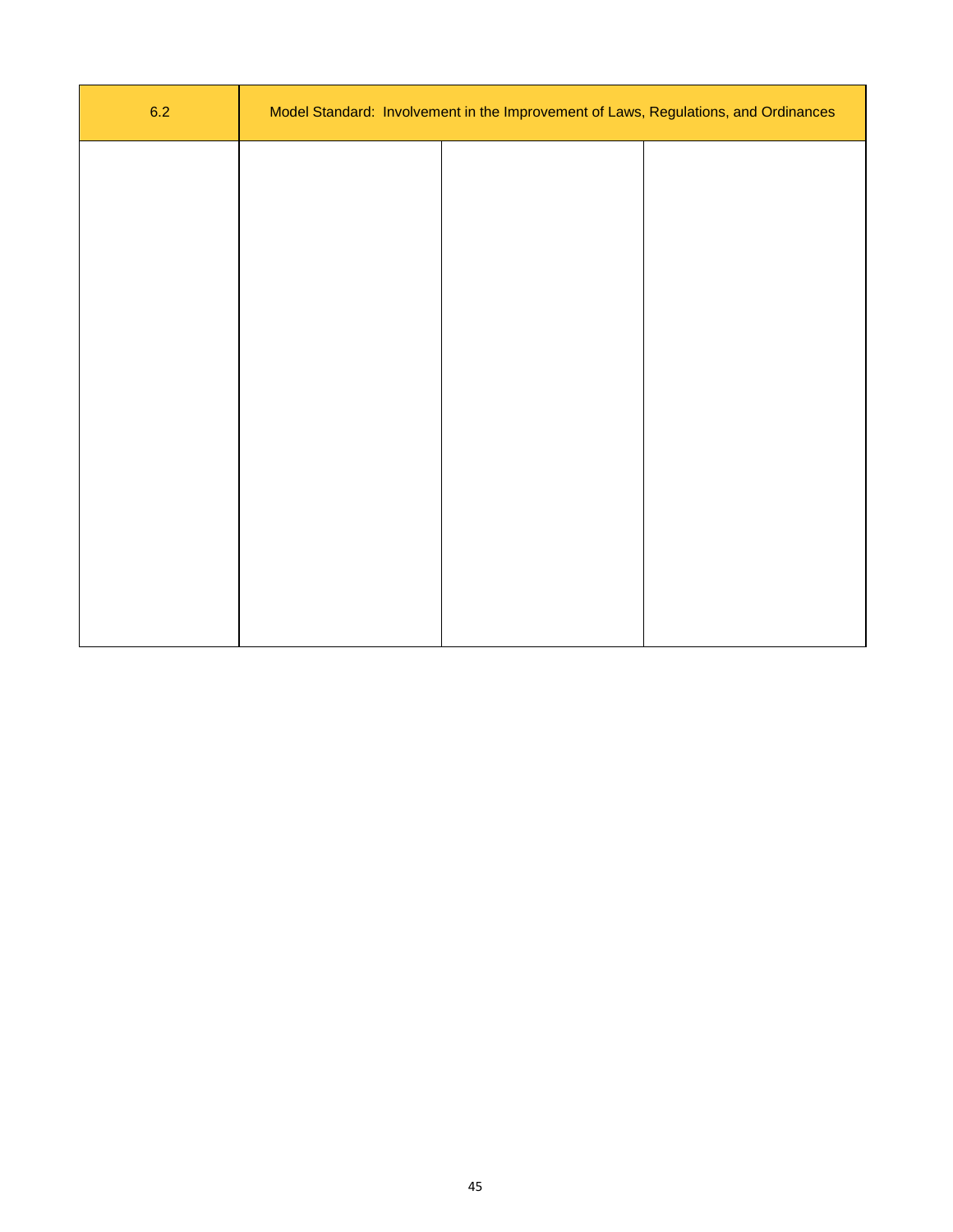| 6.3 | Model Standard: Enforcement of Laws, Regulations, and Ordinances |  |  |
|-----|------------------------------------------------------------------|--|--|
|     |                                                                  |  |  |
|     |                                                                  |  |  |
|     |                                                                  |  |  |
|     |                                                                  |  |  |
|     |                                                                  |  |  |
|     |                                                                  |  |  |
|     |                                                                  |  |  |
|     |                                                                  |  |  |
|     |                                                                  |  |  |
|     |                                                                  |  |  |
|     |                                                                  |  |  |
|     |                                                                  |  |  |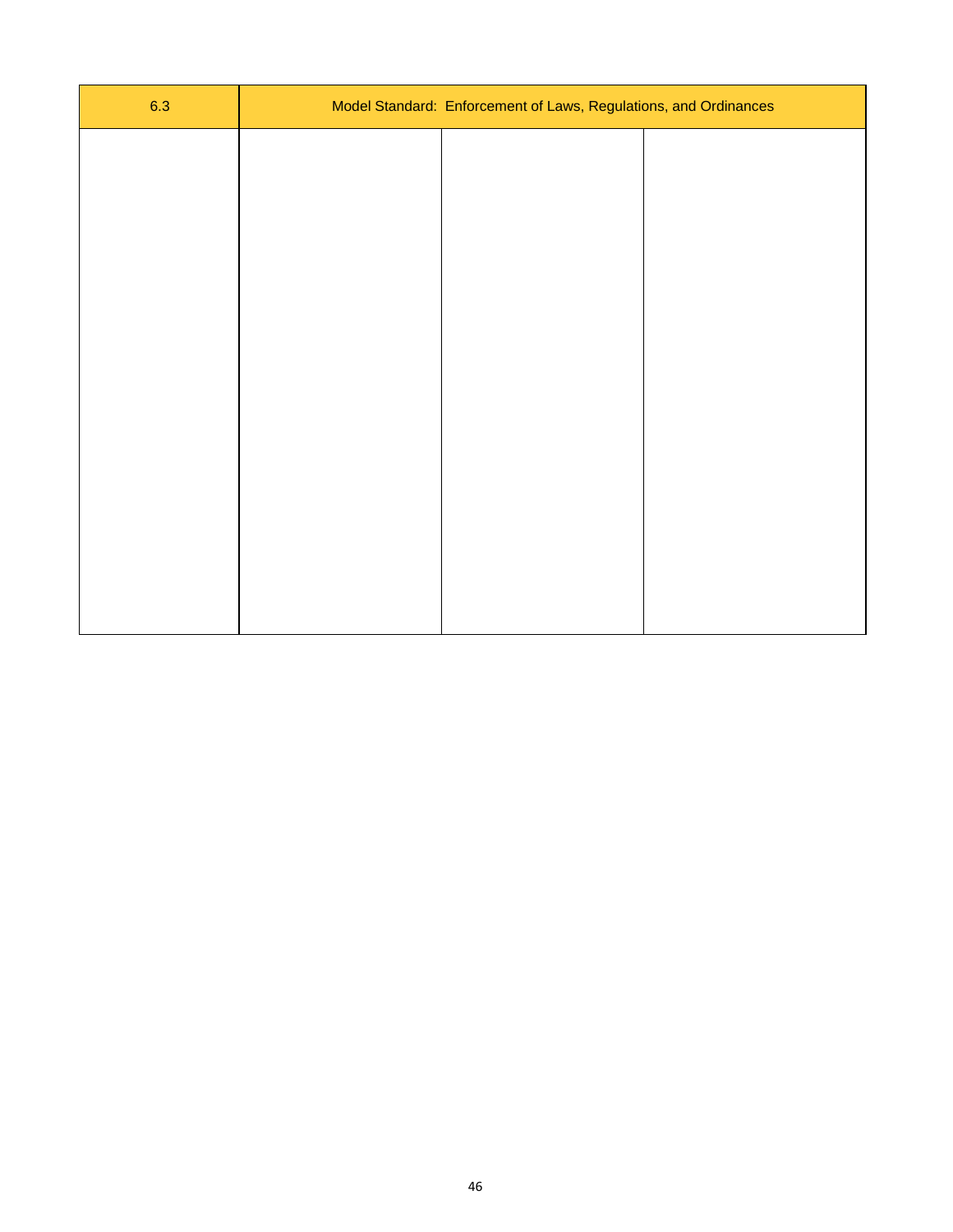| ESSENTIAL SERVICE 7: Link People to Needed Personal Health Services and Assure the Provision of Health Care<br>when Otherwise Unavailable |                                                                           |                                                                                |                                                                         |
|-------------------------------------------------------------------------------------------------------------------------------------------|---------------------------------------------------------------------------|--------------------------------------------------------------------------------|-------------------------------------------------------------------------|
| <b>STRENGTHS</b>                                                                                                                          | <b>WEAKNESSES</b>                                                         | OPPORTUNITIES FOR<br><b>IMMEDIATE IMPROVEMENT</b><br>/ PARTNERSHIPS            | PRIORITIES OR LONGER TERM<br><b>IMPROVEMENT</b><br><b>OPPORTUNITIES</b> |
| 7.1                                                                                                                                       |                                                                           | Model Standard: Identification of Personal Health Service Needs of Populations |                                                                         |
|                                                                                                                                           | At times we dupilcate efforts & other<br>times no activity is being done. |                                                                                |                                                                         |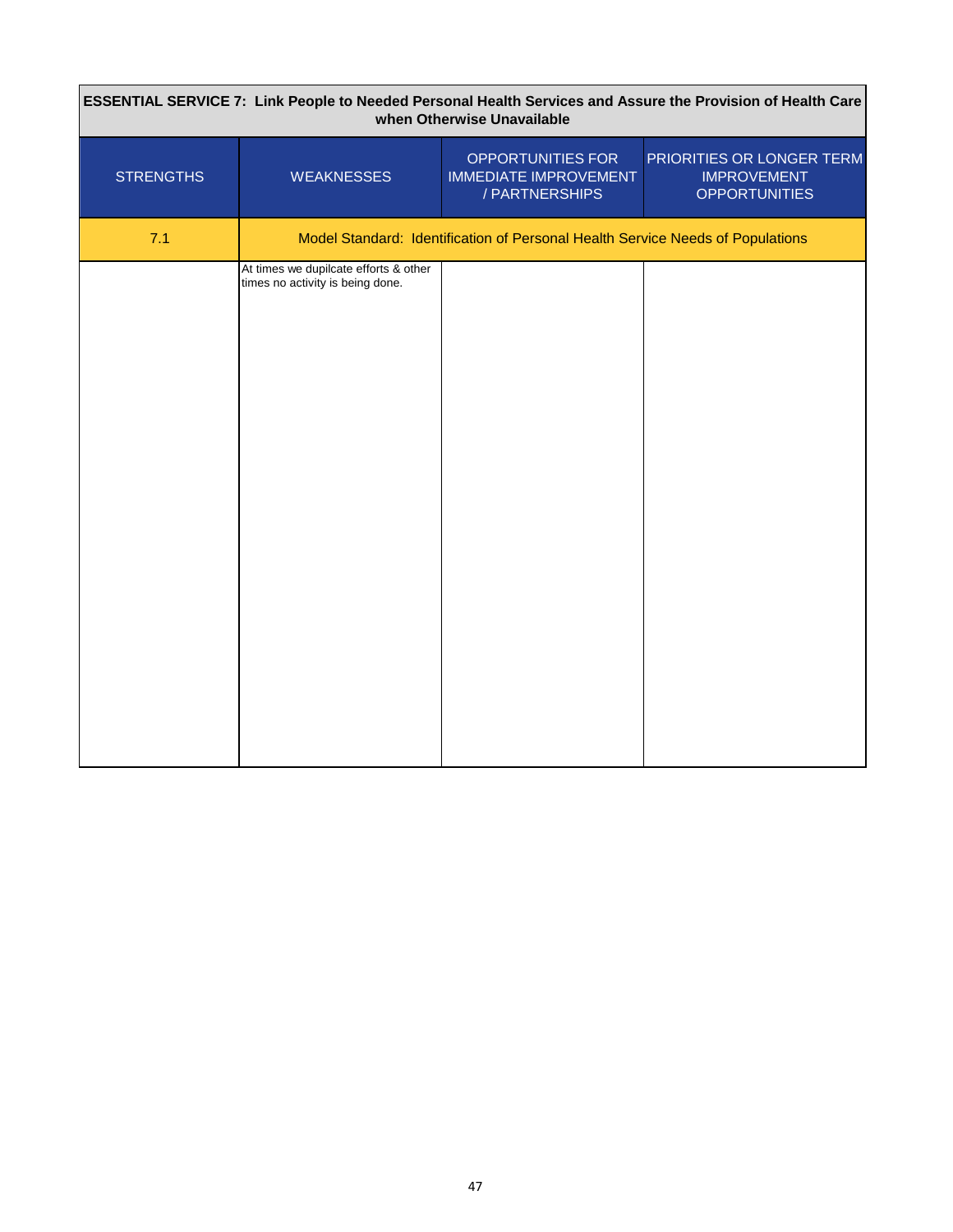| $7.2$ | Model Standard: Assuring the Linkage of People to Personal Health Services |  |  |
|-------|----------------------------------------------------------------------------|--|--|
|       |                                                                            |  |  |
|       |                                                                            |  |  |
|       |                                                                            |  |  |
|       |                                                                            |  |  |
|       |                                                                            |  |  |
|       |                                                                            |  |  |
|       |                                                                            |  |  |
|       |                                                                            |  |  |
|       |                                                                            |  |  |
|       |                                                                            |  |  |
|       |                                                                            |  |  |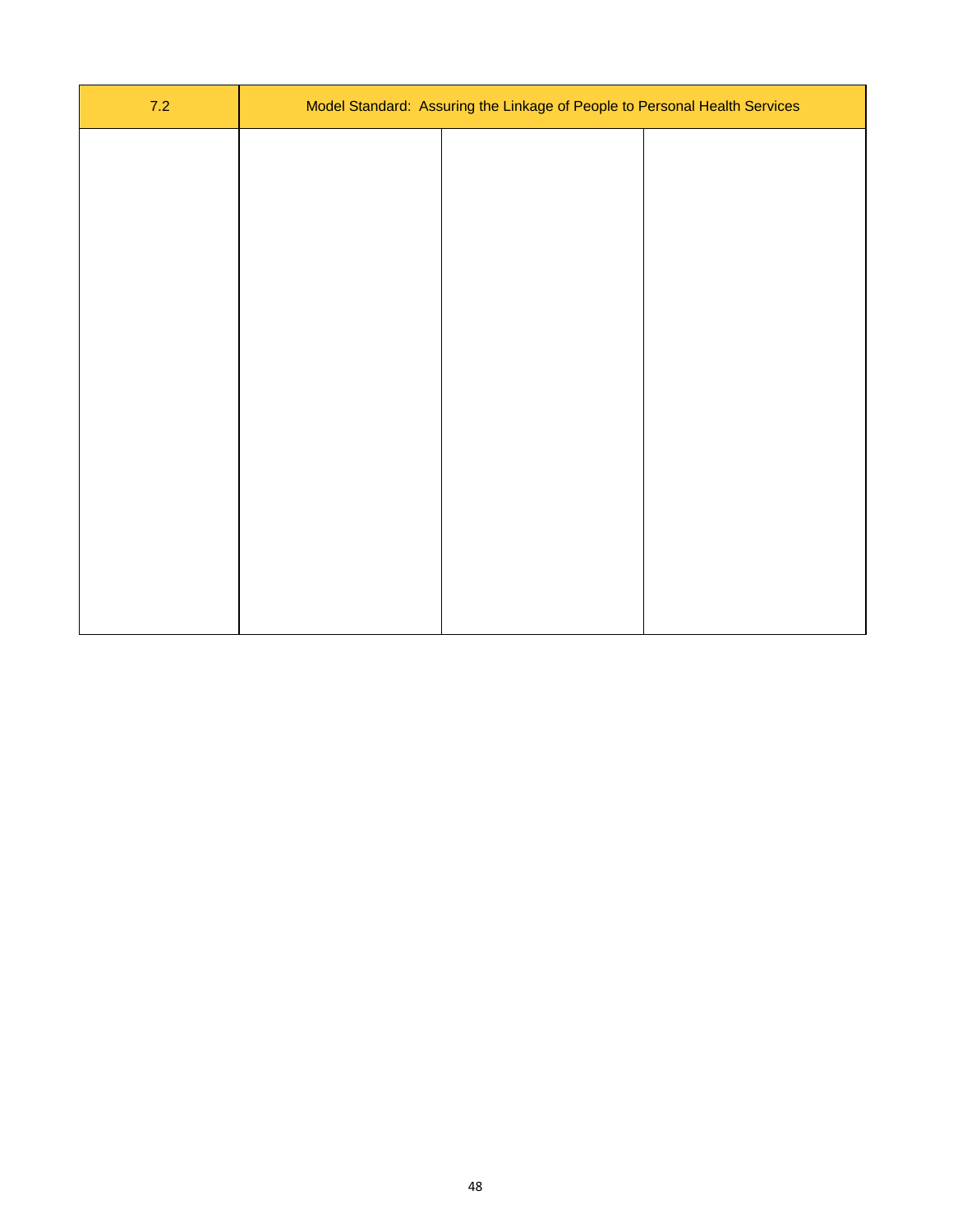|                  | ESSENTIAL SERVICE 8: Assure a Competent Public and Personal Health Care Workforce |                                                                     |                                                                         |
|------------------|-----------------------------------------------------------------------------------|---------------------------------------------------------------------|-------------------------------------------------------------------------|
| <b>STRENGTHS</b> | <b>WEAKNESSES</b>                                                                 | OPPORTUNITIES FOR<br><b>IMMEDIATE IMPROVEMENT</b><br>/ PARTNERSHIPS | PRIORITIES OR LONGER TERM<br><b>IMPROVEMENT</b><br><b>OPPORTUNITIES</b> |
| 8.1              |                                                                                   | Model Standard: Workforce Assessment, Planning, and Development     |                                                                         |
|                  |                                                                                   |                                                                     |                                                                         |
|                  |                                                                                   |                                                                     |                                                                         |
|                  |                                                                                   |                                                                     |                                                                         |
|                  |                                                                                   |                                                                     |                                                                         |
|                  |                                                                                   |                                                                     |                                                                         |
|                  |                                                                                   |                                                                     |                                                                         |
|                  |                                                                                   |                                                                     |                                                                         |
|                  |                                                                                   |                                                                     |                                                                         |
|                  |                                                                                   |                                                                     |                                                                         |
|                  |                                                                                   |                                                                     |                                                                         |
|                  |                                                                                   |                                                                     |                                                                         |
|                  |                                                                                   |                                                                     |                                                                         |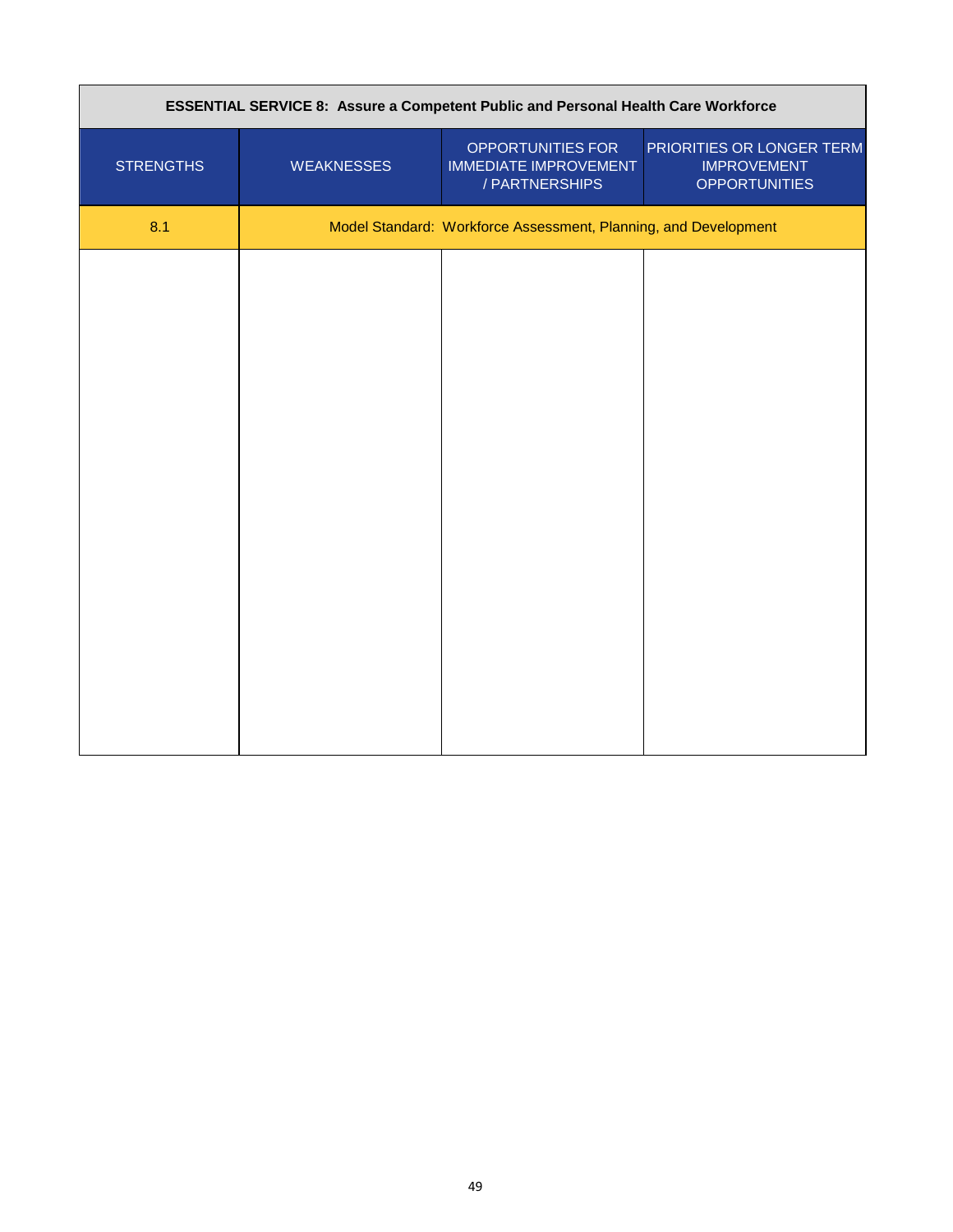| 8.2 | Model Standard: Public Health Workforce Standards |  |  |
|-----|---------------------------------------------------|--|--|
|     |                                                   |  |  |
|     |                                                   |  |  |
|     |                                                   |  |  |
|     |                                                   |  |  |
|     |                                                   |  |  |
|     |                                                   |  |  |
|     |                                                   |  |  |
|     |                                                   |  |  |
|     |                                                   |  |  |
|     |                                                   |  |  |
|     |                                                   |  |  |
|     |                                                   |  |  |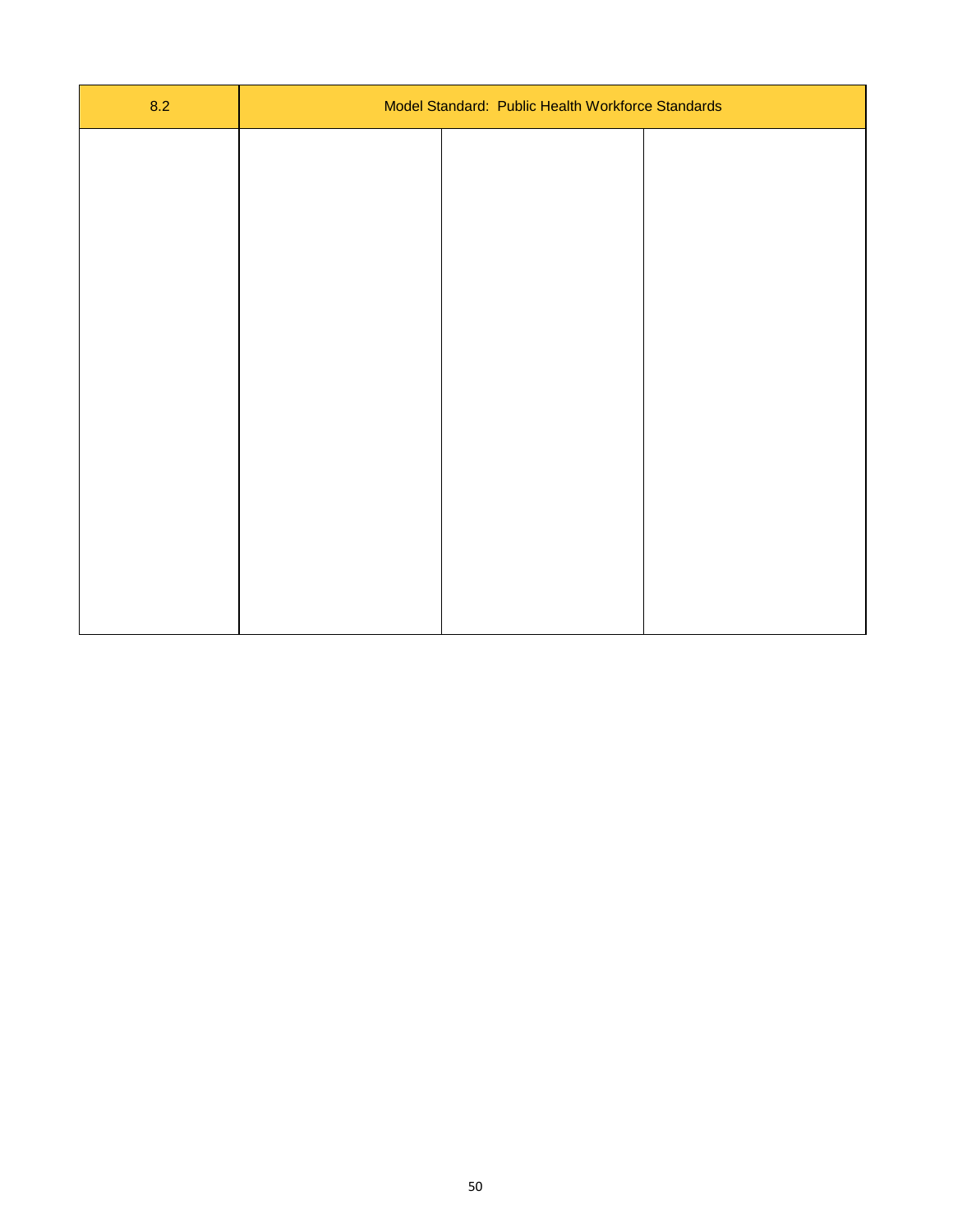| 8.3 |  | Model Standard: Life-Long Learning through Continuing Education, Training, and Mentoring |
|-----|--|------------------------------------------------------------------------------------------|
|     |  |                                                                                          |
|     |  |                                                                                          |
|     |  |                                                                                          |
|     |  |                                                                                          |
|     |  |                                                                                          |
|     |  |                                                                                          |
|     |  |                                                                                          |
|     |  |                                                                                          |
|     |  |                                                                                          |
|     |  |                                                                                          |
|     |  |                                                                                          |
|     |  |                                                                                          |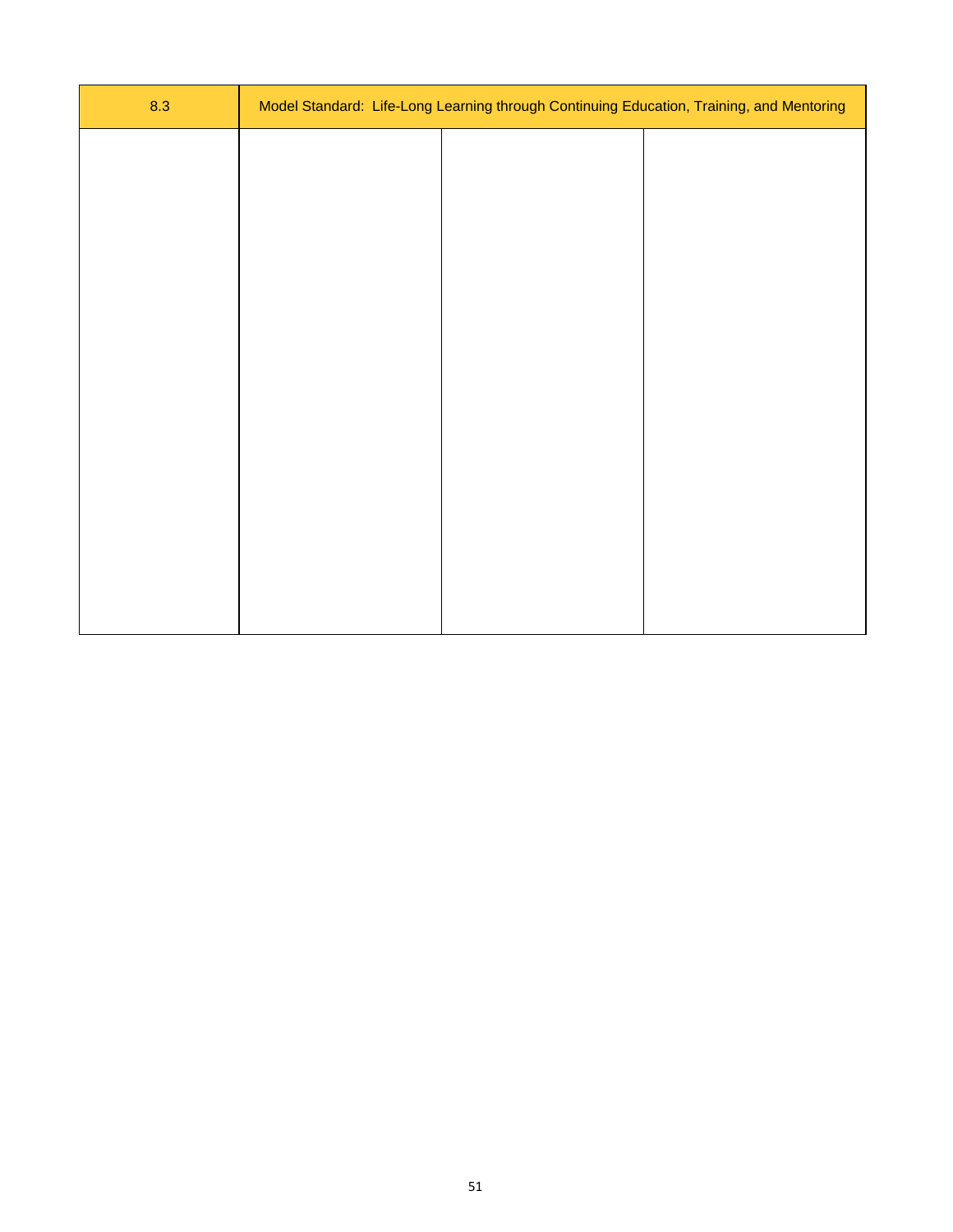| 8.4 | Model Standard: Public Health Leadership Development |  |  |
|-----|------------------------------------------------------|--|--|
|     |                                                      |  |  |
|     |                                                      |  |  |
|     |                                                      |  |  |
|     |                                                      |  |  |
|     |                                                      |  |  |
|     |                                                      |  |  |
|     |                                                      |  |  |
|     |                                                      |  |  |
|     |                                                      |  |  |
|     |                                                      |  |  |
|     |                                                      |  |  |
|     |                                                      |  |  |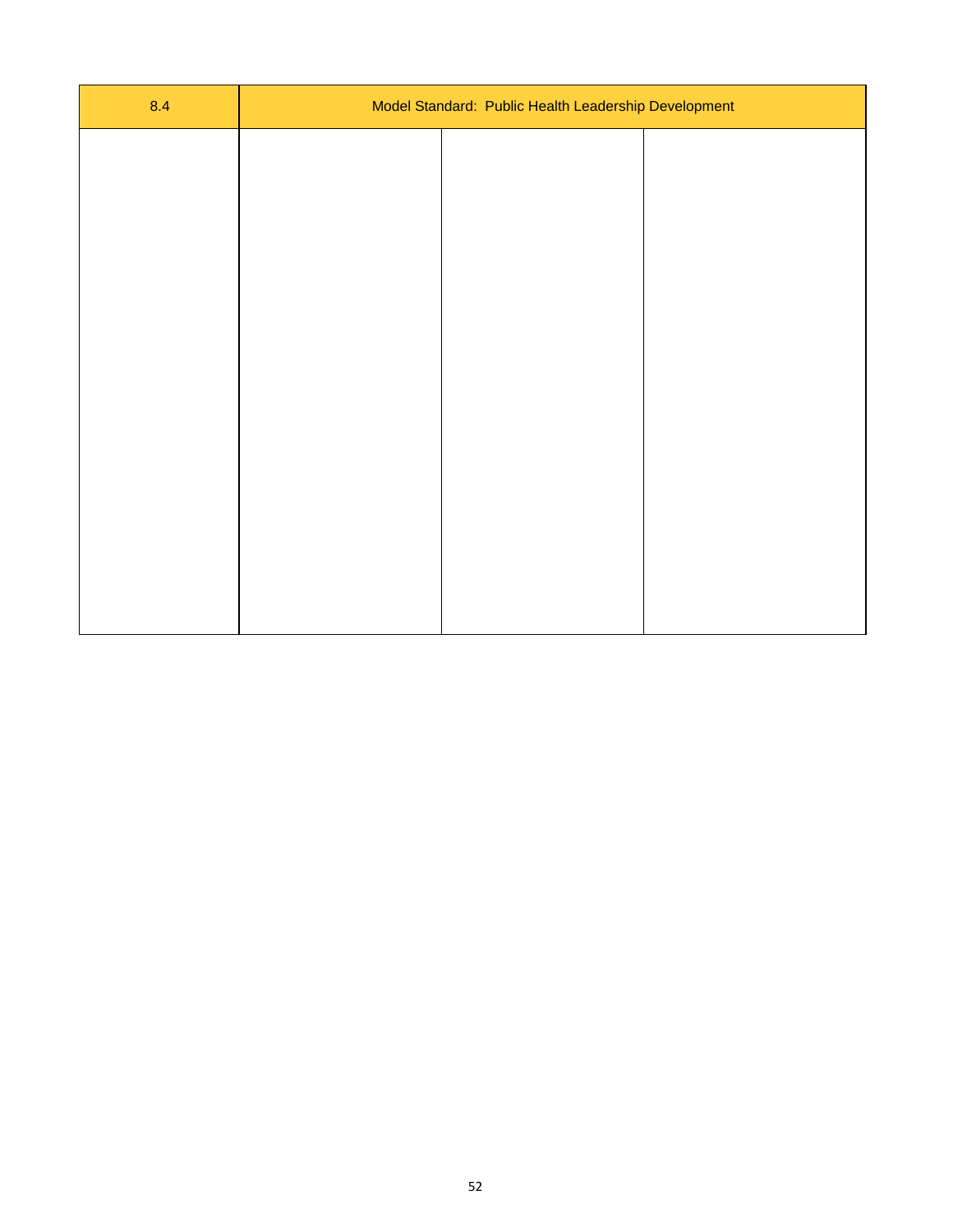| ESSENTIAL SERVICE 9: Evaluate Effectiveness, Accessibility, and Quality of Personal and Population-Based<br><b>Health Services</b> |                   |                                                                     |                                                                         |  |
|------------------------------------------------------------------------------------------------------------------------------------|-------------------|---------------------------------------------------------------------|-------------------------------------------------------------------------|--|
| <b>STRENGTHS</b>                                                                                                                   | <b>WEAKNESSES</b> | OPPORTUNITIES FOR<br><b>IMMEDIATE IMPROVEMENT</b><br>/ PARTNERSHIPS | PRIORITIES OR LONGER TERM<br><b>IMPROVEMENT</b><br><b>OPPORTUNITIES</b> |  |
| 9.1                                                                                                                                |                   | Model Standard: Evaluation of Population-Based Health Services      |                                                                         |  |
|                                                                                                                                    |                   |                                                                     |                                                                         |  |
|                                                                                                                                    |                   |                                                                     |                                                                         |  |
|                                                                                                                                    |                   |                                                                     |                                                                         |  |
|                                                                                                                                    |                   |                                                                     |                                                                         |  |
|                                                                                                                                    |                   |                                                                     |                                                                         |  |
|                                                                                                                                    |                   |                                                                     |                                                                         |  |
|                                                                                                                                    |                   |                                                                     |                                                                         |  |
|                                                                                                                                    |                   |                                                                     |                                                                         |  |
|                                                                                                                                    |                   |                                                                     |                                                                         |  |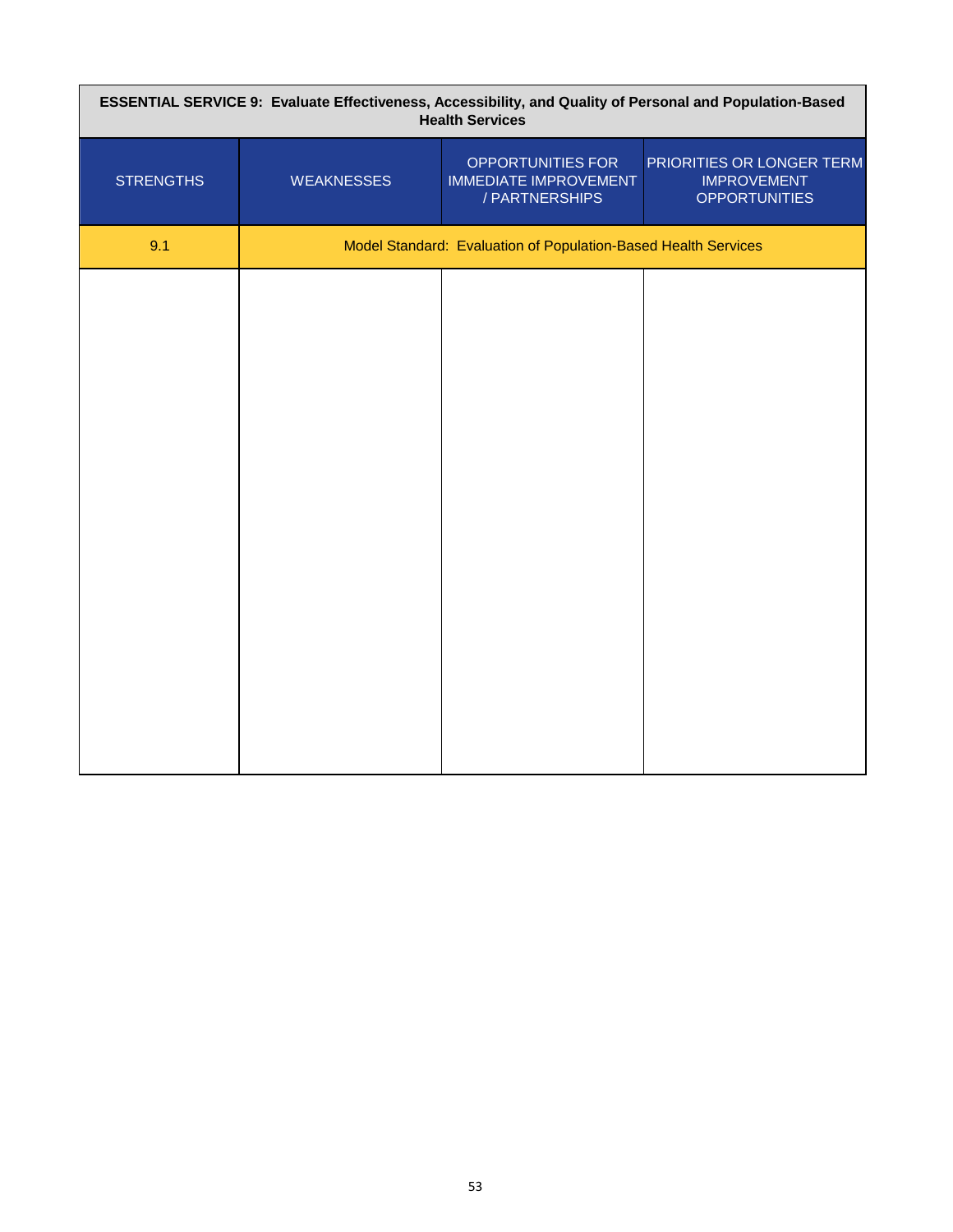| 9.2 | Model Standard: Evaluation of Personal Health Services |  |  |
|-----|--------------------------------------------------------|--|--|
|     |                                                        |  |  |
|     |                                                        |  |  |
|     |                                                        |  |  |
|     |                                                        |  |  |
|     |                                                        |  |  |
|     |                                                        |  |  |
|     |                                                        |  |  |
|     |                                                        |  |  |
|     |                                                        |  |  |
|     |                                                        |  |  |
|     |                                                        |  |  |
|     |                                                        |  |  |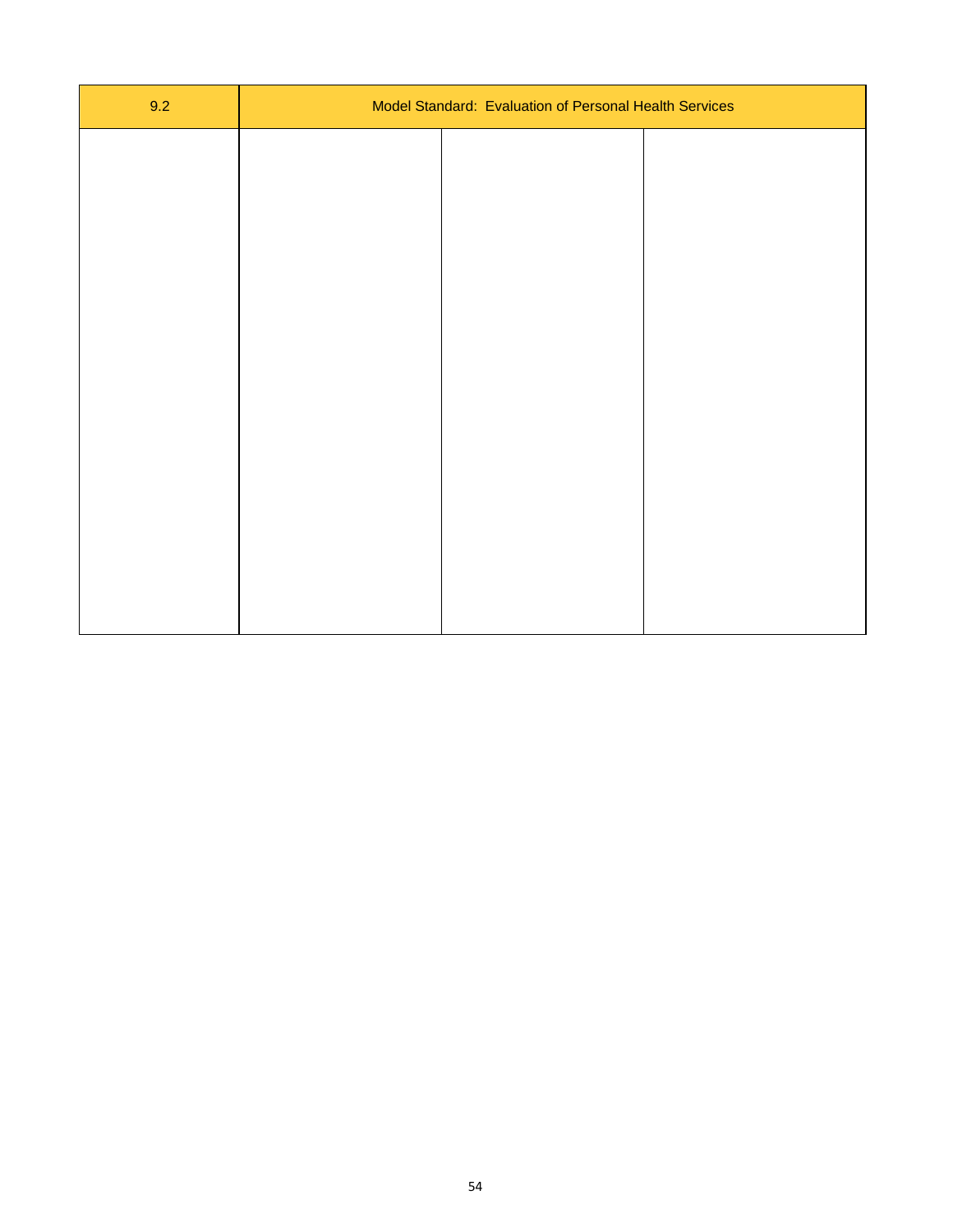| 9.3 | Model Standard: Evaluation of the Local Public Health System |  |  |
|-----|--------------------------------------------------------------|--|--|
|     |                                                              |  |  |
|     |                                                              |  |  |
|     |                                                              |  |  |
|     |                                                              |  |  |
|     |                                                              |  |  |
|     |                                                              |  |  |
|     |                                                              |  |  |
|     |                                                              |  |  |
|     |                                                              |  |  |
|     |                                                              |  |  |
|     |                                                              |  |  |
|     |                                                              |  |  |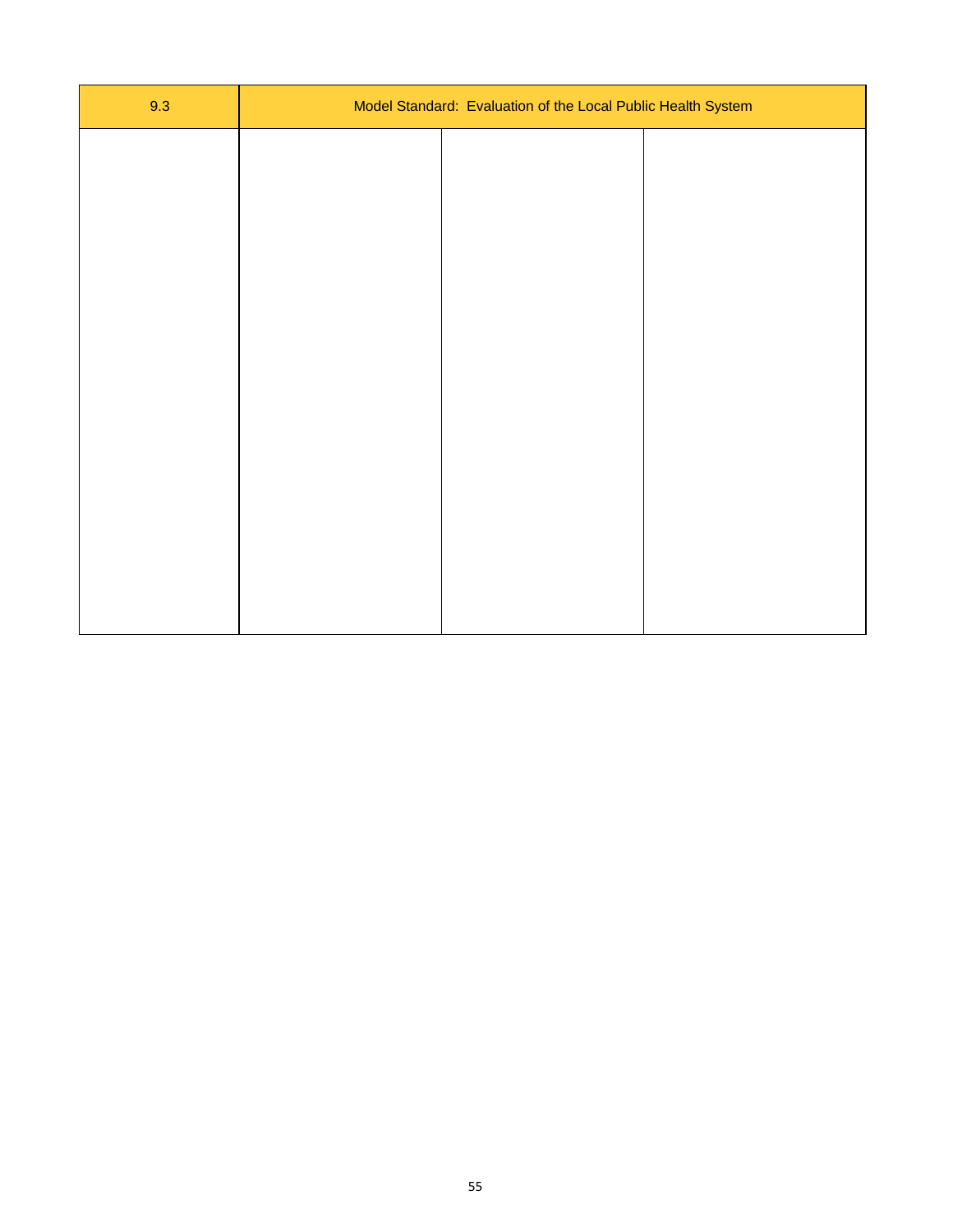| ESSENTIAL SERVICE 10: Research for New Insights and Innovative Solutions to Health Problems |                                      |                                                                     |                                                                         |
|---------------------------------------------------------------------------------------------|--------------------------------------|---------------------------------------------------------------------|-------------------------------------------------------------------------|
| <b>STRENGTHS</b>                                                                            | <b>WEAKNESSES</b>                    | OPPORTUNITIES FOR<br><b>IMMEDIATE IMPROVEMENT</b><br>/ PARTNERSHIPS | PRIORITIES OR LONGER TERM<br><b>IMPROVEMENT</b><br><b>OPPORTUNITIES</b> |
| 10.1                                                                                        | Model Standard: Fostering Innovation |                                                                     |                                                                         |
|                                                                                             |                                      |                                                                     |                                                                         |
|                                                                                             |                                      |                                                                     |                                                                         |
|                                                                                             |                                      |                                                                     |                                                                         |
|                                                                                             |                                      |                                                                     |                                                                         |
|                                                                                             |                                      |                                                                     |                                                                         |
|                                                                                             |                                      |                                                                     |                                                                         |
|                                                                                             |                                      |                                                                     |                                                                         |
|                                                                                             |                                      |                                                                     |                                                                         |
|                                                                                             |                                      |                                                                     |                                                                         |
|                                                                                             |                                      |                                                                     |                                                                         |
|                                                                                             |                                      |                                                                     |                                                                         |
|                                                                                             |                                      |                                                                     |                                                                         |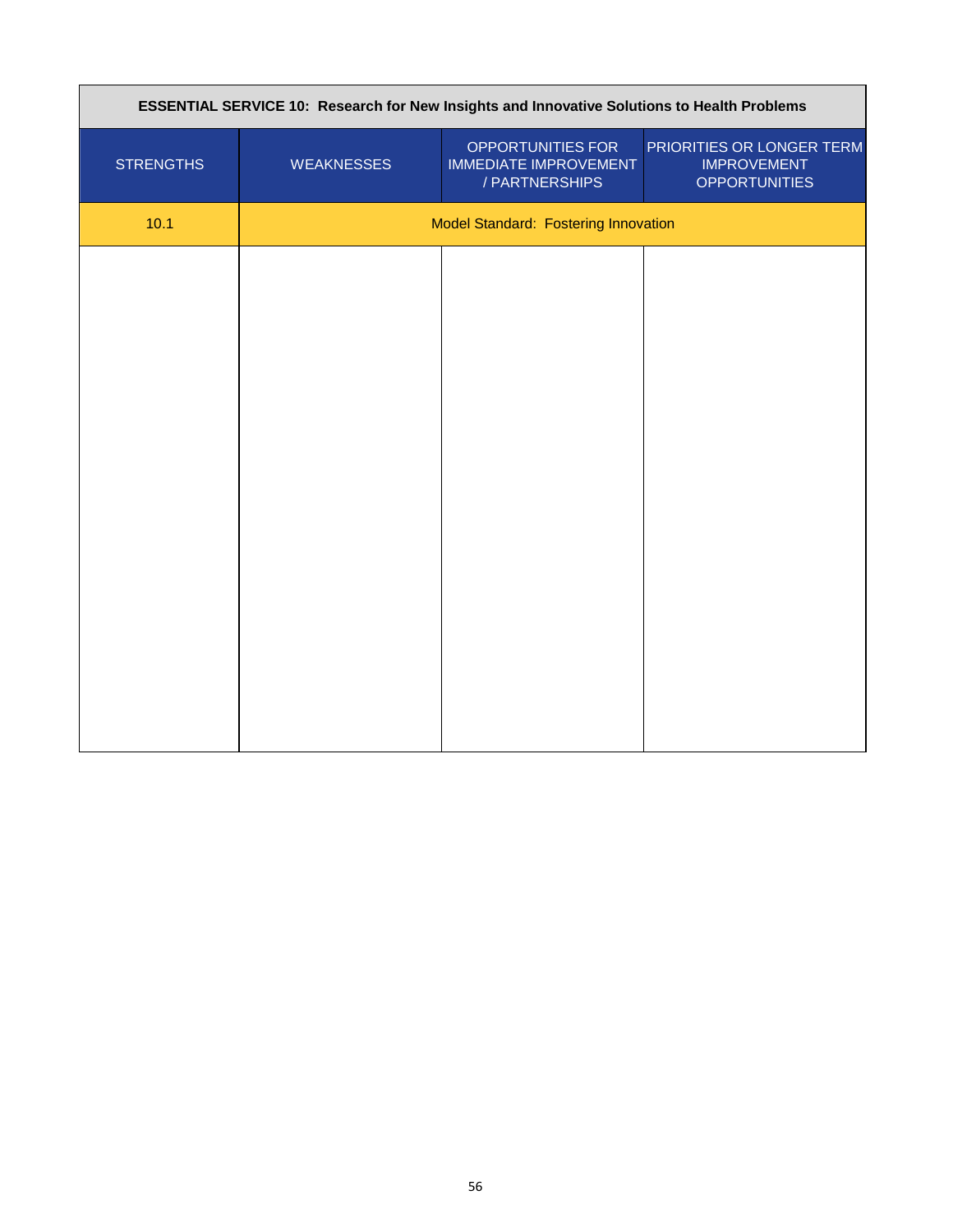| $10.2$ | Model Standard: Linkage with Institutions of Higher Learning and/or Research |  |  |
|--------|------------------------------------------------------------------------------|--|--|
|        |                                                                              |  |  |
|        |                                                                              |  |  |
|        |                                                                              |  |  |
|        |                                                                              |  |  |
|        |                                                                              |  |  |
|        |                                                                              |  |  |
|        |                                                                              |  |  |
|        |                                                                              |  |  |
|        |                                                                              |  |  |
|        |                                                                              |  |  |
|        |                                                                              |  |  |
|        |                                                                              |  |  |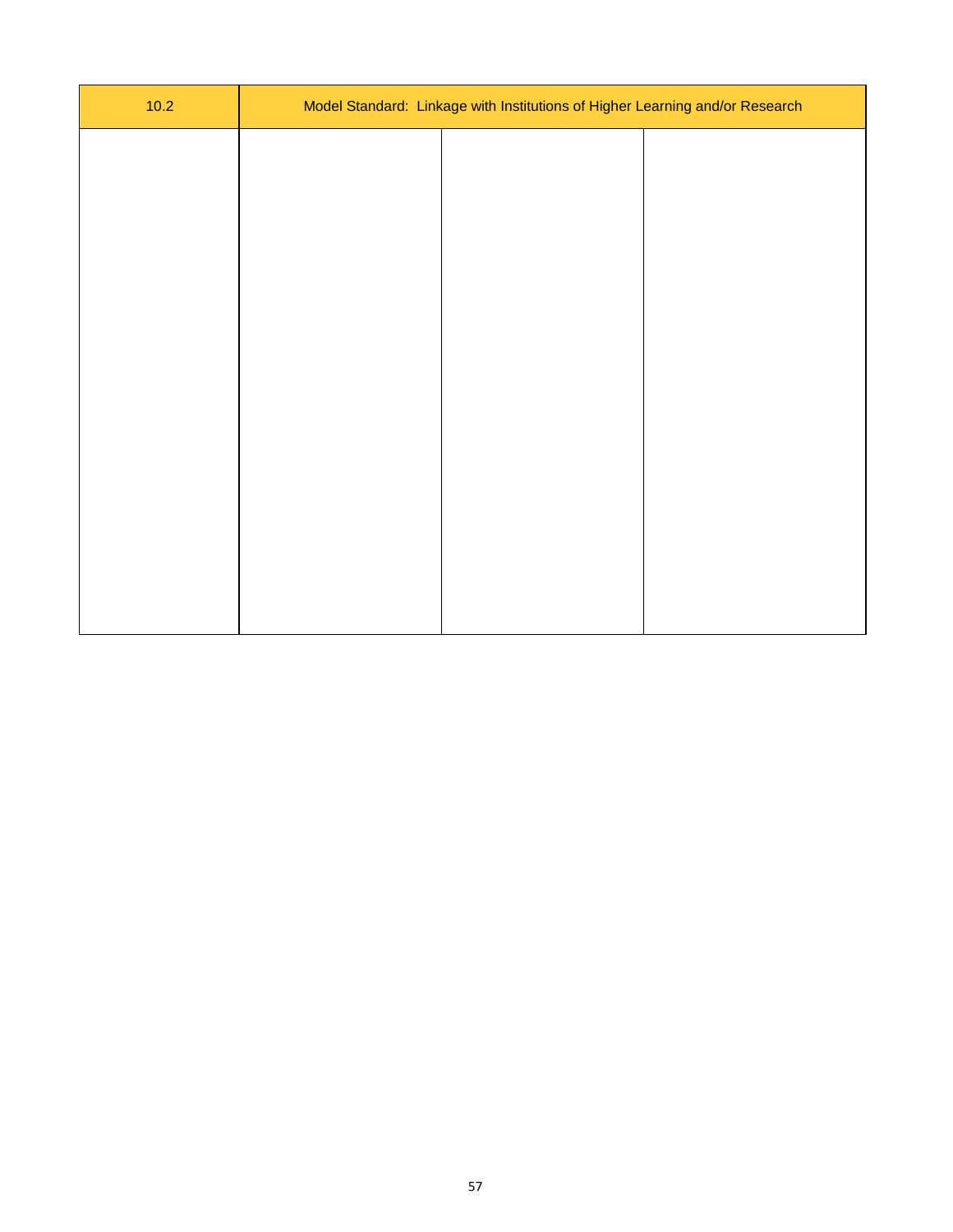| 10.3 | Model Standard: Capacity to Initiate or Participate in Research |  |
|------|-----------------------------------------------------------------|--|
|      |                                                                 |  |
|      |                                                                 |  |
|      |                                                                 |  |
|      |                                                                 |  |
|      |                                                                 |  |
|      |                                                                 |  |
|      |                                                                 |  |
|      |                                                                 |  |
|      |                                                                 |  |
|      |                                                                 |  |
|      |                                                                 |  |
|      |                                                                 |  |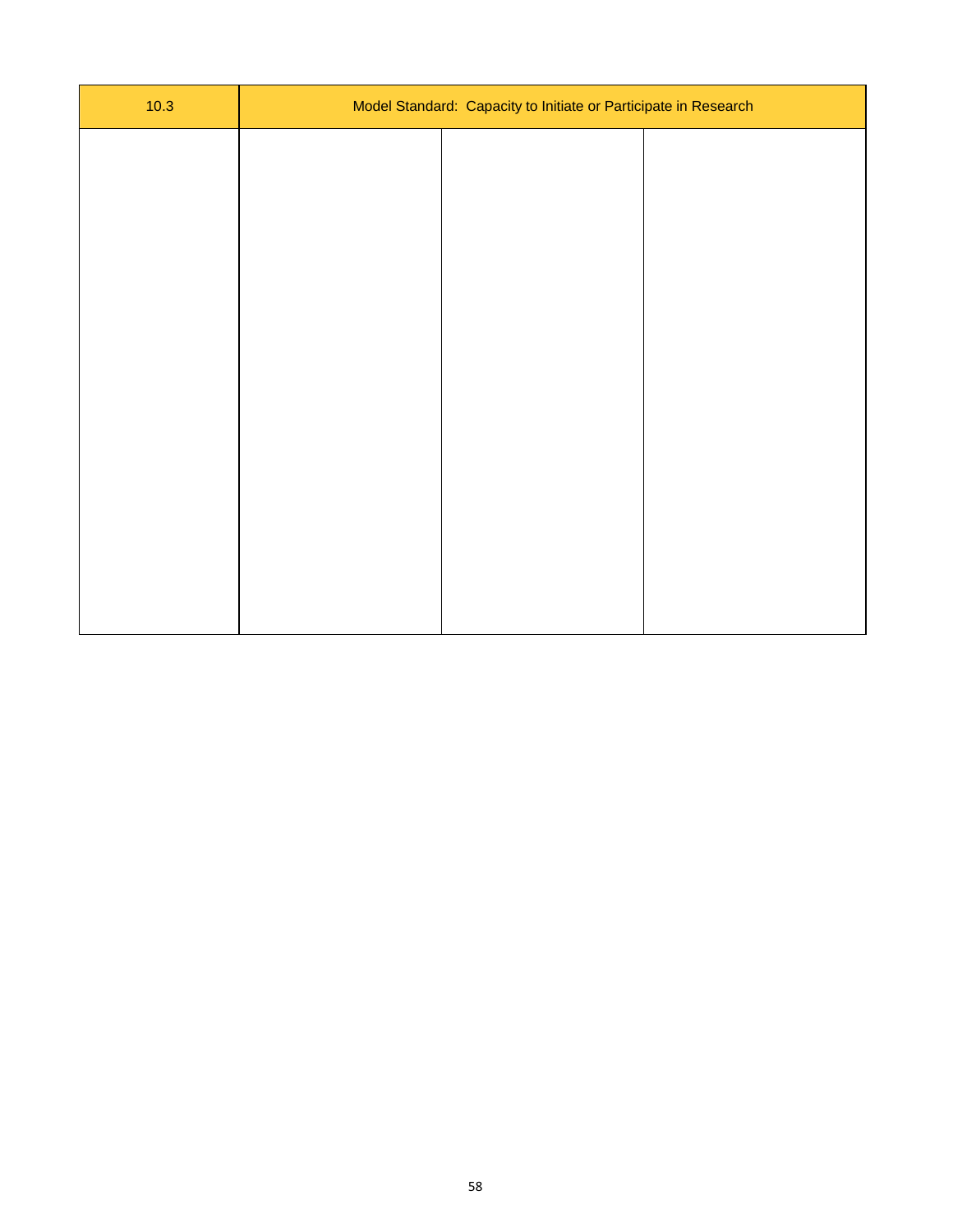#### **APPENDIX C: Additional Resources**

**General** Association of State and Territorial Health Officers (ASTHO) http://www.astho.org/

CDC/Office of State, Tribal, Local, and Territorial Support (OSTLTS) http://www.cdc.gov/ostlts/programs/index.html

Guide to Clinical Preventive Services http://www.ahrq.gov/clinic/pocketgd.htm

Guide to Community Preventive Services www.thecommunityguide.org

National Association of City and County Health Officers (NACCHO) http://www.naccho.org/topics/infrastructure/

National Association of Local Boards of Health (NALBOH) http://www.nalboh.org

Being an Effective Local Board of Health Member: Your Role in the Local Public Health System http://www.nalboh.org/pdffiles/LBOH%20Guide%20-%20Booklet%20Format%202008.pdf

Public Health 101 Curriculum for governing entities http://www.nalboh.org/pdffiles/Bd%20Gov%20pdfs/NALBOH\_Public\_Health101Curriculum.pdf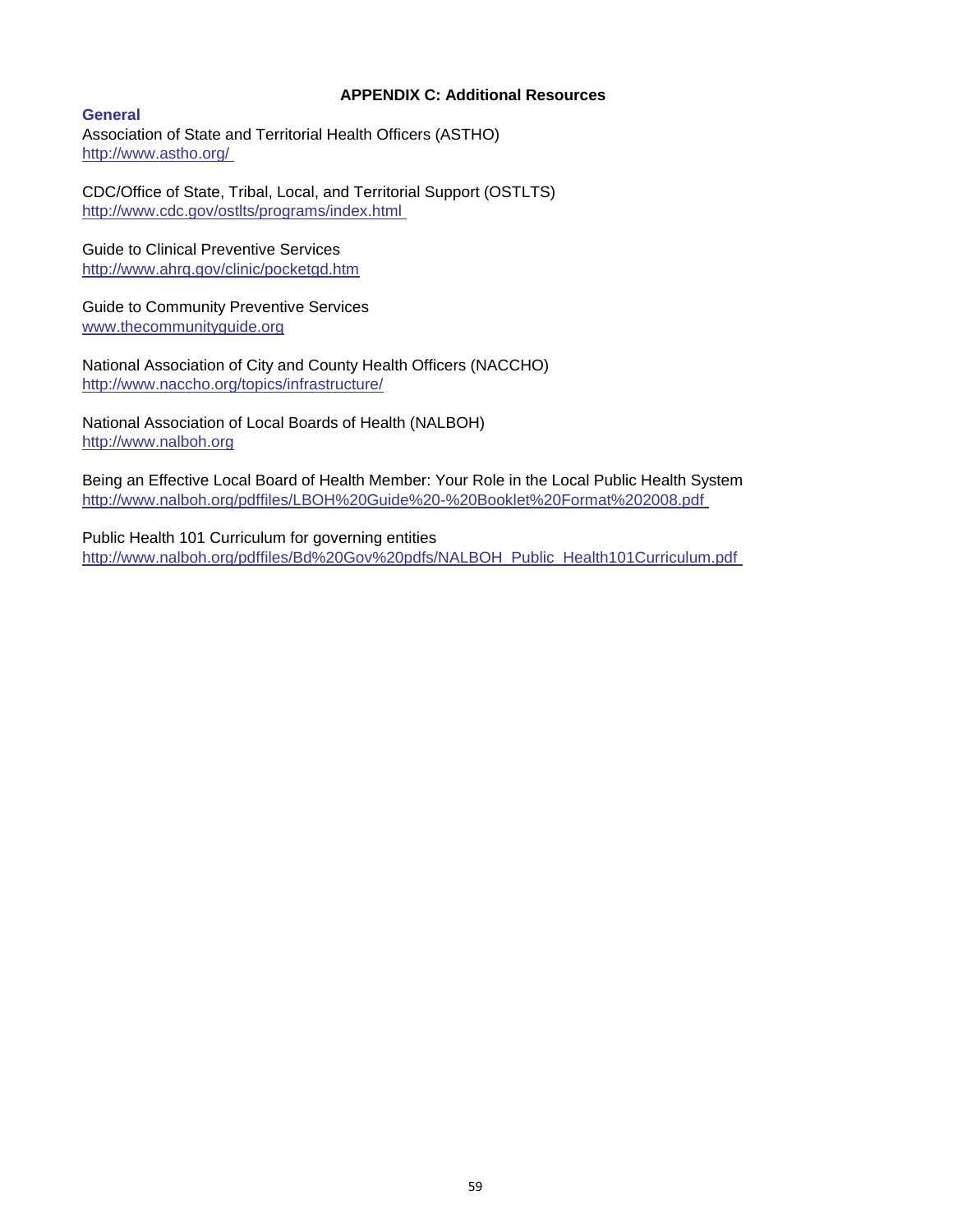#### **Accreditation**

ASTHO's Accreditation and Performance Improvement resources http://astho.org/Programs/Accreditation-and-Performance/

NACCHO Accreditation Preparation and Quality Improvement http://www.naccho.org/topics/infrastructure/accreditation/index.cfm

Public Health Accreditation Board www.phaboard.org

#### **Health Assessment and Planning (CHIP/ SHIP)**

Healthy People 2010 Toolkit:

 Communicating Health Goals and Objectives http://www.healthypeople.gov/2010/state/toolkit/12Marketing2002.pdf Setting Health Priorities and Establishing Health Objectives http://www.healthypeople.gov/2010/state/toolkit/09Priorities2002.pdf

Healthy People 2020:

www.healthypeople.gov

 MAP-IT: A Guide To Using Healthy People 2020 in Your Community http://www.healthypeople.gov/2020/implementing/default.aspx

Mobilizing for Action through Planning and Partnership: http://www.naccho.org/topics/infrastructure/mapp/

 MAPP Clearinghouse http://www.naccho.org/topics/infrastructure/mapp/framework/clearinghouse/ MAPP Framework http://www.naccho.org/topics/infrastructure/mapp/framework/index.cfm

National Public Health Performance Standards Program http://www.cdc.gov/nphpsp/index.html

#### **Performance Management /Quality Improvement**

American Society for Quality; Evaluation and Decision Making Tools: Multi-voting http://asq.org/learn-about-quality/decision-making-tools/overview/overview.html

Improving Health in the Community: A Role for Performance Monitoring http://www.nap.edu/catalog/5298.html

National Network of Public Health Institutes Public Health Performance Improvement Toolkit http://nnphi.org/tools/public-health-performance-improvement-toolkit-2

Public Health Foundation – Performance Management and Quality Improvement http://www.phf.org/focusareas/Pages/default.aspx

Turning Point http://www.turningpointprogram.org/toolkit/content/silostosystems.htm

US Department of Health and Human Services Public Health System, Finance, and Quality Program http://www.hhs.gov/ash/initiatives/quality/finance/forum.html